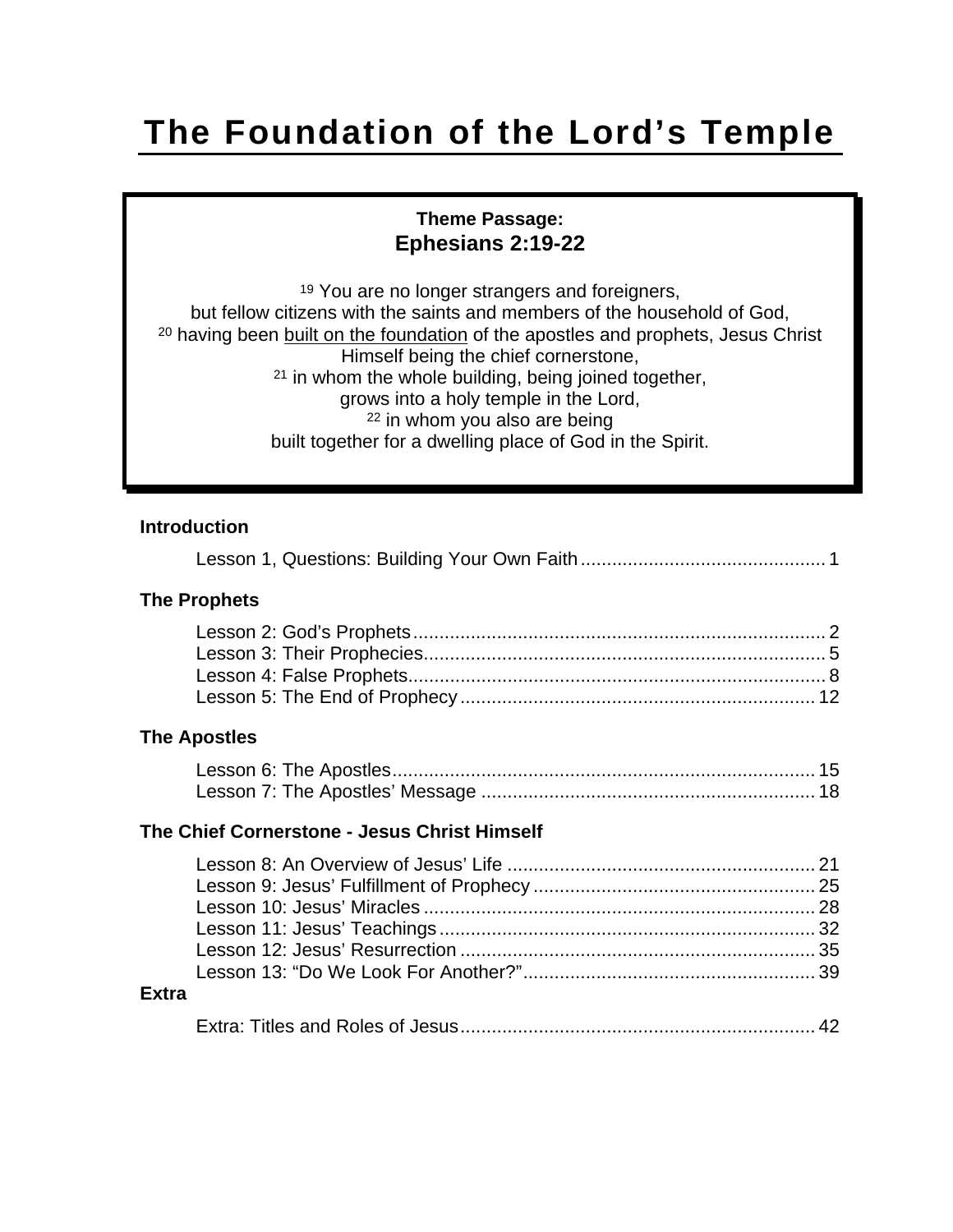### **Lesson 1, Questions: Building Your Own Faith**

#### <span id="page-1-0"></span>**Read John 4:12-19.**

Jesus told details about what part of the Samaritan woman's life?

What did she conclude?

#### **Read John 4:28-29, 39**

To whom did the woman go talk?

What did she say to them?

What was the response of "many of the Samaritans"?

 (Choose one.) The basis of their faith was a. their own investigation b. someone else's report c. a mysterious miracle

Was their faith valid?

#### **Read John 4:40-42**

 (Choose one.) After two days, how many believed that Jesus is the Savior of the world? a. a few b. many c. many more d. the entire city

(Choose one.) The basis of their faith was

a. their own investigation b. someone else's report c. a mysterious miracle

Which describes a stronger faith, verse 39 or verse 42?

Speculate about what will happen to a Christian who always takes someone else's report as true and never really investigates for himself.

List 5 to 7 religious topics or questions for which we must seek *our own* answers.

Is it right to question what you believe and what you're taught? (Acts 17:11)

#### **Fill in the blanks.**

Rom. 10:17 So then comes by equal hearing by the same of God.

#### **Read Romans 10:8-16.**

How do people hear the gospel?

List some modern ways this happens.

What do hearers believe about Jesus?

a. (verse 9)

- b. (verse 9)
- c. (verses 12-13)

What do believers obey?

#### **Read Hebrews 10:22; 11:6.**

What degree of faith must go with a true heart when we draw near to God?

 (Choose one.) Without faith it is \_\_\_\_\_\_\_\_\_\_ to please God. a. impossible b. difficult c. necessary

#### **Read Romans 14:22-23; James 1:5-8.**

What is a lack of faith regarding our personal conduct called?

What will a lack of faith do to a Christian's prayers?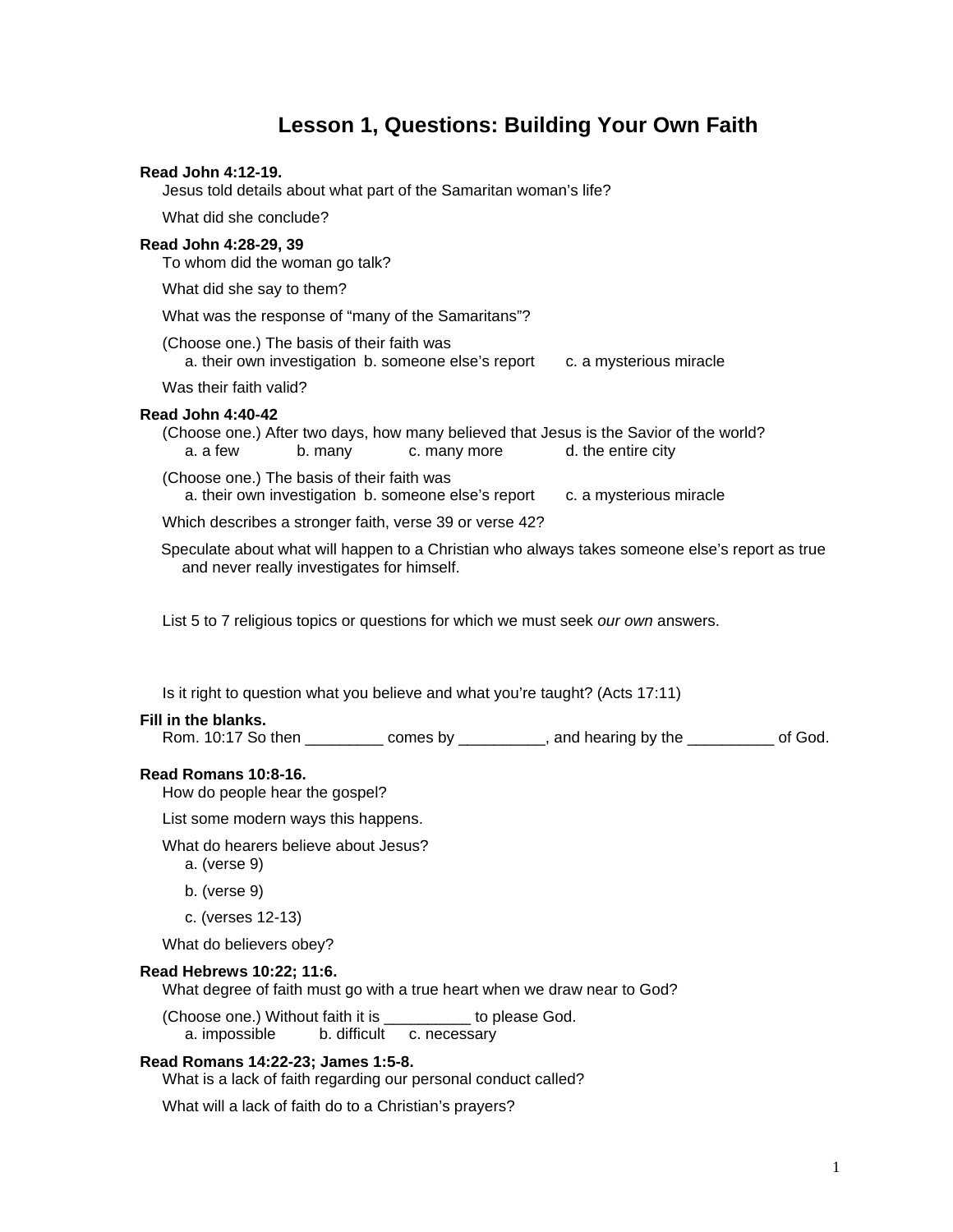# **Lesson 2: God's Prophets**

#### <span id="page-2-0"></span>Who were they?

It is impossible to make a complete list of God's prophets for at least two reasons:

• The prophets are not always named or even numbered.

 1 Kings 18:4 refers to 100 prophets who were hidden from the enemy, but we don't know their names. And there are rare references to "the sons of the prophets" (1 Kings 20:35; 2 Kings 2:3, etc.) but we don't even know *how many* there were, we don't read about any of their other family members, and we know virtually nothing about these men or their organization (which may have been only a temporary arrangement).

God sometimes works in unexpected ways through unlikely people.

 Although the Old Testament gives most of its attention to the Israelites, or Jews, God has used non-Israelites (or Gentiles), to carry out His will. The Bible gives little or no detail about these servants of God. This was true for at least one *priest*, Melchizedek (Gen. 14:18-20; Heb. 7), who lived before Jacob was born, so was not even an Israelite, let alone a Levite.

 And God has even used *wicked* individuals and nations to accomplish His will at various times. This was true for at least one *prophet*, Balaam (Numbers 22 - 24).

 We may also be surprised at times to learn that certain godly people prophesied. For instance, we know that Enoch (another non-Israelite) walked with God and escaped death by God's special blessing (Gen. 5:21-24; Heb. 11:5), but it's not until Jude 1:14-15 that we learn that he had prophesied. There may well have been prophets who lived and spoke for God that are *never mentioned in Scripture*, but God has revealed everything we need to know His will. (Deut. 29:29; 2 Peter 1:3; 2 Timothy 3:16-17; Jude 1:3)

We learn two key points from trying to list all of God's prophets:

- We can't list them all, so **we should focus on their** *message and function***, not their names** or identities.
- Most of the prophets we *can* list never knew each other. They lived their lives over an extremely long span of time in many different places, and some, like Balaam, actually wanted to *curse* God's people. so **no one could accuse them of conspiring together.**

#### How were they chosen?

 God never set down qualifications for the prophets, they didn't inherit the work, they weren't voted in, no one cast lots to select them, and they didn't volunteer. God *personally and directly* selected His prophets. Because they did not ask for the job, **no one could accuse them of having their own message to spread.** 

**Amos 7:14** Amos answered, and said to Amaziah: "I was no prophet, Nor was I a son of a prophet, But I was a sheepbreeder And a tender of sycamore fruit. 15 Then the LORD took me as I followed the flock, And the LORD said to me, 'Go, prophesy to My people Israel.'

 The prophets came from all walks of life. Some were priests, shepherds, farmers, and even political officials. But once God selected a man to be a prophet, he had a *new* job. In spite of feelings of *deep inadequacy* there was a *strong compulsion* to speak for the Lord and powerful help from God to accomplish the mission. (Isaiah 6)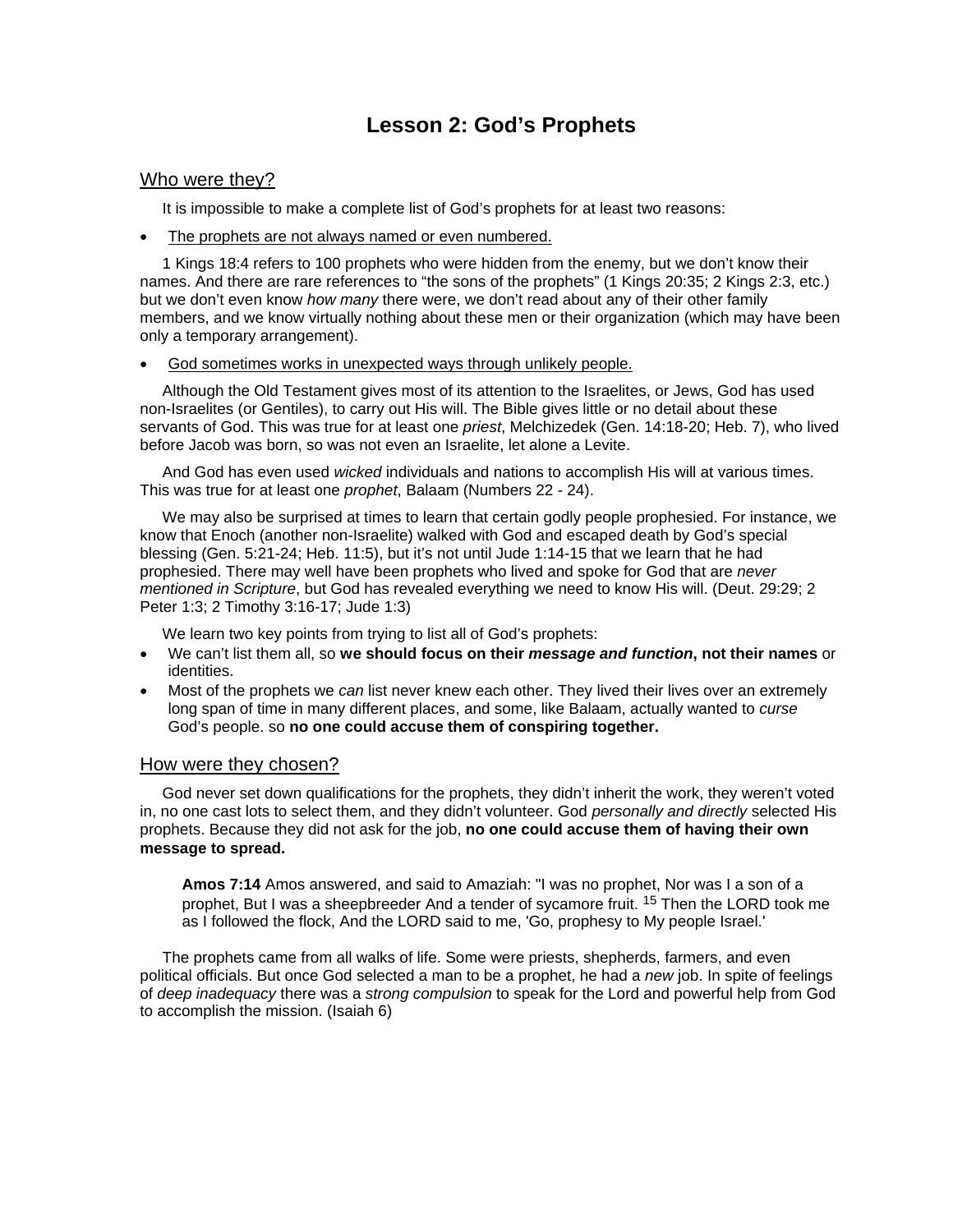#### What role did they play?

The Bible shows us the relationship between God and a prophet. In this case, the roles are changed, and Moses is in the position of God, and Aaron is his prophet.

**Exodus 4:15** "Now you [Moses] shall speak to [Aaron] and put the words in his mouth. And I will be with your mouth and with his mouth, and I will teach you what you shall do. <sup>16</sup> "So he shall be your spokesman to the people. And he himself shall be as a mouth for you, and you shall be to him as God."

 **Exodus 7:1** So the LORD said to Moses: "See, I have made you as God to Pharaoh, and Aaron your brother shall be your prophet."

So we have a simple Bible **definition of a prophet:** 

A SPOKESMAN, OR MOUTHPIECE, FOR GOD.

Prophets did not try to *interpret* God's message (as the Greek prophets of false gods and goddesses did), they simply *spoke* it. While priests were appointed to offer the people's sacrifices (and their own) to God, prophets were selected *to deliver God's words to the people*.

 Although God *spoke to* many people (for example, the patriarchs) in the same way that He spoke to His prophets, God *spoke through* only certain chosen ones.

#### What authority did they have?

God had tried to speak to the people directly at Mt. Sinai, but the people were afraid and asked Moses to hear God's words and then pass them on to the people. God considered this to be a good arrangement and spoke to the people through a prophet in every period of time.

**Deuteronomy 18:15** The LORD your God will raise up for you a Prophet like me [Moses] from your midst, from your brethren. Him you shall hear, <sup>16</sup> "according to all you desired of the LORD your God in Horeb in the day of the assembly, saying, 'Let me not hear again the voice of the LORD my God, nor let me see this great fire anymore, lest I die.' <sup>17</sup> "And the LORD said to me: 'What they have spoken is good. <sup>18</sup> 'I will raise up for them a Prophet like you from among their brethren, and will put My words in His mouth, and He shall speak to them all that I command Him. <sup>19</sup> 'And it shall be that whoever will not hear My words, which He speaks in My name, I will require it of him.

The prophets had to speak only God's words. If they did, then the people were accountable to God to obey. A vivid illustration of this authority is seen in **1 Kings 20:35-43**. As a testimony to their authority from God, many of the prophets were able to perform miracles (from helping with day to day tasks to raising the dead).

Their prophesying often led them to rebuke sinners, whether kings, rulers, corrupt priests or simply the common people. However, wherever and to whomever they spoke, they spoke as God's mouthpiece, so their words were God's words backed by God's power.

#### How were they received?

In spite of their calling, their mission and their authority from God, God did not always shield them from harm. The prophets were often persecuted, but kept on speaking because of the power of the truth and the power of God's calling. (Jeremiah 20:7-10) Numerous New Testament passages summarize the rejection of God's prophets by His people. (Matt. 21:33-46; 23:29-37; Acts 7:51-53, etc.)

**No one could accuse the prophets of preaching for personal gain or fame.**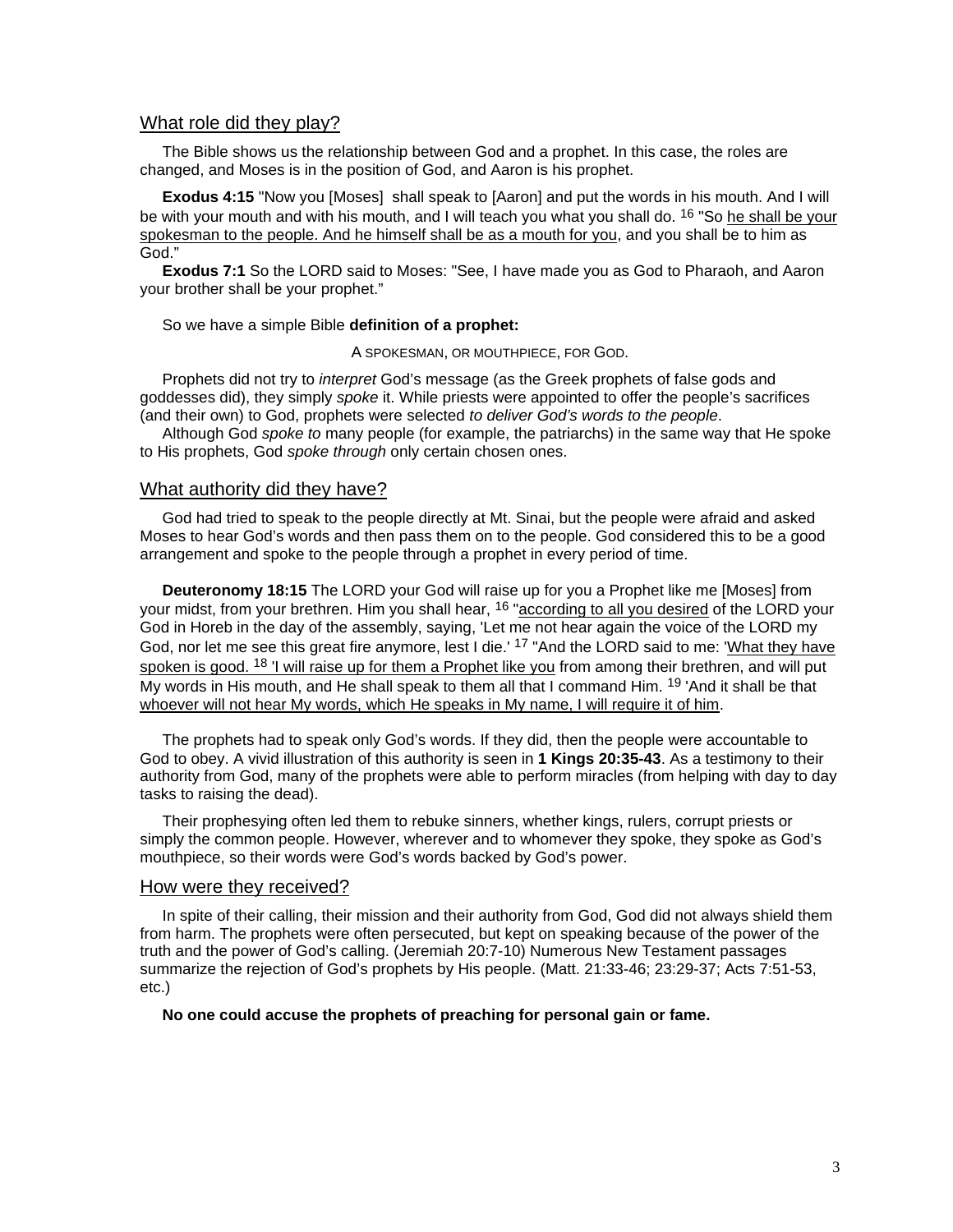# **Lesson 2, Questions: God's Prophets**

List several prophets from the Old Testament whose messages were written down.

List two or three Old Testament prophets who don't have Bible books named for them.

List some people who prophesied by the Holy Spirit in Luke chapters 1 and 2.

How many children did Philip the evangelist have who prophesied? (Acts 21:9)

Did Moses and Samuel know each other?

Was Balaam an Israelite? (Numbers 22)

Tell at least one thing Balaam prophesied. (Num. 23:7-10,18-24; 24:3-9; 15-24)

What was Amos' occupation before he became a prophet?

In what sense was Aaron the prophet of Moses?

Did God ever speak directly to Abraham?

Was Abraham a prophet?

#### **Read James 5:16-18.**

How does verse 16 describe Elijah? How does verse 17 describe him? What did God do at Elijah's request?

What miracle did Elisha perform in 2 Kings 4:8-37? 2 Kings 4:38-41? 2 Kings 4:42-44? 2 Kings 5:1-14? 2 Kings 5:27? 2 Kings 6:1-7? 2 Kings 6:18? 2 Kings 13:20-21?

What happened to Jonah when he tried to avoid responsibility as God's prophet? (Jonah 1)

When Jonah finally went and prophesied, what was the people's response? (Jonah 3:5-10)

How were most of God's prophets received?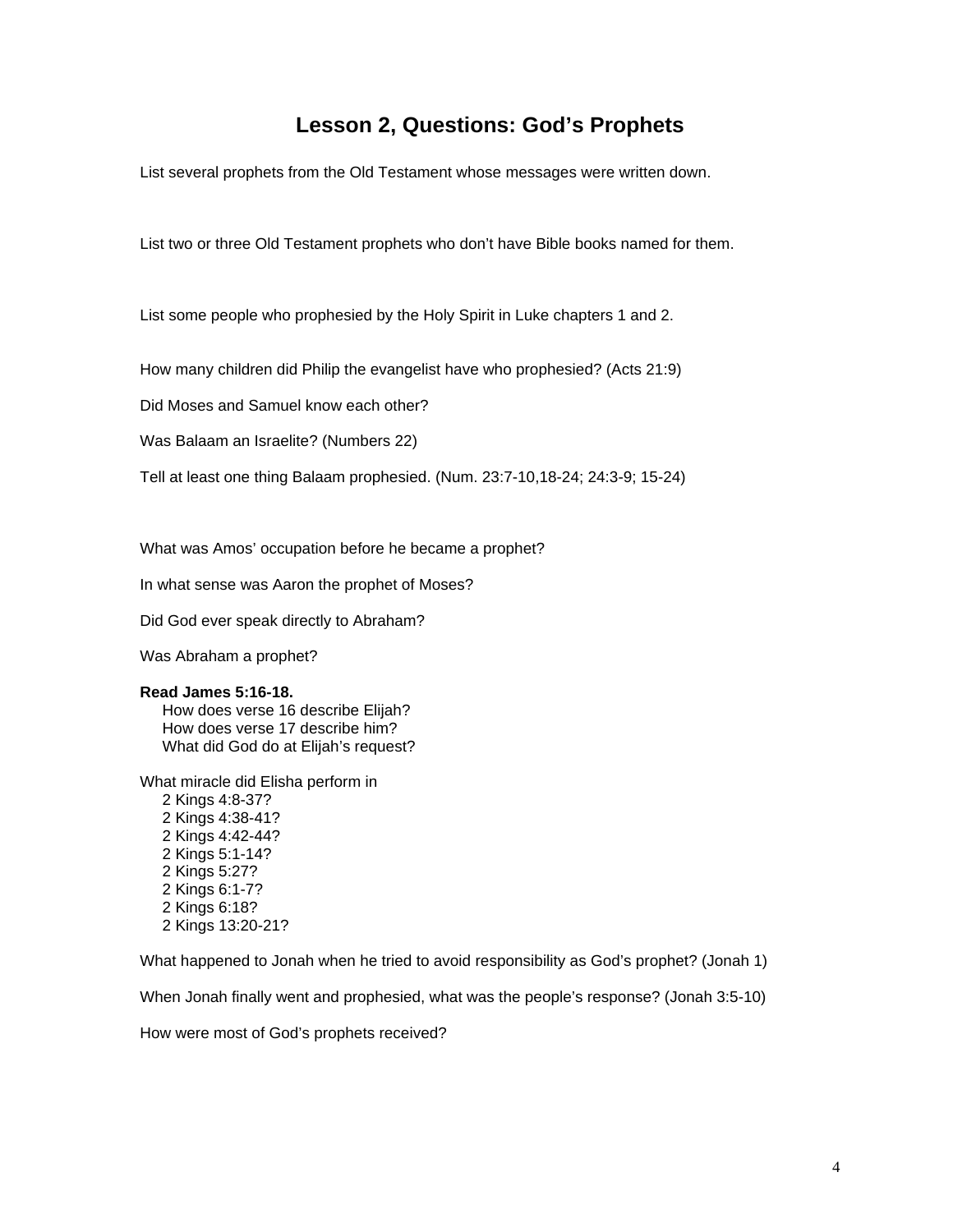### **Lesson 3: Their Prophecies**

#### <span id="page-5-0"></span>How did God's prophets know what to say?

**Hebrews 1:1** God, who at various times and in various ways spoke in time past to the fathers by the prophets . . .

God varied His methods for revealing His message from prophet to prophet.

**Numbers 12:6** Then He said, "Hear now My words: If there is a prophet among you, I, the LORD, make Myself known to him in a vision; I speak to him in a dream. <sup>7</sup> Not so with My servant Moses; He is faithful in all My house. <sup>8</sup> I speak with him face to face. Even plainly, and not in dark sayings; And he sees the form of the LORD.

Even though many of the prophets were given the exact words to say, they did not always completely understand what God was saying through them.

**1 Peter 1:10** Of this salvation the prophets have inquired and searched carefully, who prophesied of the grace that would come to you, <sup>11</sup> searching what, or what manner of time, the Spirit of Christ who was in them was indicating when He testified beforehand the sufferings of Christ and the glories that would follow. <sup>12</sup> To them it was revealed that, not to themselves, but to us they were ministering the things which now have been reported to you through those who have preached the gospel to you by the Holy Spirit sent from heaven -- things which angels desire to look into.

If the prophets had been asked to interpret their messages, they might have failed. But God simply expected them to be His mouthpiece (as studied in the previous lesson.)

#### What did God say to them?

Remember that a prophet was a *forth*-teller, not always a *fore*-teller. Sometimes they spoke of the past (usually summarizing God's workings in the nation of Israel), sometimes of the present (for example, Isaiah 7), and sometimes they spoke about the future. They shared a vision of a glorious time when all nations would be blessed by God, as God had promised Abraham. All nations would come to the mountain of God to worship and would be at peace with each other. They spoke of the coming destruction of kings and nations (as in Ezekiel chapters 25-32), exaltation of the Christ and eventual peace in the church. They all had a focus on serious, godly living which usually involved a call to repentance. Sometimes their message was quite personal, intended only for an individual (e.g., 2 Kings 1:16), and at other times they preached to an entire city or nation. Some prophets appear on the pages of the Bible only long enough to deliver a single short message, while others (like Samuel) spent their entire lives prophesying.

 Even though most of the prophets did not know each other, they all spoke with a unified voice. They never contradicted each other in any point or detail, even when extremely unusual or even miraculous events were required to bring all the prophets' messages to pass. The unity of the prophets' message is one of the strongest proofs that *God* was, in fact, the author of every book in the Bible. Only a single author whose foresight and existence could span the centuries could be responsible for the themes that run through all the prophets' messages, and only God could bring to pass the extraordinary and wonderful predictions that were made.

**Acts 3:18** "Those things which God foretold by the mouth of all His prophets, that the Christ would suffer, He has thus fulfilled. <sup>19</sup> "Repent therefore and be converted, that your sins may be blotted out, so that times of refreshing may come from the presence of the Lord, <sup>20</sup> "and that He may send Jesus Christ, who was preached to you before, 21 "whom heaven must receive until the times of restoration of all things, which God has spoken by the mouth of all His holy prophets since the world began.  $22$ "For Moses truly said to the fathers, 'The LORD your God will raise up for you a Prophet like me from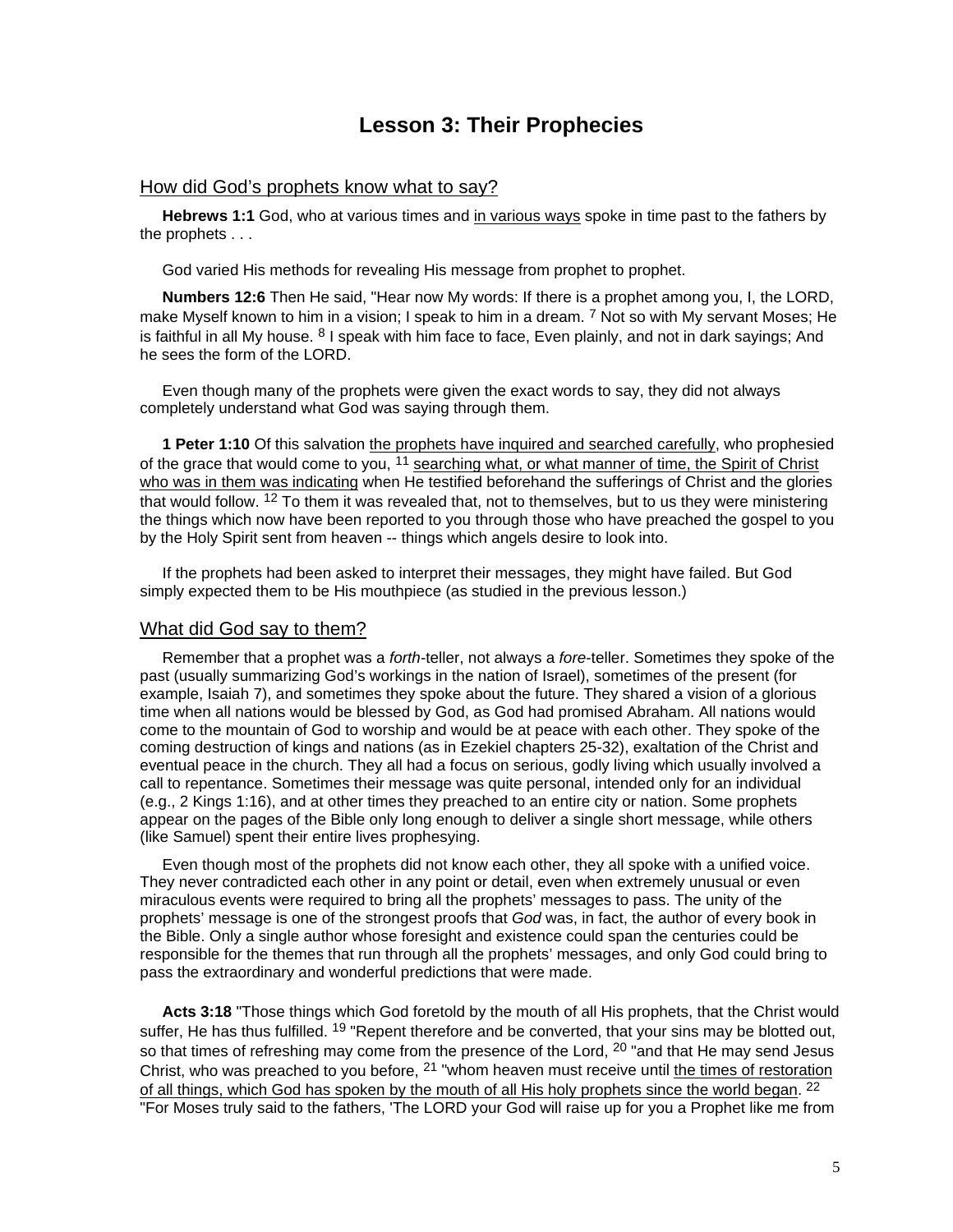your brethren. Him you shall hear in all things, whatever He says to you. <sup>23</sup> 'And it shall be that every soul who will not hear that Prophet shall be utterly destroyed from among the people.<sup>' 24</sup> "Yes, and all the prophets, from Samuel and those who follow, as many as have spoken, have also foretold these days."

#### What did they write down?

Not all of the prophets wrote, and some of the prophets had others do the actual writing for them. They were usually preachers first, delivering God's message by mouth to the intended audience, and they simply did not write down everything that God ever said to them. They delivered their messages in various ways, sometimes working miracles, sometimes illustrating their message, and sometimes even acting out God's message in their own lives.

But the fact that some of it *was* written down teaches several lessons:

- They were confident about their message, knowing Who told it to them. They all claimed to be speaking for God and were willing to endure the consequences of being God's mouthpiece.
- They were willing for their message to be examined and studied. The Jews in Berea used the Old Testament Scriptures to verify Paul's preaching about Jesus. (Acts 17:11)
- God wanted His message to survive, unchanged, across many generations. Remember that even the *latest* Old Testament prophet, Malachi, prophesied over 400 years before Jesus was even born! Some predictions and messages from God remained written but *un*fulfilled for 1,500 to 2,000 years!

#### What happened to the written message?

The simple answer is, it stayed written. It was copied faithfully, distributed and preserved down through time. God's will cannot be undone by man or Satan or anyone or anything else. His word survives in spite of all blasphemy and contradiction, and His will is accomplished in spite of all opposition. (Acts 4:25-28) Truly, "The word of the Lord endures forever."

Now notice that the quotation, "The word of the Lord endures forever." was written by Isaiah (Isaiah 40:8) around 700 B.C. and survived for Peter to quote from it in 1 Peter 1:25 during the first century A.D.. Then read Isaiah 40:8 in its context. Hezekiah had been healed by God from a fatal illness, thanks to God answering Hezekiah's prayer. Along with all the other signs and wonders that Isaiah had seen, Isaiah was the one to witness the sign from God that Hezekiah would recover and to have a hand in the healing of Hezekiah. (Isaiah 38; 2 Kings 20:1-11.) Isaiah later predicted disaster to Hezekiah (Babylonian captivity which would last for 70 years - Isaiah 39). In chapter 40, Isaiah, who had predicted so many future events, looks *beyond* the captivity and speaks of the coming of John and even the Messiah. In this context he comments on the everlasting nature of God's word.

Then consider the fact that we are reading from a translation of Peter's writing that is almost 2,000 years old itself and you will begin to understand how God, who spans time and controls the affairs of men, also protects and preserves His word (even in written form) for His people.

Notice two interesting examples of God preserving His word in spite of human failure and attempts to destroy it: 1) The 10 commandments were written on stone. Moses broke the stones, so God rewrote the same message. 2) The scribe, Baruch, wrote a message for the prophet Jeremiah containing God's warnings to Judah. The evil king Jehoiakim cut and burned the paper, so God had Baruch re-write the same message for Jeremiah, elaborating on it and adding a curse against Jehoiakim. (Jer. 36:20-32)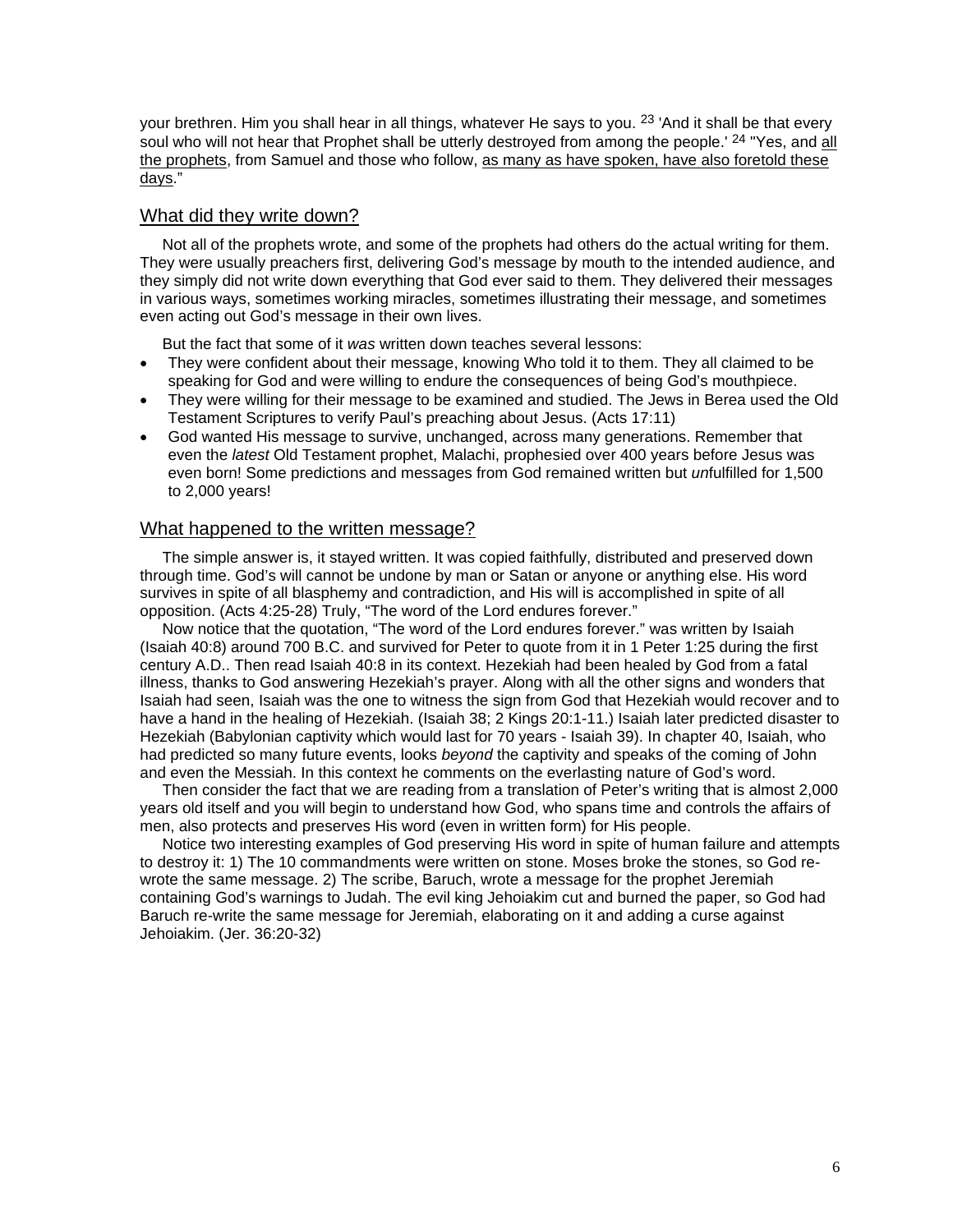# **Lesson 3, Questions: Their Prophecies**

| 1) True or false? God always spoke in the same way to all His prophets.<br>(Give a verse to support your answer.)                                                                                                                                                                    |
|--------------------------------------------------------------------------------------------------------------------------------------------------------------------------------------------------------------------------------------------------------------------------------------|
| Read Numbers 12:6-8.<br>2) Describe how God spoke to Moses.                                                                                                                                                                                                                          |
| 3) Describe how God spoke to other prophets.                                                                                                                                                                                                                                         |
| <b>Read 2 Peter 1:21.</b><br>4) "Holy men of God ____________ as they were ___________ by the ___________ __________                                                                                                                                                                 |
| Read 1 Peter 1:10-12.<br>5) What did the prophets prophesy about?                                                                                                                                                                                                                    |
| 6) What did they not understand about their message?                                                                                                                                                                                                                                 |
| 7) Isaiah 1:2-9 is a prophecy about the<br>b. present c. future<br>a. past<br>8) Isaiah 1:24-31 is a prophecy about the<br>b. present c. future<br>a. past                                                                                                                           |
| 9) Isaiah 52:13 - 53:12 is written in past tense ("He was oppressed" 53:7), present tense ("He is<br>despised" 53:3), and future tense ("He shall be exalted" 52:13). The prophecy is actually about<br>someone in the<br>b. present c. future<br>(Compare Acts 8:32-35.)<br>a. past |
| 10) "The word of the Lord endures forever." List two Scriptures that make that statement.<br>a.<br>b.                                                                                                                                                                                |
| 11) What did Moses do with the stone copies of the 10 commandments in Exodus 32:19?                                                                                                                                                                                                  |
| 12) How did God respond in Exodus 34:1?                                                                                                                                                                                                                                              |
| 13) Who cut and burned the written word of God in Jeremiah 36?                                                                                                                                                                                                                       |

14) How did God respond?

### **Read 2 Timothy 3:16.**

15) "All \_\_\_\_\_\_\_\_\_\_ is given by \_\_\_\_\_\_\_\_\_\_\_\_\_\_\_ of \_\_\_\_\_\_\_\_\_\_ . . . "

16) Define the word "inspiration."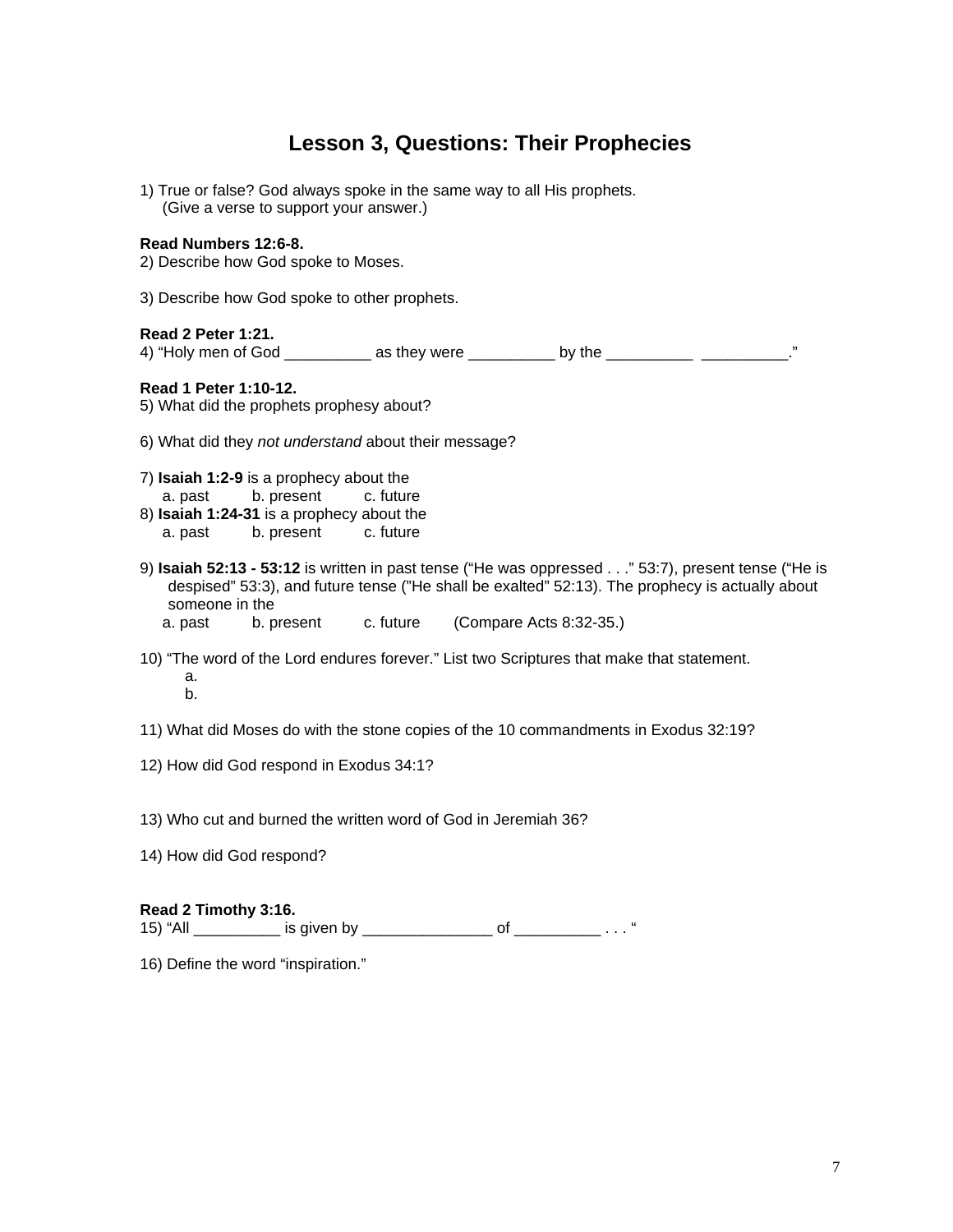# **Lesson 4: False Prophets**

#### <span id="page-8-0"></span>God condemns false prophets

**2 Peter 2**:1 But there were also false prophets among the people, even as there will be false teachers among you, who will secretly bring in destructive heresies, even denying the Lord who bought them, and bring on themselves swift destruction.

#### So we must test all prophets

**1 John 4:**1 Beloved, do not believe every spirit, but test the spirits, whether they are of God; because many false prophets have gone out into the world.

#### A two-fold test

#### **1. Predictions must come to pass**

**Deuteronomy 18**:21 "If you say in your heart, 'How shall we know the word which the LORD has not spoken?' -- <sup>22</sup> "when a prophet speaks in the name of the LORD, if the thing does not happen or come to pass, that is the thing which the LORD has not spoken; the prophet has spoken it presumptuously; you shall not be afraid of him."

Bible examples include:

 **Micaiah** versus Zedekiah - **1 Kings 22:1-40**. As you read the account, notice the number of false prophets and the tactics they used to try to sway Micaiah and change his prophecy.

 **Jeremiah** versus Hananiah - **Jeremiah 28**. As you read the account, notice the predictions of the two men. Also think about how long it would have taken to know who was speaking for God.

Modern examples include:

Joseph Smith (Mormon church founder) predicting details about the Civil War. Numerous "Jehovah's Witnesses" predictions of the end of the world.

#### **2. The message must fit with God's revelation**

**Deuteronomy 13**:1 "If there arises among you a prophet or a dreamer of dreams, and he gives you a sign or a wonder,  $2^{\circ}$  and the sign or the wonder comes to pass, of which he spoke to you, saying, 'Let us go after other gods' -- which you have not known -- 'and let us serve them,' <sup>3</sup> "you shall not listen to the words of that prophet or that dreamer of dreams, for the LORD your God is testing you to know whether you love the LORD your God with all your heart and with all your soul. <sup>4</sup> "You shall walk after the LORD your God and fear Him, and keep His commandments and obey His voice, and you shall serve Him and hold fast to Him. <sup>5</sup> "But that prophet or that dreamer of dreams shall be put to death, because he has spoken in order to turn you away from the LORD your God, who brought you out of the land of Egypt and redeemed you from the house of bondage, to entice you from the way in which the LORD your God commanded you to walk. So you shall put away the evil from your midst.

Bible example: **A man of God** - **1 Kings 13** 

**Galatians 1**:6 I marvel that you are turning away so soon from Him who called you in the grace of Christ, to a different gospel,  $^7$  which is not another; but there are some who trouble you and want to pervert the gospel of Christ. <sup>8</sup> But even if we, or an angel from heaven, preach any other gospel to you than what we have preached to you, let him be accursed.

See also Deuteronomy 18:20; 1 John 4:2-3.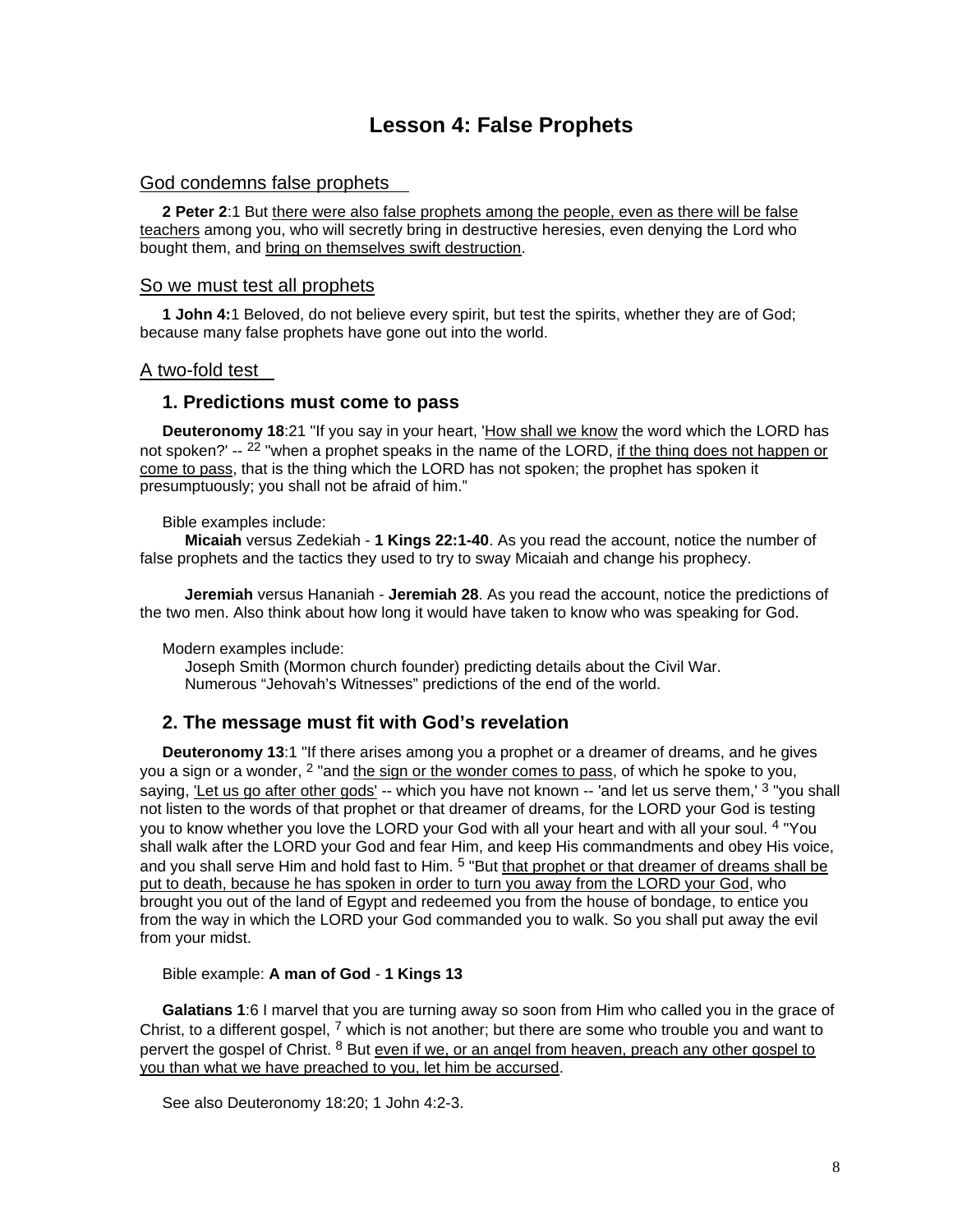#### God condemns fortune tellers

Only God knows the future. But there have always been people seeking to know the future without God's help. Such people have always been condemned.

#### Moses said,

**Deuteronomy 18:10** "There shall not be found among . . . one who practices witchcraft, or a soothsayer, or one who interprets omens, or a sorcerer, <sup>11</sup> "or one who conjures spells, or a medium, or a spiritist, or one who calls up the dead. <sup>12</sup> "For all who do these things are an abomination to the LORD, and because of these abominations the LORD your God drives them out from before you. <sup>13</sup> "You shall be blameless before the LORD your God. <sup>14</sup> "For these nations which you will dispossess" listened to soothsayers and diviners; but as for you, the LORD your God has not appointed such for you. 15 The LORD your God will raise up for you a Prophet . . . Him you shall hear."

 20 'But the prophet who presumes to speak a word in My name, which I have not commanded him to speak, or who speaks in the name of other gods, that prophet shall die.'

Bible example: Saul and **the witch of En Dor** - **1 Samuel 28:3-25**. As you read the account, realize that Samuel knew the future because he was, even after death, God's prophet. Do *not* assume that all who have died can see the future.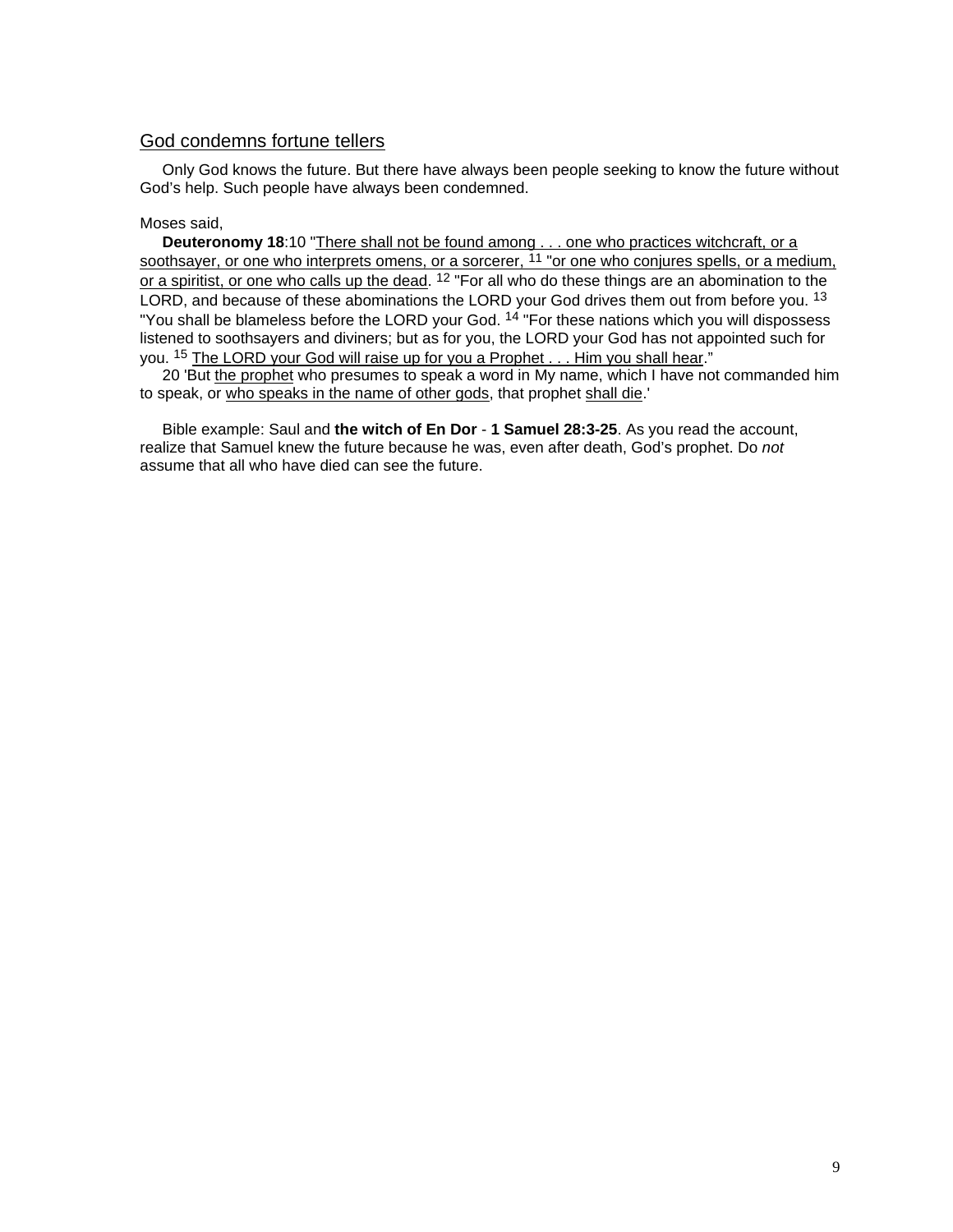### **Lesson 4, Questions: False Prophets**

- 1) What does God think of false prophets? How does God deal with them?
- 2) What verse says that false prophets will continue to be a (modern) problem?
- 3) What verse says we must test the spirits?
- 4) Name two tests that prophets must pass. a.
	- b.
- 5) What should we think of someone when his prediction doesn't come true?
- 6) Could a false prophet ever perform a sign or wonder that *would come to pass*?
- 7) In 1 Kings 22, how many false prophets were there?
- 8) How did *they* say the battle would turn out? (see verses 6, 11, 12)
- 9) How many true prophets were there? Name them.
- 10) How did *God* say the battle would turn out?
- 11) In Jer. 28, what did Hananiah predict?
- 12) How long did Jeremiah predict that captivity would last? (See Jer. 29:10)
- 13) What did Jeremiah say would happen to Hananiah?
- 14) How long after Hananiah's prophecy did he die?
- 15) In 1 Kings 13, was the old liar really a prophet of God?
- 16) How should the young man have known he was being lied to?
- 17) In Gal. 1:8, who is "we"?
- 18) What kinds of ungodly people tried to predict the future in the Old Testament?
- 19) List some modern examples of people who try to tell the future without God.
- 20) From 1 Sam. 28, describe the ritual that the woman performed.
- 21) What did Saul want to know? (See verse 15.)
- 22) How *should* Saul have gotten the information he was seeking?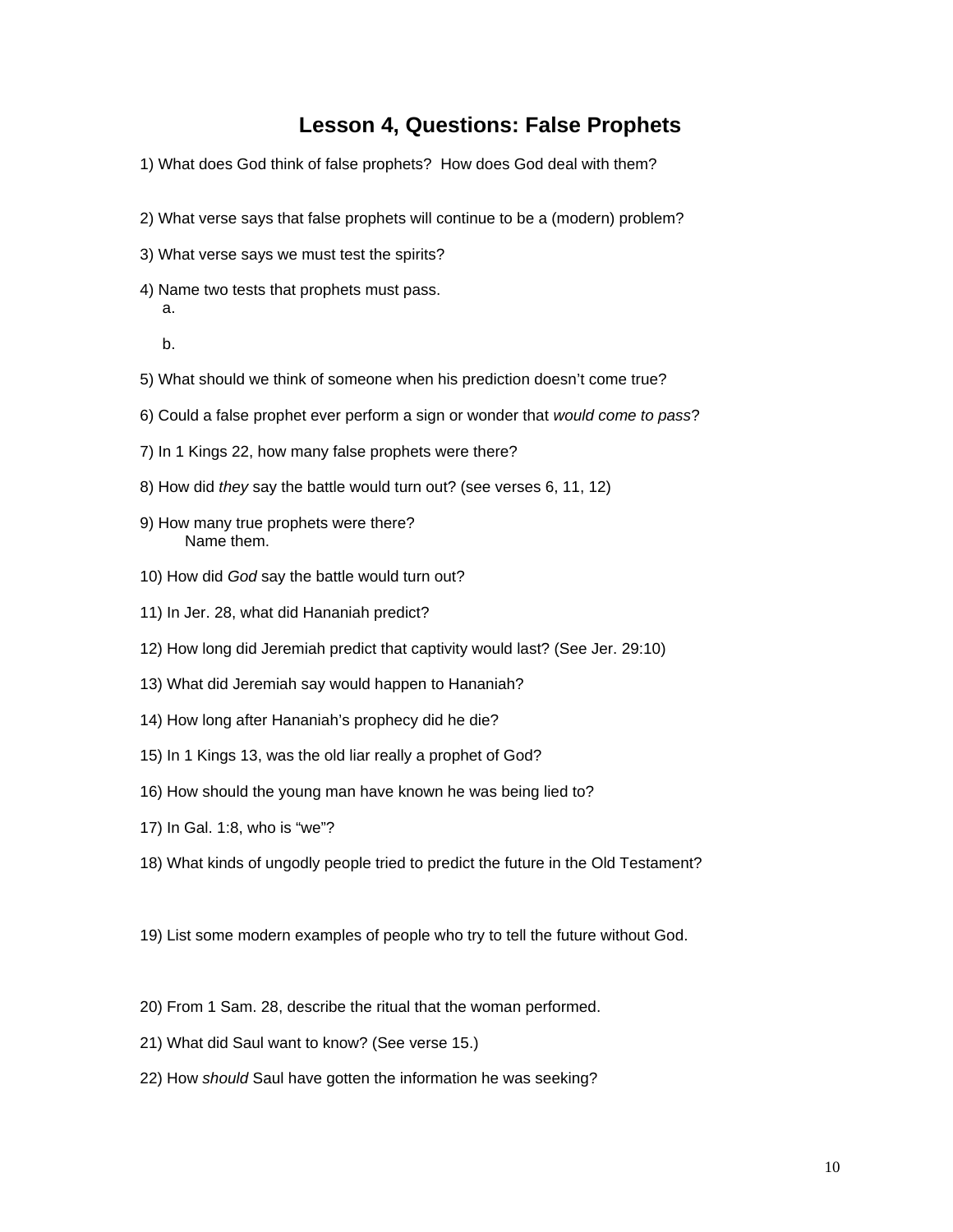# **Review, Questions: Prophets and Prophecy**

Write out **2 Peter 1:20-21**. (Maybe use the back of this page.)

Choose the Biblical definition "a prophet," then pick a verse that supports your choice.

| a. interpreter/translator                  | Exodus 4:15: 7:1 |
|--------------------------------------------|------------------|
| b. writer/editor                           | Deut. 18:15      |
| c. mouthpiece/spokesman                    | Heb. $1:1$       |
| d. fortune-teller/one who knows the future | 2 Pet. 1:20-21   |
|                                            |                  |

Tell two lessons that can be learned from trying to list all of God's prophets.

a.

b.

List some ways that God spoke to His prophets. (**Hint**: Num. 12:6)

What special qualifications, background or experience did all the prophets share?

On what themes did all the prophets speak? (**Hint**: Acts 3:18-24)

Tell a passage showing that prophets did not always fully understand their message. (**Hint**: Early in 1 Peter.)

How long did it take for some prophecies to be fulfilled? (Try to give examples from each extreme.)

Explain "The word of the Lord endures forever" from Isaiah 40:8/1 Peter 1:25.

Give three examples of God preserving His written word.

- a.
	-
- b. c.

Fill in the blanks: (2 Tim. 3:16) "All \_\_\_\_\_\_\_\_\_\_\_ is given by \_\_\_\_\_\_\_\_\_\_\_\_\_\_\_\_ of \_\_\_\_\_\_\_\_\_\_\_ . . . "

Define the word "inspiration."

How is "inspiration" different from "inspiration of God"?

Which verse(s) say(s) that there will be false teachers among us? a. 2 Tim. 3:1-9 b. 2 Pet. 2:1 c. 1 John 4:1

Tell two tests which every prophecy must pass. (**Hint**: Deut. 13:1-5; 18:21-22) a.

b.

What gives us the right to question what preachers and spiritual leaders say?

Which passage(s) condemn(s) the modern psychics?

a. Deut. 18:10-12

b. 1 Sam. 28:3-10

c. None, because they advertise "for entertainment only."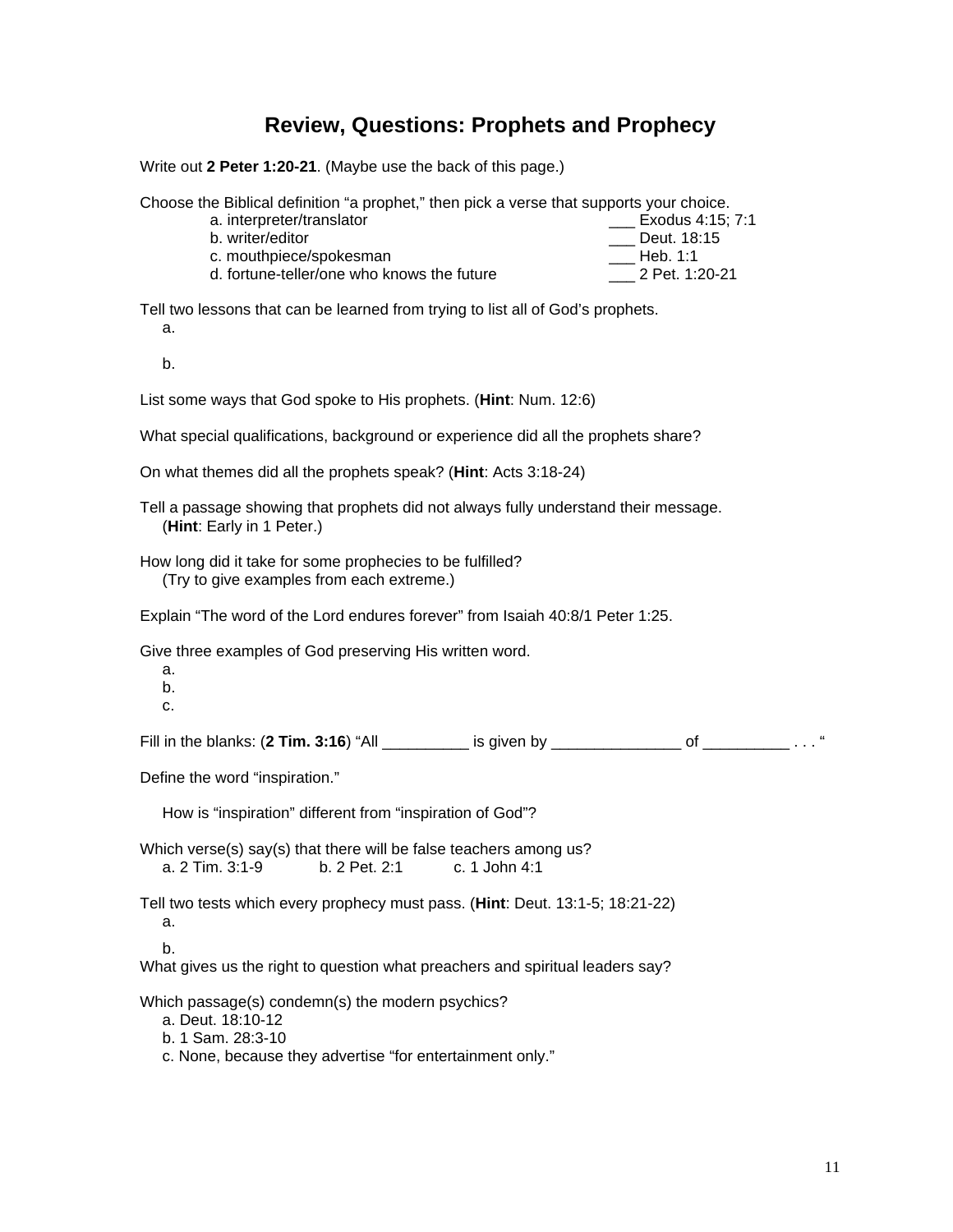# **Lesson 5: The End of Prophecy**

#### <span id="page-12-0"></span>GOD PREDICTED THE END OF ALL PROPHECY.

**Zechariah 13:1** "In that day a fountain shall be opened for the house of David and for the inhabitants of Jerusalem, for sin and for uncleanness.  $2$  It shall be in that day," says the LORD of hosts, "that I will cut off the names of the idols from the land, and they shall no longer be remembered. I will also cause the prophets and the unclean spirit to depart from the land. <sup>3</sup> "It shall come to pass that if anyone still prophesies, then his father and mother who begot him will say to him, 'You shall not live, because you have spoken lies in the name of the LORD.'"

**1 Corinthians 13:8** Whether there are prophecies, they will fail; whether there are tongues, they will cease; whether there is knowledge, it will vanish away.

(Prophecies "failing" refers to the *supply* of prophecies running out, not the words themselves being false. The idea is the same as tongues "ceasing" and knowledge "vanishing away.")

#### WHEN WOULD ALL PROPHECY END?

When we understand the background of the two passages above, we can begin to pinpoint the time that God would cause prophets (and unclean spirits) to depart from the land.

Zechariah lived around 400 B.C. and spoke of a "day" in the future when a fountain would be opened for sin and uncleanness. This refers to the death of the Messiah, Jesus, who was the only person able to take away our sin. (See all of Zech. 12 and 13; Compare Isaiah 53.)

1 Corinthians was written by Paul about 20 years after the death of Jesus. Paul himself, like all the apostles, was a prophet and lived during the time of miracles, prophecy and unclean spirits. (See Acts 16:16-18; 19:11-12.) The time for such things to depart from the land was still in the future, but the time was drawing near. While Zechariah spoke from centuries *before* the time, Paul lived on the *threshold* of the end of prophecy. (For a more detailed study of 1 Corinthians 13:8, see the page titled, **"That which is in part will be done away.")**

#### HOW WOULD ALL PROPHECY END?

God can work in any way He sees fit, and we do not always understand His methods. (Isaiah 55:8-9; Rom. 11:33) We might have expected all prophets to suddenly die or that God would have simply stopped speaking to man altogether.

But what actually happened was that God *phased out* prophecy by

- 1) replacing a *line* of prophets with one *ultimate* prophet, Jesus, and
- 2) gradually replacing spoken words with written words.

#### GOD'S ULTIMATE PROPHET

Hebrews 1:1 God, who at various times and in various ways spoke in time past to the fathers by the prophets,  $2$  has in these last days spoken to us by His Son, whom He has appointed heir of all things, through whom also He made the worlds.

Notice that 1) Jesus stands out above the prophets who went before Him, and 2) the other prophets knew the Messiah would be a special messenger. (Deut. 18:15-19; Acts 3:19-22)

At least one modern religion (popularly known as the Mormon church) teaches that God still intends to have living prophets and that Jesus was simply *one* in a long, continuing line of prophets. They leave room for God to add to the Bible, and so introduce the Book of Mormon. But their ideas contradict Hebrews 1:1 and do not make sense with such passages as 2 Peter 1:3 and Jude 3 which teach that God "has given to us all things that pertain to life and godliness" and that the faith "was once for all delivered to the saints." (Both statements were made in New Testament times!) Mormon teachings are also inconsistent. They teach that God will always have a line of prophets (in other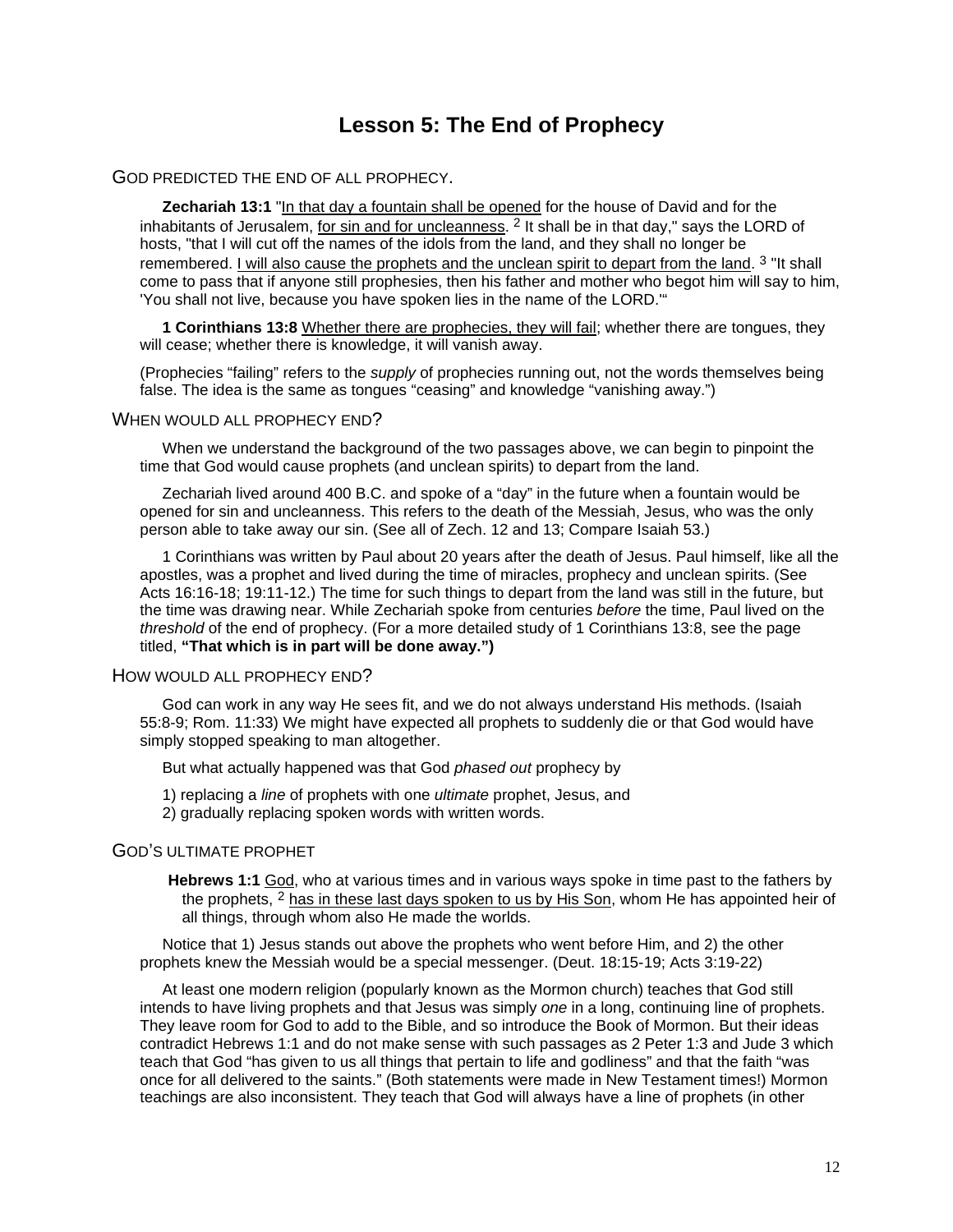words, that prophecy will never end) and that God will yet reveal things concerning His kingdom. This not only makes room for the Book of Mormon (from the 1830s), but leaves room for future prophecies as well. But then they interpret passages (such as Ezekiel 37:15-28) as if the Bible and the Book of Mormon are the *only* written prophecies that will ever be.

And there are other popular religions which see no end of prophecy. The Roman Catholic church teaches that God is still revealing new truths from time to time through the pope. Many "Pentecostal" churches believe in modern miracles, tongue-speaking, demon possession and prophecy. On the day of Pentecost, such things existed, but since that time, Paul predicted the end of prophecy, the end of tongue speaking and the end of all miraculous spiritual gifts.

#### THE WRITTEN WORD

#### Paul wrote,

**Ephesians 3:3** By revelation He made known to me the mystery (as I have briefly written already, 4 by which, when you read, you may understand my knowledge in the mystery of Christ), 5 which in other ages was not made known to the sons of men, as it has now been revealed by the Spirit to His holy apostles and prophets.

In the Old Testament, there were always more prophets down through time, because God was still unfolding His plan for the Christ and the church. Once the mystery of Christ was revealed to the apostles, there was only so much more that needed to be said to guide the church for all time, and brethren could understand God's will by *reading* what was written by the apostles. In other words, God selected certain prophecies to be preserved for all time, and once they were all written, there was *no more need* for them to be said.

**Revelation 22:18** I testify to everyone who hears the words of the prophecy of this book: If anyone adds to these things, God will add to him the plagues that are written in this book; <sup>19</sup> and if anyone takes away from the words of the book of this prophecy, God shall take away his part from the Book of Life, from the holy city, and from the things which are written in this book.

Warnings against adding to God's words appear several times in the Bible. But God has always reserved the right to add to *His own words*, and that's why more was said and written after Deuteronomy 4:2 and Proverbs 30:6. But after Jesus came, He has expressed *no plan* and *no need* to add to His word, so none was added after the final warning in Revelation 22:18-19.

To understand the power of the written word, and how written words could replace miracle workers such as prophets and apostles, consider the following:

- Jesus' signs were written down so that the readers "may believe that Jesus is the Christ, the Son of God, and that believing you may have life in His name." **(John 20:30-31)** People in the first century did not have to witness Jesus' signs personally or even hear the apostles preach - - they could read letters from the apostles!
- The book of 1 John was written so that believers "may know that you have eternal life, and that you may continue to believe in the name of the Son of God." **(1 John 5:13)** The written word not only brings us to faith (Romans 10:17), it helps us maintain our faith.
- Instead of sending a miracle to the rich man's brothers, Abraham said, "They have Moses and the prophets; let them hear them." Moses and the prophets were long since dead, but the man's brothers could *read* what Moses and the prophets had *written*. Abraham went on to say that even resurrection of someone from the dead would not convince people to obey God any more than the *written word* could! **(Luke 16:29-31)** After all, think how many people saw Jesus and the apostles perform miracles but did not believe!

(See the page titled, **"The Purpose of Miracles."**)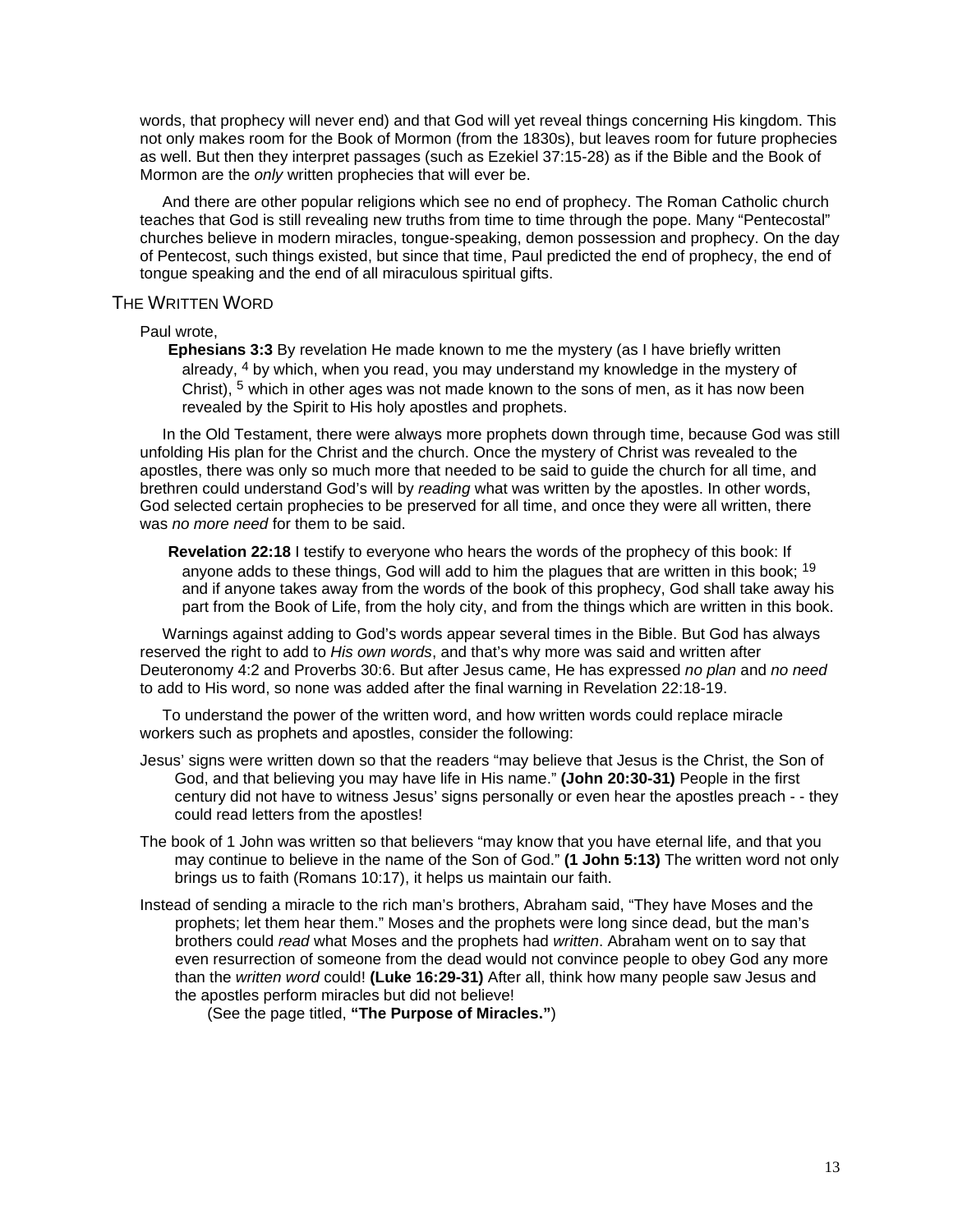# **Lesson 5, Questions: The End of Prophecy**

Several churches believe in continuing revelation, in other words, that prophecy has NOT ceased. For example, the Catholic Church, the Mormon church and many Pentecostal groups all claim to be speaking by direct revelation or prophecy from God.

Notice how different all these groups are.

Put them to the two tests mentioned.

For any supposed new revelation, ask yourself (or ask the person who believes in it), "Why do we need this new revelation?"

What did Jesus promise that the apostles would be guided into? (John 16:13)

What did Peter (in the first century A.D., 2 Peter 1:3) say that God "has given"?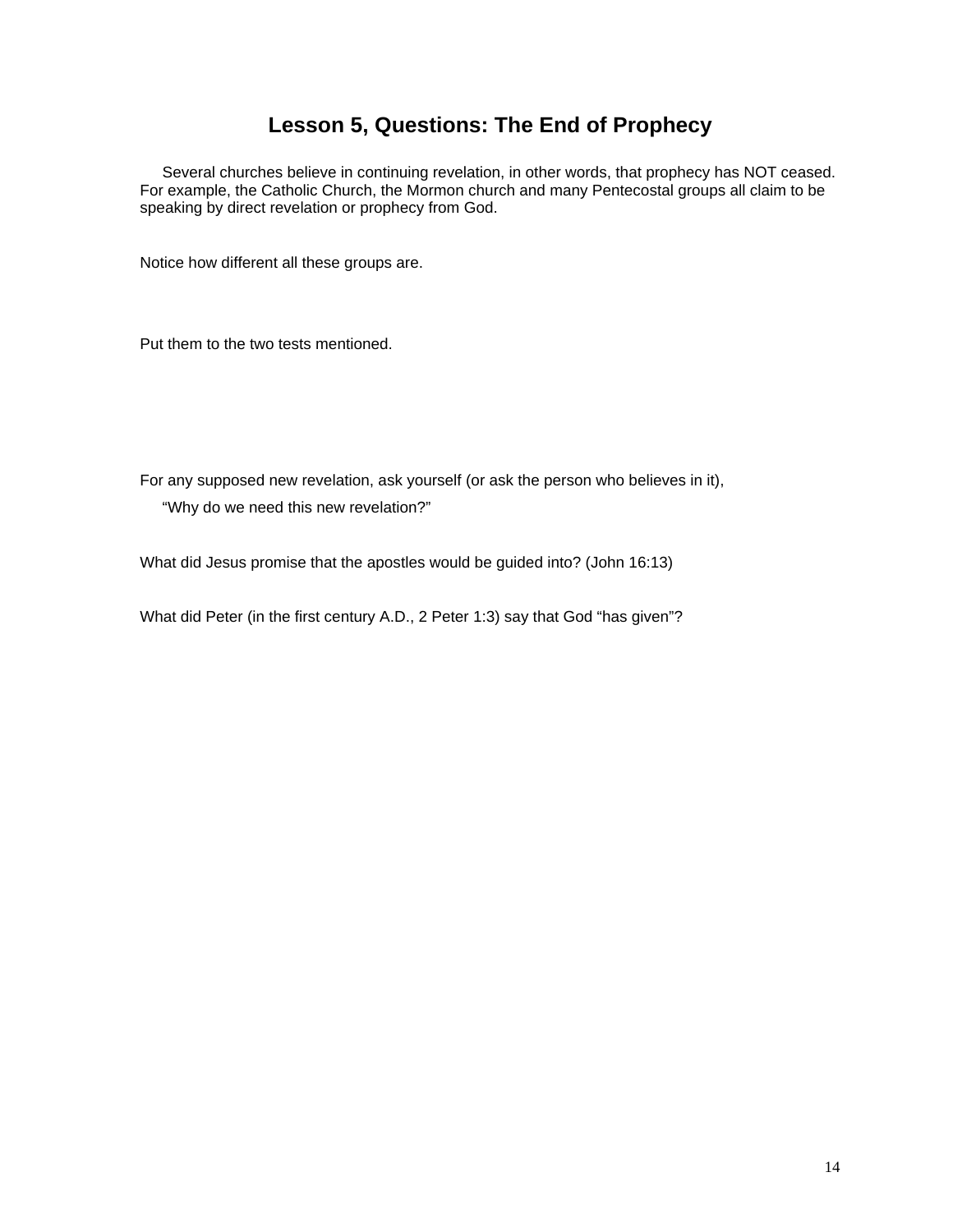### **Lesson 6: The Apostles**

#### <span id="page-15-0"></span>1. A simple definition

An "apostle" is "someone sent on a mission." The Father selected Jesus and gave Him a special mission, so Jesus was God's "apostle." (Heb. 3:1). The Holy Spirit selected Barnabas, calling him to a special work (Acts 13:2), so Barnabas was an "apostle" of the Holy Spirit. (Acts 14:14) Jesus, also selected several men to go on a special mission for Him.

#### 2. The apostles' selection

Jesus hand picked 12 men for the special work of spreading the gospel and granted them special powers. (Matthew 10:1-4; 2 Cor. 12:12) However, Jesus knowingly picked one man who would eventually betray Him. (John 6:70) After Judas committed suicide, there were 11 apostles for about a month. Then Matthias was chosen to replace him, and we learn 1) that there were special qualifications for being an apostle, and 2) that there were more men *qualified* to serve as apostles than were ever chosen (Acts 1:15-26). Notice that Jesus only predicted *one* traitor among the apostles (John 13:21), and that his being replaced was a fulfillment of Old Testament prophecy.

Besides this special circumstance, no other apostle was replaced when he died. (For example, James was not replaced after he was executed in Acts 12.) Jesus never made any provision for replacements. However, Jesus made one exception to the qualifications stated in Acts 1. Paul was made an apostle of Jesus (Acts 9:15-16) even though he had not been with Jesus during His earthly ministry. Paul was, however, a special witness of the resurrection of Jesus after Jesus had ascended to heaven (Acts 9), so Paul referred to himself as being someone who was "untimely born." (1 Cor. 15:8) Notice that the number of apostles was 13 once Paul was chosen (James was still alive in Acts 9), so Paul was not a replacement for anyone else, and Jesus never made this type of special exception or selection again.

Not only was the *timing* of Paul's selection unexpected, the *choice* of Paul himself was unexpected. In fact, Paul had been a key player in persecuting (to the death) Christians and trying to stamp out Christianity altogether (Acts 22:4), but he later regretted this and repented. (1 Tim. 1:12- 15) Paul was belittled by some brethren and spends much of the book of 2 Cor. defending his apostleship. He was one of the most effective preachers for the Lord that we read about, and most of the book of Acts revolves around Paul's travels and preaching.

#### 3. Their background and training

We don't know much about the apostles' personal lives before they followed Jesus. As far as jobs they held, at least four were fishermen and one was a tax collector working for the Romans. (Luke 5:1-11, 27-28) In terms of politics, one was a Zealot. We know that some were married, but we know very little about their families. (Mark 1:30; 1 Cor. 9:5) Religiously, we know that some had been followers of John the Baptist. (John 1:35-42)

Although Jesus showed no favoritism, three of the disciples (Peter, James and John) were closer to Him than the others, accompanying Him to the Mount of Transfiguration and deeper into the Garden of Gethsemane. (Matt. 17:1-2; 26:36-37) Peter had a strong personality, but he was never given any leadership over the other apostles. In fact, *John* was referred to as "the disciple whom Jesus loved." (John 19:26)

The first 12 apostles lived with Jesus and accompanied Him on His travels around Palestine, witnessing Jesus' miracles and (slowly) learning from His teachings. They spent the better part of three years in His presence, and this training was, in part, what qualified them for apostleship. (John 15:27; Acts 1:21-22) But in spite of their good intentions, they scattered and forsook Jesus (in fulfillment of prophecy) when Jesus was arrested. (Matt. 26:56) They had numerous *other* human weaknesses including pride, a desire for greatness, lack of faith and lack of understanding.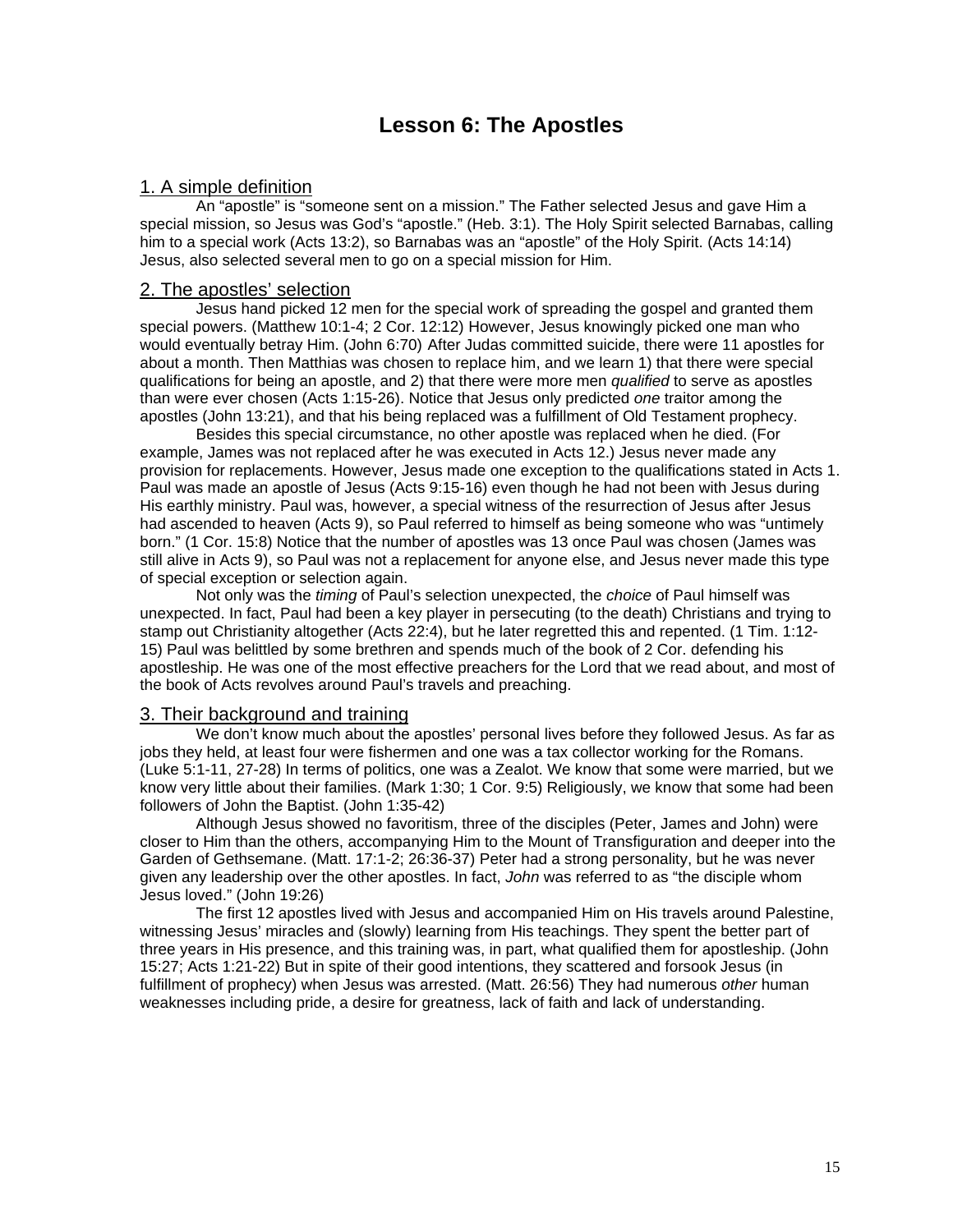#### 4. Their persecution and faith

In their service as eyewitnesses of Jesus' resurrection, the apostles underwent harsh and deadly persecution which Jesus had predicted. (John 15:14-20; Acts 9:16) In order to get a feeling for the types of problems that the apostles endured in order to carry out their mission, read about the trials of Paul in 2 Cor. 11:23-28. We also read in Acts that apostles were jailed, beaten, and whipped at various times for their teachings. James was killed by Herod and Peter *almost* was. (Acts 12:1-3) In fact, history (not in the Bible) tells us that *all* the apostles died martyr's deaths except John. In light of the persecution they endured, it is immensely important to notice that *none* of the apostles ever changed his belief or teaching. The power of their experiences with Jesus and through the working of the Holy Spirit was simply too awesome to ignore or forsake.

#### 5. Their purpose and end

The apostles served as mouthpieces ("prophets") for Jesus as well as preachers. They were not sinless men. The Holy Spirit never tried to live their lives for them or override their moral choices. (See, for example, Gal. 2:11-14.) But the Holy Spirit guided their teachings to be God's words. (John 16:13;2 Tim. 3:16-17; 2 Pet. 1:21; 2 Pet. 3:15-16, etc.)

The apostles had a limited time to be guided by the Holy Spirit into all truth, serving as eyewitnesses of the resurrection until their teachings could be written down. Once they wrote down the words that the Holy Spirit guided them and moved them to say, there was no more need for living apostles. Once we've added the foundation of the apostles, why keep adding more foundation?

Unfortunately, in modern times, there is a church that claims to have living apostles of Jesus. They don't just have 12 though. They have 12, plus three more who are supposedly special because Peter, James and John were closer to Jesus than the others. The same lessons apply here that we studied about the end of prophecy and the purpose of miracles.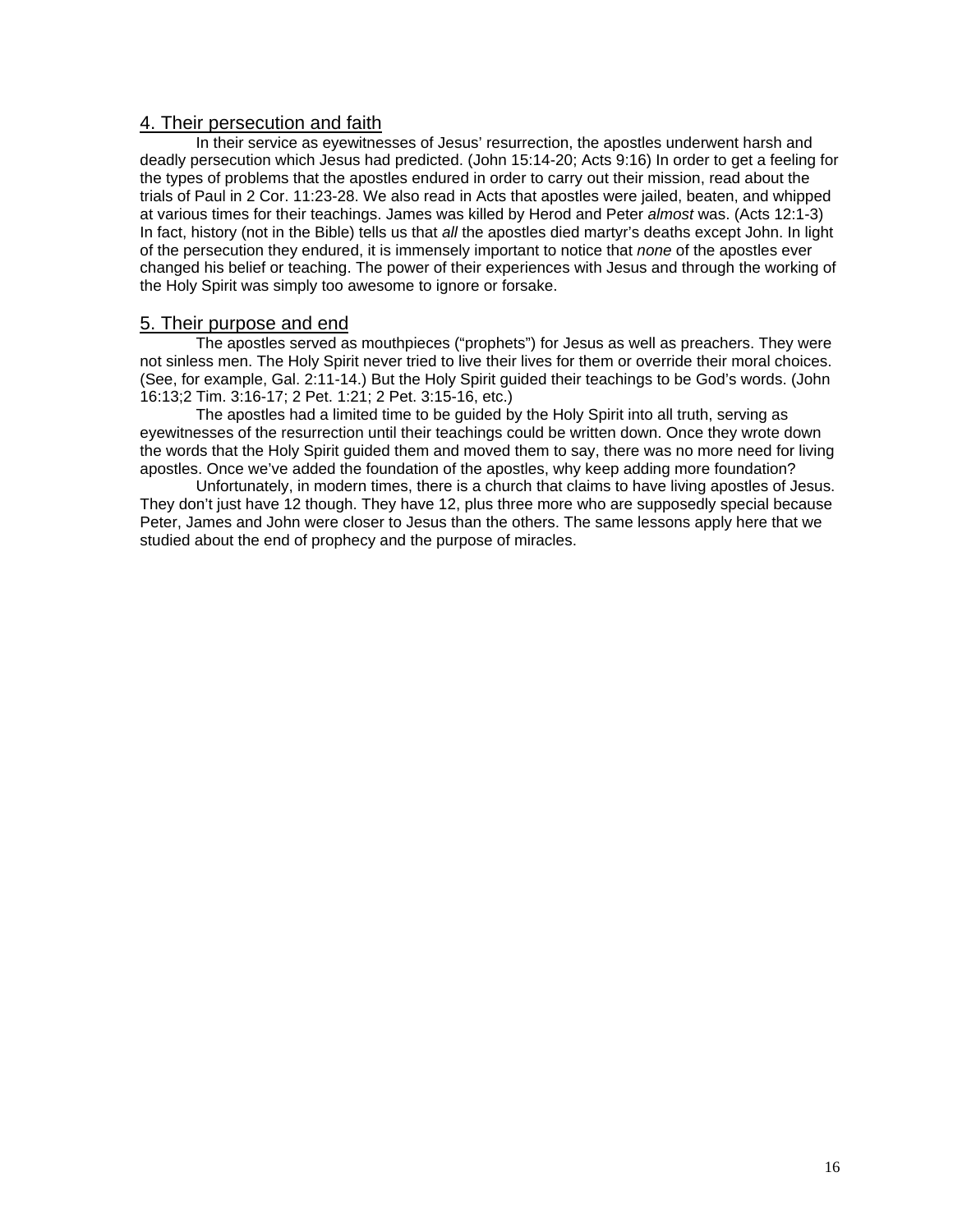# **Lesson 6, Questions: The Apostles**

#### **Questions:**

A) List 12 apostles of Jesus using **Matthew 10:1-4.**

| $\mathbf{1}$ . |                | 11. |
|----------------|----------------|-----|
| 2.             | ⇁<br>. .       | 12. |
| 3.             |                | 13. |
| 4.             | a<br>J.        | 14. |
| 5.             | 1 <sub>0</sub> |     |

B) Define the word "apostle." (Hint: Use a dictionary. . . You know, like Webster's.)

C) Did God expect any trouble from any of the apostles?

#### **Read Acts 1:15-20**

D) What Old Testament passage does Peter quote from which also answers question B)?

- E) Why did the eleven need a new comrade?
- F) What were the basic qualifications for an apostle? **(Acts 1:21-22)** What was their basic mission? (See also **Matthew 4:18-22**)

#### **Now read Acts 1:23-26.**

G) How many men met those qualifications?

- H) Who chose the new apostle? [Now add Matthias to the list under question A).]
- I) Choose one chapter in Acts which tells of Saul's selection as an apostle. 6? 8? 9? [Notice that "Saul" is later called "Paul." (Acts 13:9) Now add him to the list under A).]
- J) Which of the "basic qualifications" did Paul not meet?
- K) Choose one passage in Acts which tells of the death of the first apostle. 7:54-60? 12:2? 29:3-7?
- L) Was he ever replaced? If so, which chapter in Acts mentions it? 6? 9? 13?
- M) What special abilities did an apostle have? (See 2 Cor. 12:12)
- N) List at least 3 New Testament books which the apostles did not write.

List at least 3 Old Testament books which the apostles did not write.

- O) Find one example of an apostle sinning in the following list. Acts 2:13 (". . . They are drunk with new wine"?) Acts 8:18-19 (When Simon tried to buy the power of the Holy Spirit.) Galatians 2:11-13 (When Barnabas acted like a hypocrite.)
- P) What types of sacrifices did the apostles have to make to follow Jesus? (See Luke 5:27-28)
- Q) What reward did they, like any other disciple, have coming? (See Luke 18:28-30)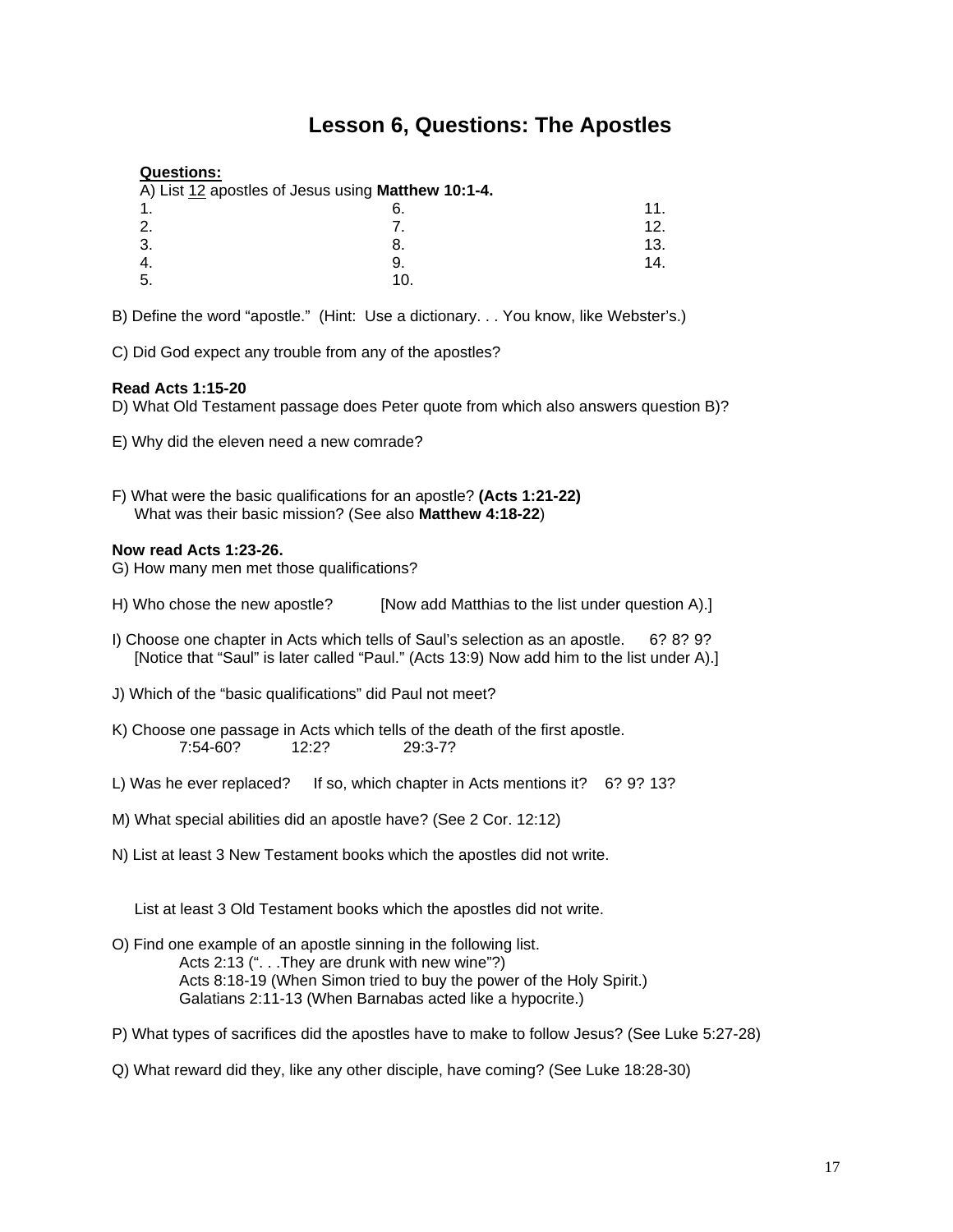# **Lesson 7: The Apostles' Message**

### <span id="page-18-0"></span>1. Their mission

 When Jesus called them with the simple command, "Follow me," they left jobs and families and became Jesus' "disciples" (meaning "followers" or "learners"). The 12 are often referred to during their training period simply as Jesus' disciples whose "job" was to follow and learn from Jesus and occasionally to perform limited miracles such as casting out demons. **(John 15:16)**

 After Jesus' resurrection, these disciples were "sent on a mission." Their new job as apostles was to witness concerning Jesus, spreading the good news of salvation. Jesus had outlined their duties before His arrest **(John 14-16)**, then before His ascension, Jesus

. . . commanded them not to depart from Jerusalem, but to wait for the Promise of the Father, "which," He said, "you have heard from Me; 5 for John truly baptized with water, but you shall be baptized with the Holy Spirit not many days from now." <sup>6</sup> Therefore, when they had come together, they asked Him, saying, "Lord, will You at this time restore the kingdom to Israel?" 7 And He said to them, "It is not for you to know times or seasons which the Father has put in His own authority. 8 But you shall receive power when the Holy Spirit has come upon you; and you shall be witnesses to Me in Jerusalem, and in all Judea and Samaria, and to the end of the earth."

#### **(Acts 1:4-8; See also Mark 16:15-18; Matthew 28:18-20)**

 These men were eye- and ear-witnesses **(1 John 1:1-3)** who received inspiration and guidance from the Holy Spirit and thus accomplished their mission. (Notice that by the time Colossians was written, the gospel had reached "all the world." **Col. 1:5-6**) The apostles became the first to establish churches in many areas, and were leaders in the church. Another dimension to their witnessing concerning Jesus came when they started writing the truth as revealed by God. **(See Eph. 3:3-5)** The message from the apostles, like the other prophets' message before them, became the foundation for the household of God. **(Eph. 2:19-22)**

#### 2. Their Message

 The main text in the Bible that teaches us about the authority and special characteristics associated with the apostles is **John chapters 14-16**. Notice that Judas had gone out before Jesus said these things to the faithful 11. **(13:21-31)**

 It was *Jesus' apostles*, and not the other disciples of Jesus, who were given the promises in **John 14- 16**. They would be led into all truth and would be guided by the Holy Spirit. In Acts 1, the apostles, and not the other disciples of Jesus, are promised power from the Holy Spirit. **(1:2-8)** Later in Acts 1, the apostles are with about 120 fellow disciples of Jesus. **(1:15)** In **Acts 2:4**, "They were all filled with the Holy Spirit" The important question is, "Were 'they' the apostles only, or all 120 disciples?" Let's follow the pronouns.

1:26 "[Matthias] was numbered with the eleven apostles. 2:1 When the Day of Pentecost had fully come, they were all with one accord in one place." 2 "They" were sitting. 3 Divided tongues "appeared to them" and "sat upon each of them" . . . 4 "And they were all filled with the Holy Spirit" 6 "They" were all speaking 7 "They" are all Galileans 11 "They" were still speaking 13 "They" were ridiculed. 14 But Peter, standing up with the eleven, raised his voice and said . . . 15 "These are not drunk. . ."

 It was the apostles who preached on the Day of Pentecost **(Acts 2)** and led the new Christians into God's will. **(Acts 2:42)** When problems arose in the church, the 12 summoned the multitude of the disciples **(Acts 6:2)**. When persecution arose, the apostles were primary targets. **(Acts 3 - 5; Acts 12)** When the disciples were scattered, the 12 stayed together in Jerusalem. It was an apostle who first preached the gospel to the Gentiles and defended the inclusion of the Gentiles publicly as being in keeping with God's will. **(Acts 10 - 11)** When a doctrinal question arose, it was taken to the apostles in Jerusalem to be settled. **(Acts 15)**

#### 3. Their special ability

 The apostles warned that false apostles would try to deceive people. **(2 Cor. 11:12-15)** They also warned against any of the apostles trying to change the gospel message. **(Galatians 1:6-10)** So, *how*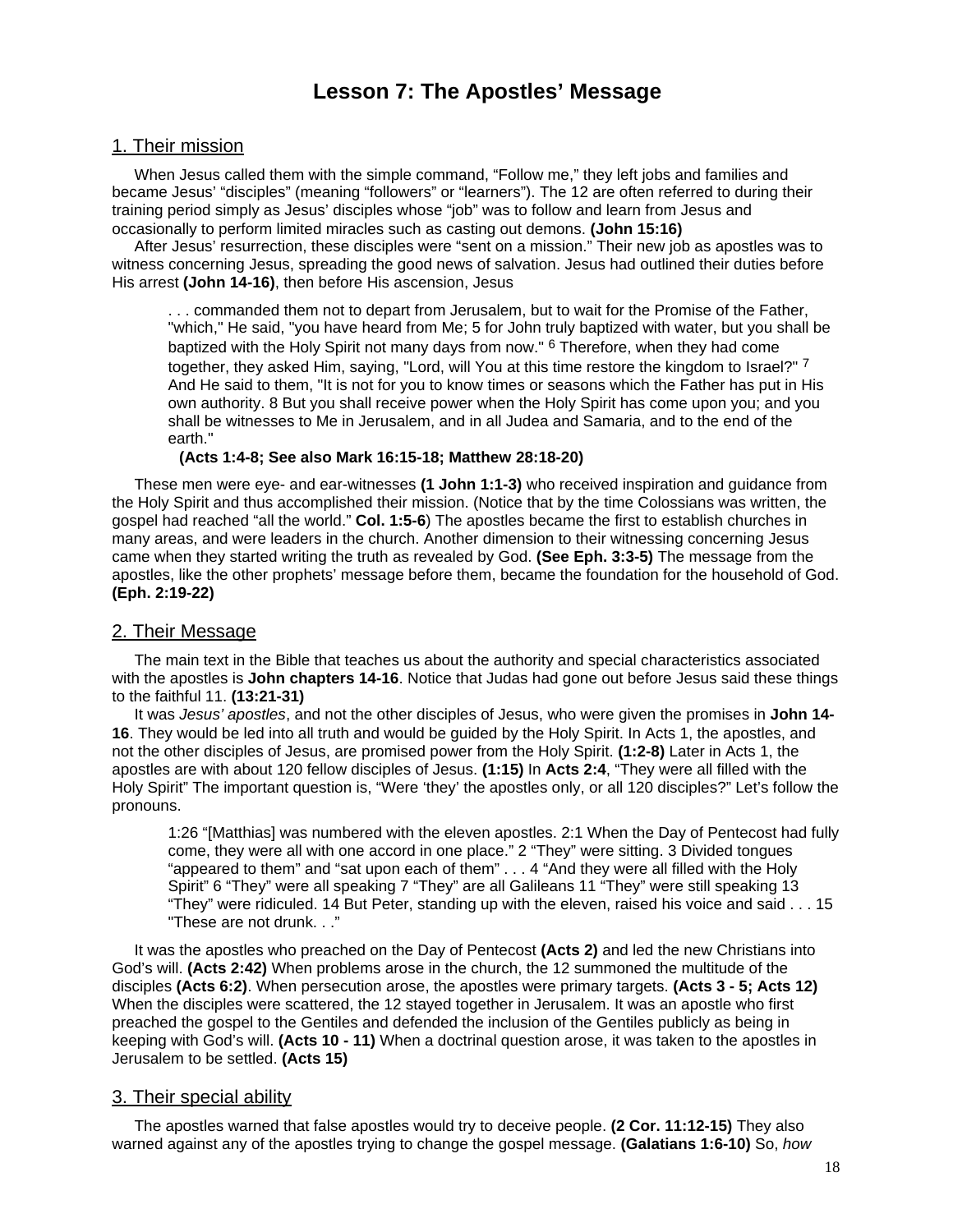*could people recognize a true apostle?* One part of the answer is that an apostle could work miracles. ("Truly the signs of an apostle were accomplished among you with all perseverance, in signs and wonders and mighty deeds." **2 Corinthians 12:12; Also, Acts 5:12**) So,

If a person could NOT perform a miracle or sign or wonder, he was NOT an apostle.

But other Christians could also perform miracles. So,

If a person *could* perform a miracle, he *might* be an apostle, but he might not be, either!

 The other part of the answer (how to recognize an apostle) lay in the fact that apostles had a *special* ability. They could do something that no one else in the world could do - they could pass on the miraculous gift of the Holy Spirit. Notice in Acts 8 that the evangelist Philip was preaching in Samaria and was performing miracles. **(Acts 8:5-6)** But *apostles* came from Jerusalem and laid hands on the new Christians. Then, and only then, the new Christians received the Holy Spirit **(Acts 8:14-17)** which often gave them the power to speak in tongues and prophesy **(Acts 19:6)** and perform other miracles. **(1 Cor. 12)** 

18 And when Simon saw that through the laying on of the apostles' hands the Holy Spirit was given, he offered them money, 19 saying, "Give me this power also, that anyone on whom I lay hands may receive the Holy Spirit." **(Acts 8:18-19)** 

So, Philip was a miracle worker, but he obviously couldn't impart the gift of the Holy Spirit. Only the apostles could do that, and Simon knew the difference. Not only could apostles *do* miracles, they could give others the ability to do them! This becomes a test for anyone (especially in modern times) who claims to be an apostle.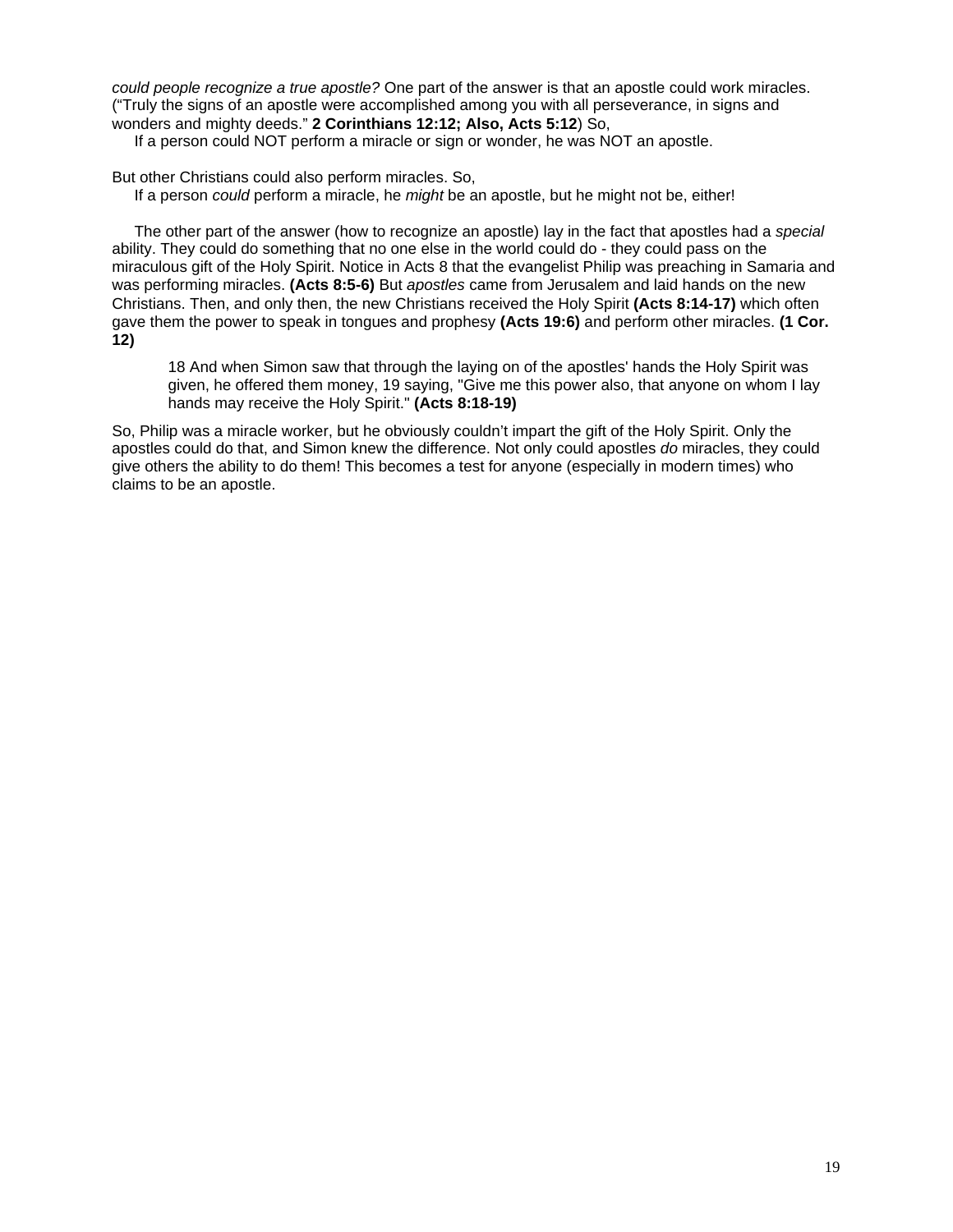# **Lesson 7, Questions: The Apostles' Message**

#### From **John 14**

How was it possible for the apostles to see the Father?

Who was in Jesus, empowering both His words and His works?

Who would be in the apostles, empowering them? Why would the apostles "live"?

On what day would the apostles understand the oneness between Jesus and the Father?

Besides the relationship between Jesus and the Father, there was also a mutual indwelling between and What does someone who loves Jesus do with the commandments from Jesus?

From **John 15** From where does a branch draw its life and power?

To where does a vine send its life and power?

How can we abide in Jesus' love?

What did Jesus make known to His "friends"?

John 15:20 says that the apostles would be treated just like Jesus. They would be persecuted like Him and would be **Like Him.** 

#### **From John chapters 14 - 16**

Find two places in this reading which say that the Holy Spirit would teach the apostles "all things" or everything that Jesus said, or "all truth."

Find three places in this reading which mean "Don't worry" or "Don't be afraid" or "Don't be sad."

Find two places in this reading which say that Jesus was operating under instructions from God.

Find three places in this reading which say that Jesus would answer the apostles' prayers.

What two things did Jesus predict in this reading that was intended for the apostles to think back to at a later time?

How would the Holy Spirit convict the world of sin? . . . of righteousness? . . . of judgment?

On whose authority would the Holy Spirit speak?

Read **2 Cor. 11:12-15**  Why did some people pretend they were apostles?

Into what does Satan transform himself?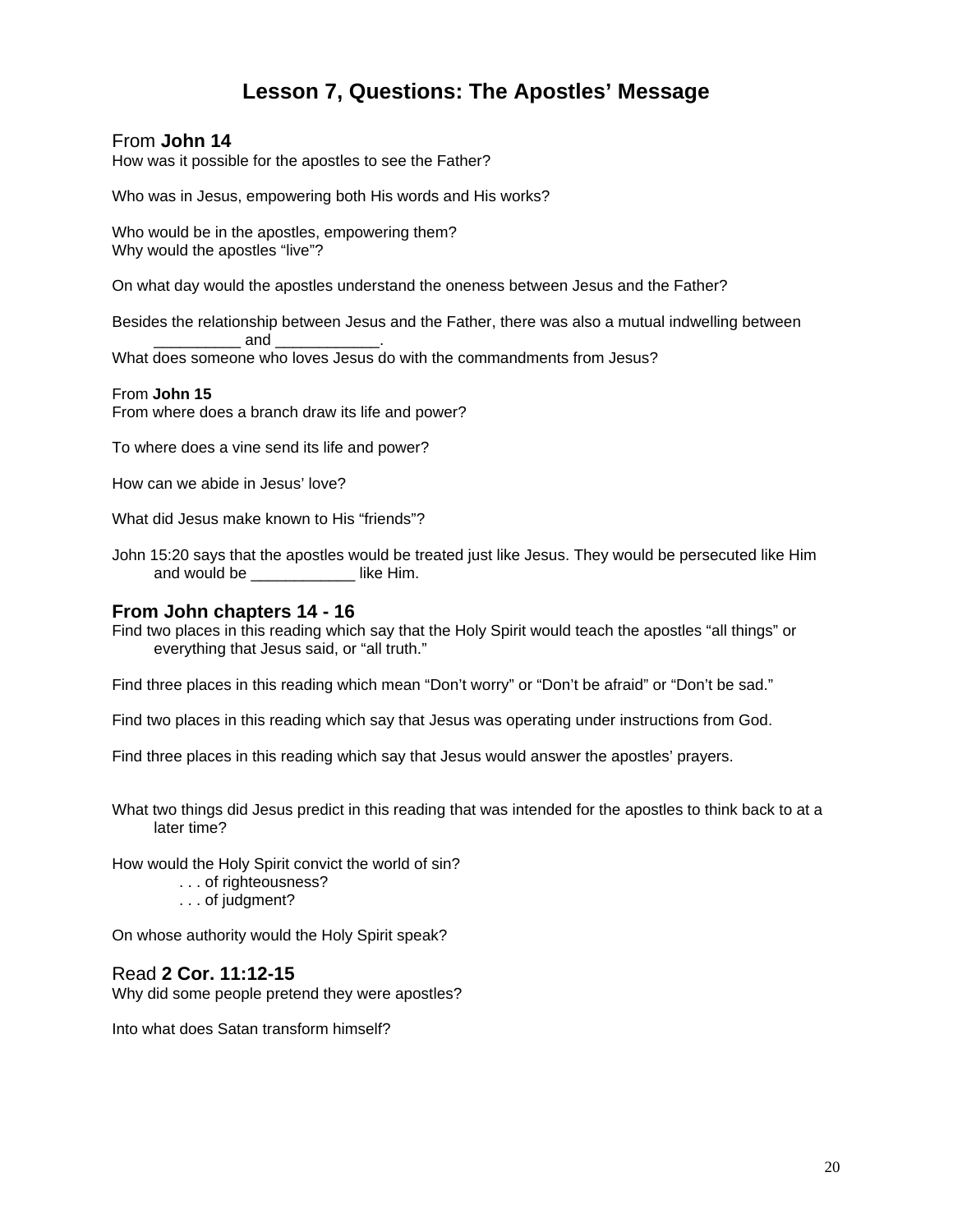### **Lesson 8: An Overview of Jesus' Life**

<span id="page-21-0"></span>To get an idea of what Jesus' life was like, read this poem, "ONE SOLITARY LIFE."

Here is a man who was born in an obscure village, the child of a peasant woman. He grew up in another village. He worked in a carpenter shop until He was thirty. Then for three years He was an itinerant preacher.

 He never owned a home. He never wrote a book. He never held an office. He never had a family. He never went to college. He never put His foot inside a big city. He never traveled two hundred miles from the place He was born. He never did one of the things that usually accompany greatness. He had no credentials but Himself...

 While still a young man, the tide of popular opinion turned against him. His friends ran away. One of them denied Him. He was turned over to His enemies. He went through the mockery of a trial. He was nailed upon a cross between two thieves. While He was dying His executioners gambled for the only piece of property He had on earth – His coat. When He was dead, He was laid in a borrowed grave through the pity of a friend.

 Nineteen long centuries have come and gone, and today He is a centerpiece of the human race and leader of the column of progress.

 I am far within the mark when I say that all the armies that ever marched, all the navies that were ever built; all the parliaments that ever sat and all the kings that ever reigned, put together, have not affected the life of man upon this earth as powerfully as as that one solitary life.

#### *This essay was adapted from a sermon by Dr James Allan Francis in "The Real Jesus and Other Sermons" © 1926 by the Judson Press of Philadelphia (pp 123-124 titled "Arise Sir Knight!").*

Now think about who Jesus was, before He was "Jesus."

**John 1:1** In the beginning was the Word, and the Word was with God, and the Word was God. 2 He was in the beginning with God. 3 All things were made through Him, and without Him nothing was made that was made. 4 In Him was life, and the life was the light of men. 5 And the light shines in the darkness, and the darkness did not comprehend it.

 6 There was a man sent from God, whose name was John. 7 This man came for a witness, to bear witness of the Light, that all through him might believe. 8 He was not that Light, but was sent to bear witness of that Light. 9 That was the true Light which gives light to every man coming into the world. 10 He was in the world, and the world was made through Him, and the world did not know Him. 11 He came to His own, and His own did not receive Him. 12 But as many as received Him, to them He gave the right to become children of God, to those who believe in His name: 13 who were born, not of blood, nor of the will of the flesh, nor of the will of man, but of God.

 14 And the Word became flesh and dwelt among us, and we beheld His glory, the glory as of the only begotten of the Father, full of grace and truth. 15 John bore witness of Him and cried out, saying, "This was He of whom I said, 'He who comes after me is preferred before me, for He was before me.' " 16 And of His fullness we have all received, and grace for grace. 17 For the law was given through Moses, but grace and truth came through Jesus Christ. 18 No one has seen God at any time. The only begotten Son, who is in the bosom of the Father, He has declared Him.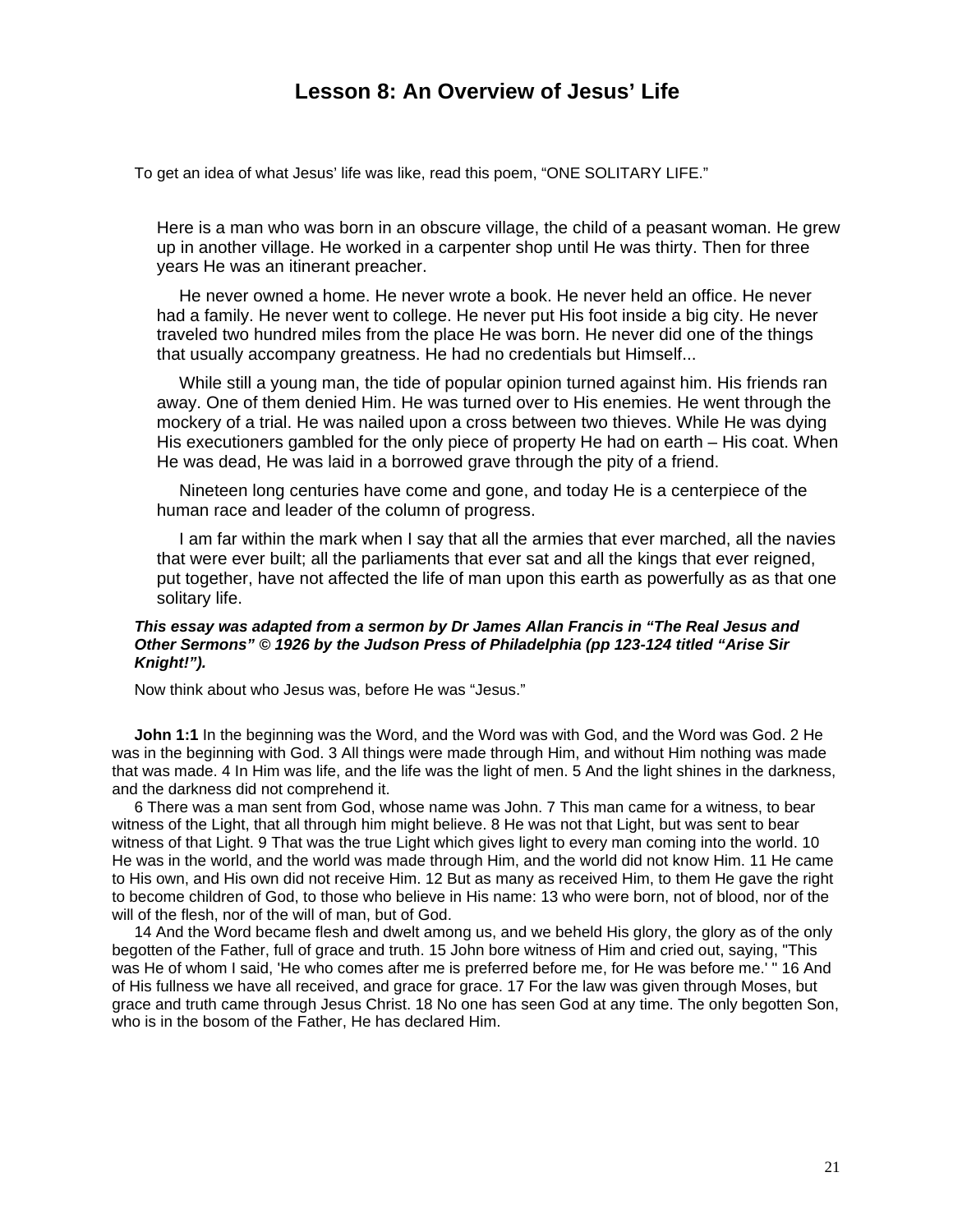Now follow Jesus to 7 important places He went that summarize His last 3 years on earth.

#### 1) The Waters of Baptism

**Matthew 3:13** Then Jesus came from Galilee to John at the Jordan to be baptized by him. 14 And John tried to prevent Him, saying, "I need to be baptized by You, and are You coming to me?" 15 But Jesus answered and said to him, "Permit it to be so now, for thus it is fitting for us to fulfill all righteousness." Then he allowed Him. 16 When He had been baptized, Jesus came up immediately from the water; and behold, the heavens were opened to Him, and He saw the Spirit of God descending like a dove and alighting upon Him. 17 And suddenly a voice came from heaven, saying, "This is My beloved Son, in whom I am well pleased."

#### 2) The Wilderness of Temptation

**Matthew 4:1** Then Jesus was led up by the Spirit into the wilderness to be tempted by the devil. 2 And when He had fasted forty days and forty nights, afterward He was hungry. 3 Now when the tempter came to Him, he said, "If You are the Son of God, command that these stones become bread." 4 But He answered and said, "It is written, 'Man shall not live by bread alone, but by every word that proceeds from the mouth of God.' " 5 Then the devil took Him up into the holy city, set Him on the pinnacle of the temple, 6 and said to Him, "If You are the Son of God, throw Yourself down. For it is written: 'He shall give His angels charge over you,' and, 'In their hands they shall bear you up, Lest you dash your foot against a stone.' " 7 Jesus said to him, "It is written again, 'You shall not tempt the LORD your God.' " 8 Again, the devil took Him up on an exceedingly high mountain, and showed Him all the kingdoms of the world and their glory. 9 And he said to Him, "All these things I will give You if You will fall down and worship me." 10 Then Jesus said to him, "Away with you, Satan! For it is written, 'You shall worship the LORD your God, and Him only you shall serve.' " 11 Then the devil left Him, and behold, angels came and ministered to Him.

#### 3) The House of Worship

**Luke 4:16** So He came to Nazareth, where He had been brought up. And as His custom was, He went into the synagogue on the Sabbath day, and stood up to read. (Read verses 17-30)

#### 4) The Streets of Service

**Luke 13:26** You taught in our streets.

**Mark 1:32** At evening, when the sun had set, they brought to Him all who were sick and those who were demon-possessed. 33 And the whole city was gathered together at the door. 34 Then He healed many who were sick with various diseases, and cast out many demons; and He did not allow the demons to speak, because they knew Him.

**Acts 10:38** God anointed Jesus of Nazareth with the Holy Spirit and with power, who went about doing good and healing all who were oppressed by the devil, for God was with Him.

#### 5) The Mountain of Prayer

**Mark 6:46** And when He had sent them away, He departed to the mountain to pray.

**Luke 6:12** Now it came to pass in those days that He went out to the mountain to pray, and continued all night in prayer to God.

**Luke 9:28** Now it came to pass, about eight days after these sayings, that He took Peter, John, and James and went up on the mountain to pray.

#### 6) The Garden of Suffering

**Matthew 26:36** Then Jesus came with them to a place called Gethsemane, and said to the disciples, "Sit here while I go and pray over there." 37 And He took with Him Peter and the two sons of Zebedee, and He began to be sorrowful and deeply distressed. 38 Then He said to them, "My soul is exceedingly sorrowful, even to death. Stay here and watch with Me." 39 He went a little farther and fell on His face,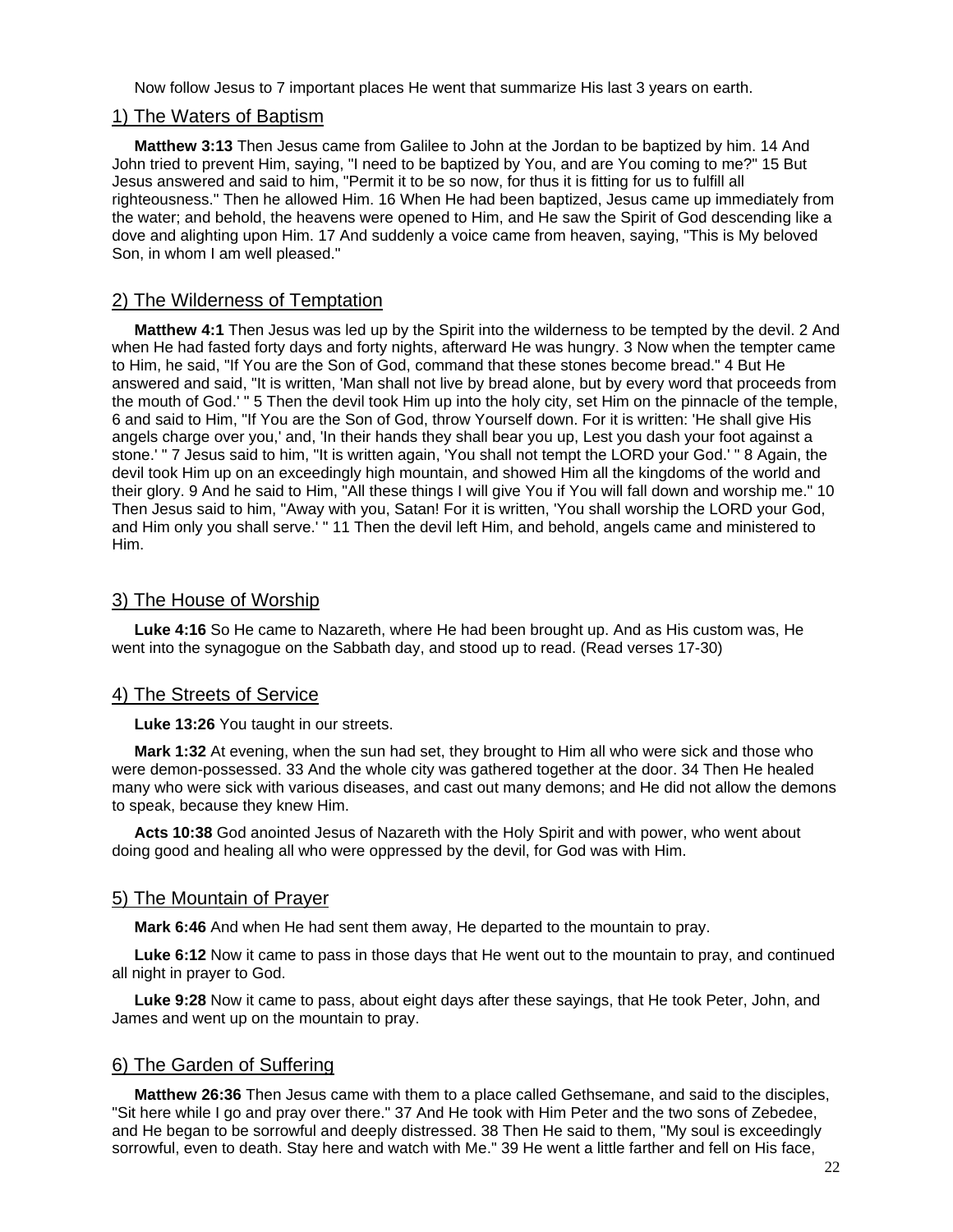and prayed, saying, "O My Father, if it is possible, let this cup pass from Me; nevertheless, not as I will, but as You will." 40 Then He came to the disciples and found them asleep, and said to Peter, "What? Could you not watch with Me one hour? (Also read verses 41-46)

#### 7) The Cross of Sacrifice

**Matthew 27:35** Then they crucified Him, and divided His garments, casting lots, that it might be fulfilled which was spoken by the prophet: "They divided My garments among them, And for My clothing they cast lots." 36 Sitting down, they kept watch over Him there. 37 And they put up over His head the accusation written against Him: THIS IS JESUS THE KING OF THE JEWS.

 50 And Jesus cried out again with a loud voice, and yielded up His spirit. 51 Then, behold, the veil of the temple was torn in two from top to bottom; and the earth quaked, and the rocks were split, 52 and the graves were opened; and many bodies of the saints who had fallen asleep were raised; 53 and coming out of the graves after His resurrection, they went into the holy city and appeared to many. 54 So when the centurion and those with him, who were guarding Jesus, saw the earthquake and the things that had happened, they feared greatly, saying, "Truly this was the Son of God!"

(The whole context is **Matt. 26:57 - 27:54**)

 Because of who Jesus was, the simple fact that Jesus went to each of these "places" has profound meaning. He didn't have to go to *any* of these for His own sake. Each place was important to His mission of seeking and saving *us*, the lost. We should appreciate Him for His willingness to do all this for us, and we should learn from His own example how to live.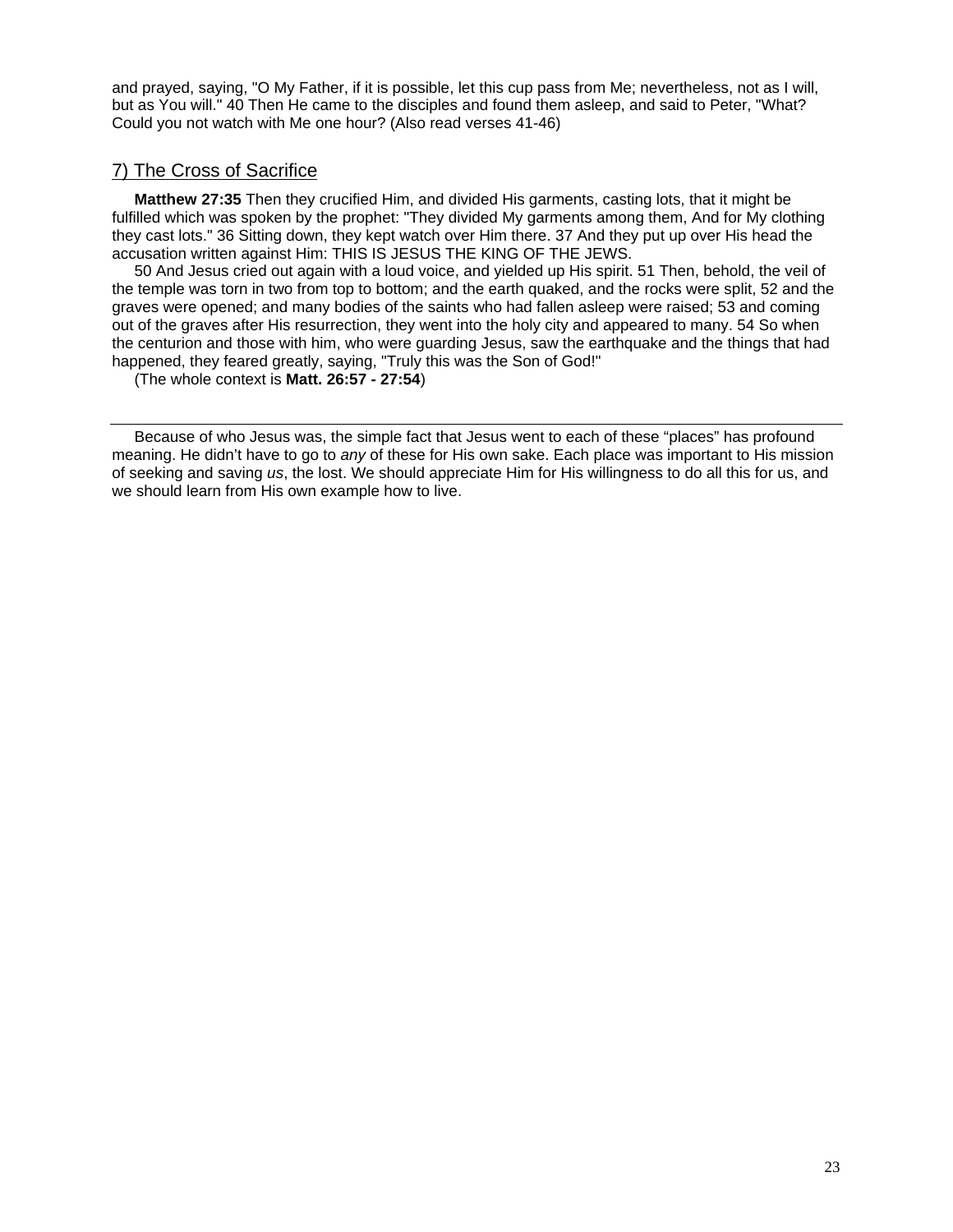# **Lesson 8, Questions: An Overview of Jesus' Life**

#### **Read "One Solitary Life," but don't try to use it to answer all these questions. Try to give a Bible verse to support your answers.**

- 1) Where was Jesus before He was born?
- 2) About how long ago did Jesus live on this earth?
- 3) In what city was Jesus born?
- 4) In what type of building was he born?
- 5) In what city was Jesus raised?
- 6) What was His earthly father's occupation?
- 7) What had Jesus "built" with His heavenly Father?
- 8) What kinds of things would He have built with Joseph?
- 9) Was Jesus' mother married when she became pregnant?
- 10) What type of teasing and ridicule would that have caused among worldly people?
- 11) How old was Jesus when He married?
- 12) How old was He when He started preaching?
- 13) About how many close friends did Jesus have during His life on earth?
- 14) What kinds of things did Jesus do during His preaching years?
- 15) Could Jesus read and write?
- 16) Of what nationality was Jesus?
- 17) What religion did Jesus practice?
- 18) How much land did Jesus own?
- 19) Who were Jesus' primary enemies?
- 20) How old was Jesus when He was executed?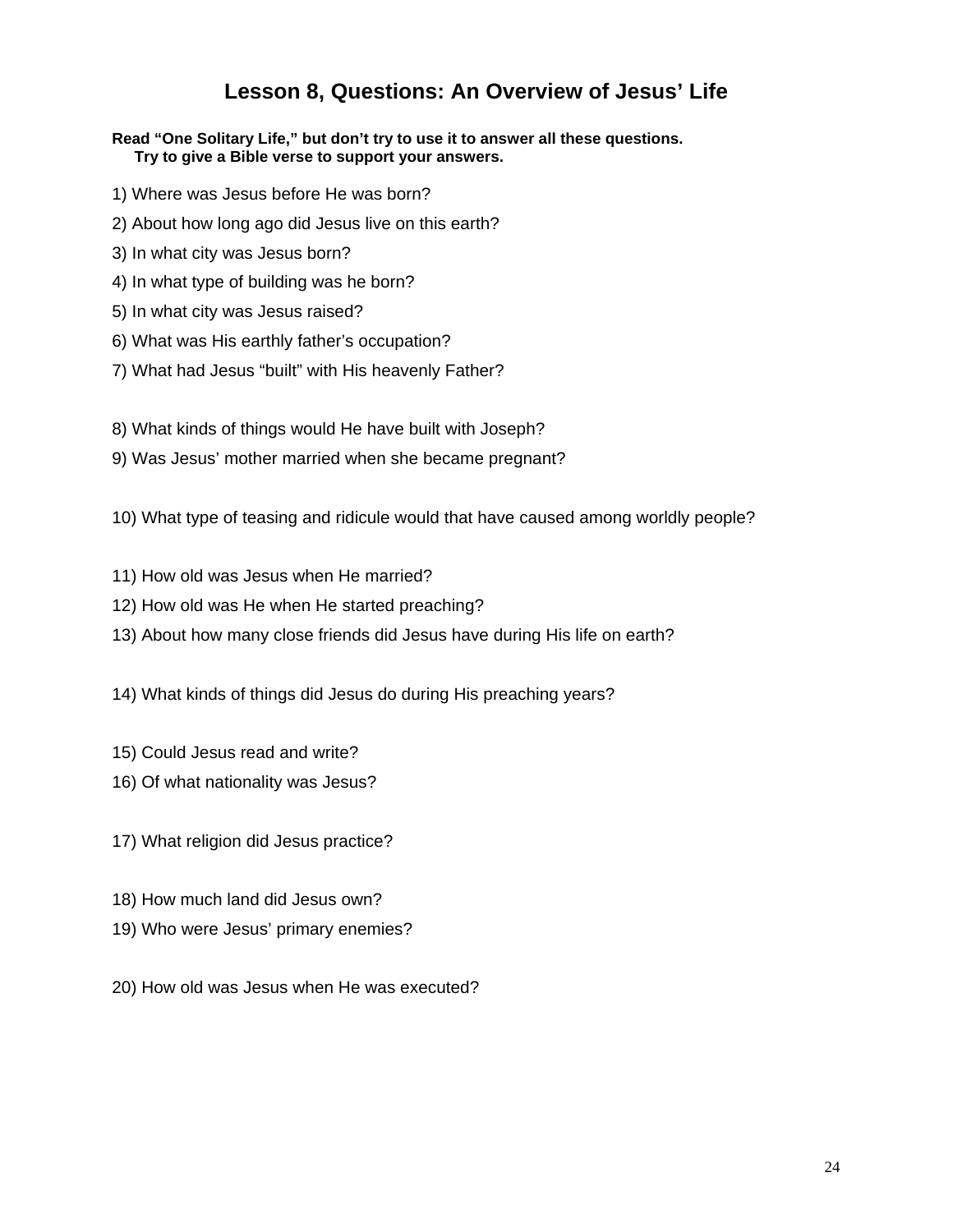# **Lesson 9: Jesus' Fulfillment of Prophecy**

<span id="page-25-0"></span>Notice the many prophecies Jesus *fulfilled*, but *could not have controlled* (if He had been merely human). Especially notice *how many other people* were involved in His fulfillment of prophecy, even His enemies like the Herods. It was the farthest thing from their minds to help Jesus prove Himself to be the Messiah! (1 Corinthians 2:7-8)

#### **John's role as a forerunner - Matthew 3:1-3 (Isaiah 40:3)**

 1 In those days John the Baptist came preaching in the wilderness of Judea, 2 and saying, "Repent, for the kingdom of heaven is at hand!" 3 For this is he who was spoken of by the prophet Isaiah, saying: "The voice of one crying in the wilderness: 'Prepare the way of the LORD; Make His paths straight.' "

#### **Jesus' lineage – the son of David - Matthew 22:41-42; Acts 2:30-31 (2 Samuel 7:12-16)**

 12 When your days are fulfilled and you rest with your fathers, I will set up your seed after you, who will come from your body, and I will establish his kingdom. 13 "He shall build a house for My name, and I will establish the throne of his kingdom forever. 14 "I will be his Father, and he shall be My son. If he commits iniquity, I will chasten him with the rod of men and with the blows of the sons of men. 15 "But My mercy shall not depart from him, as I took *it* from Saul, whom I removed from before you. 16 "And your house and your kingdom shall be established forever before you. Your throne shall be established forever."'"

#### **Jesus' tribe – Judah – Matthew 1:1-2; Hebrews 7:14 (Genesis 49:10)**

 The scepter shall not depart from Judah, Nor a lawgiver from between his feet, Until Shiloh comes; And to Him *shall be* the obedience of the people.

#### **His mom's virginity; The name His parents gave Him - Matthew 1**:**21 (Isaiah 7:14)**

 "And she will bring forth a Son, and you shall call His name JESUS, for He will save His people from their sins." 22 So all this was done that it might be fulfilled which was spoken by the Lord through the prophet, saying, 23 "Behold, the virgin shall be with child, and bear a Son, and they shall call His name Immanuel," which is translated, "God with us."

#### **The place of His birth – Bethlehem - Matthew 2:6 (Micah 5:2)**

 'But you, Bethlehem, *in* the land of Judah, Are not the least among the rulers of Judah; For out of you shall come a Ruler Who will shepherd My people Israel.' "

#### **The place of His family's escape – Egypt - Matthew 2:15 (Hosea 11:1)**

.. and was there until the death of Herod, that it might be fulfilled which was spoken by the Lord through the prophet, saying, "Out of Egypt I called My Son."

#### **Herod's massacre of the male children - Matthew 2:18 (Jeremiah 31:15)**

 "A voice was heard in Ramah, Lamentation, weeping, and great mourning, Rachel weeping *for* her children, Refusing to be comforted, Because they are no more."

#### **The place in which His parents raised Him – Nazareth - Matthew 2:23 (Judges 13:5?)**

 And he came and dwelt in a city called Nazareth, that it might be fulfilled which was spoken by the prophets, "He shall be called a Nazarene."

#### **The children's praise of Him - Matthew 21:15-16 (Psalm 8:2)**

 The children [were] crying out in the temple and saying, "Hosanna to the Son of David . . .16 . . ."Yes. Have you never read, 'Out of the mouth of babes and nursing infants You have perfected praise'?"

#### **The Jewish leaders' rejection of Him - Matthew 21:42 (Psalm 118:22-23)**

 Jesus said to them, "Have you never read in the Scriptures: 'The stone which the builders rejected Has become the chief cornerstone. This was the LORD's doing, And it is marvelous in our eyes'?

#### **The disciples' abandonment of Him - Matthew 26:31 (See also verses 54, 56) (Zechariah 13:7)**

 31 Then Jesus said to them, "All of you will be made to stumble because of Me this night, for it is written: 'I will strike the Shepherd, And the sheep of the flock will be scattered.'

#### **Judas' use of the blood money - Matthew 27:1-10 (Jeremiah 32:6-9)**

 3 Then Judas, His betrayer, seeing that He had been condemned, was remorseful and brought back the thirty pieces of silver to the chief priests and elders, . . . 9 Then was fulfilled what was spoken by Jeremiah the prophet, saying, "And they took the thirty pieces of silver, the value of Him who was priced, whom they of the children of Israel priced, 10 "and gave them for the potter's field, as the LORD directed me."

#### **Pilate's condemnation of Jesus with the thieves - Mark 15:27-28 (Isaiah 53:12)**

 27 With Him they also crucified two robbers, one on His right and the other on His left. 28 So the Scripture was fulfilled which says, "And He was numbered with the transgressors."

#### **The soldiers' casting lots for His clothing - Matthew 27:35/John 19:24 (Psalm 22:18)**

 Then they crucified Him, and divided His garments, casting lots, that it might be fulfilled which was spoken by the prophet: "They divided My garments among them, And for My clothing they cast lots."

**The mode of His execution – crucifixion - Matt. 27:46 (Psalm 22:1)**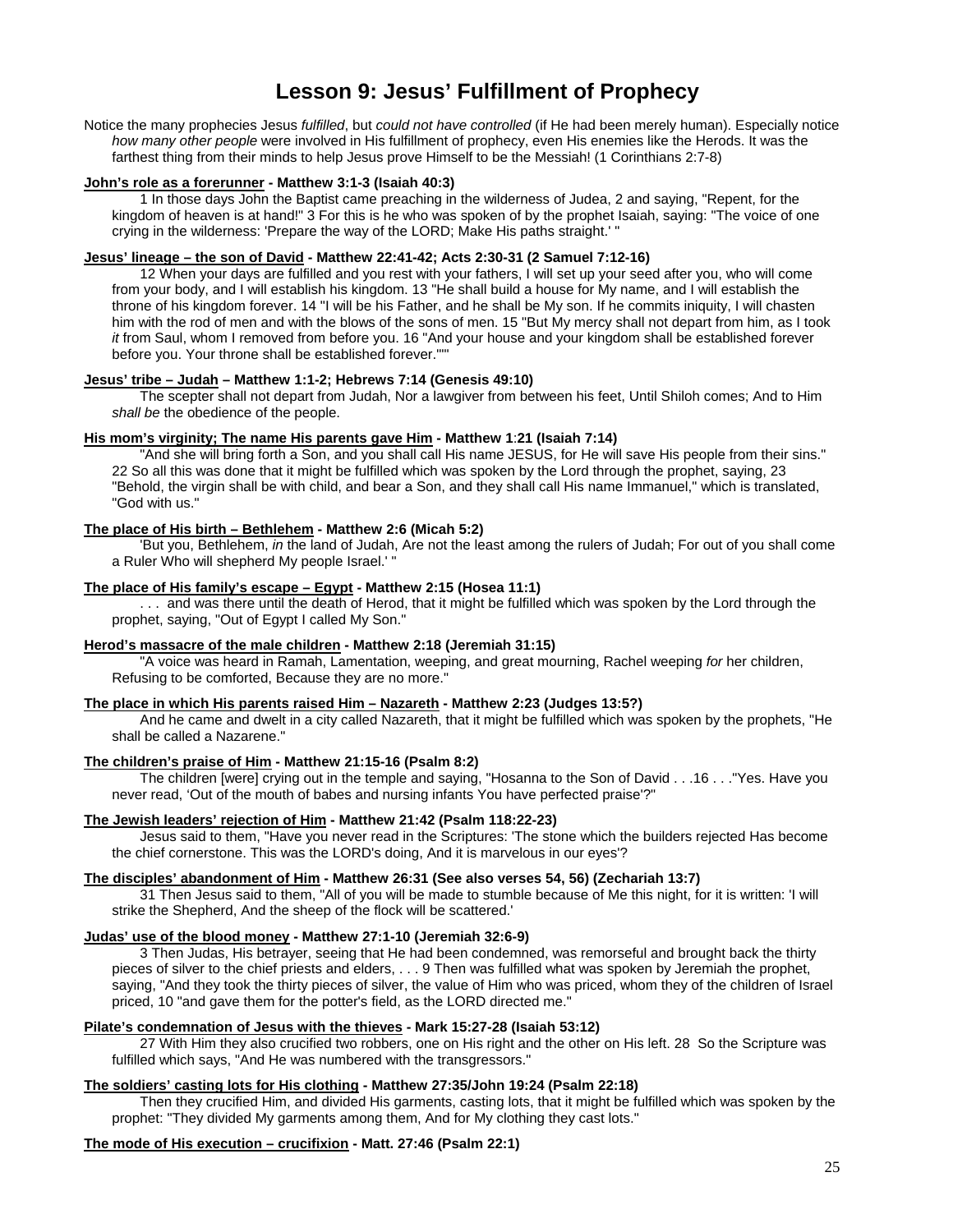Verses 6-8, scorn and ridicule (See Matt. 27:39-44)

Verses 14-17, the manner of death **[Note: Crucifixion had not been invented in the time of David.]** 

#### **Jesus' thirst and the offer of sour wine - John 19:28-29 (Psalm 22:15; 69:21)**

 After this, Jesus, knowing that all things were now accomplished, that the Scripture might be fulfilled, said, "I thirst!" 29 Now a vessel full of sour wine was sitting there; and they filled a sponge with sour wine, put it on hyssop, and put it to His mouth.

#### **The way to prove He had died – piercing - John 19:32-37 (Zechariah 12:10)**

 Then the soldiers came and broke the legs of the first and of the other who was crucified with Him. 33 But when they came to Jesus and saw that He was already dead, they did not break His legs. 34 But one of the soldiers pierced His side with a spear, and immediately blood and water came out. . . . 36 For these things were done that the Scripture should be fulfilled, "Not *one* of His bones shall be broken." **37** And again another Scripture says, "They shall look on Him whom they pierced." (See also Ex. 12:46; Num. 9:12; Psalm 34:20)

#### **Summary concerning the "Passion" of Jesus - Acts 4:25-28**

"'Why did the nations rage, And the people plot vain things? 26 The kings of the earth took their stand, And the rulers were gathered together Against the LORD and against His Christ.' 27 "For truly against Your holy Servant Jesus, whom You anointed, both Herod and Pontius Pilate, with the Gentiles and the people of Israel, were gathered together 28 "to do whatever Your hand and Your purpose determined before to be done.

#### **The place He was buried – a rich man's tomb - Mark 15:43-46 (Isaiah 53:9)**

 43 Joseph of Arimathea, a prominent council member, who was himself waiting for the kingdom of God, coming and taking courage, went in to Pilate and asked for the body of Jesus. . . . 46 Then he bought fine linen, took Him down, and wrapped Him in the linen. And he laid Him in a tomb which had been hewn out of the rock, and rolled a stone against the door of the tomb.

#### **His resurrection - Acts 2:24-28 (Psalm 16:8-11)**

 ... whom God raised up, having loosed the pains of death, because it was not possible that He should be held by it. 25 "For David says concerning Him: 'I foresaw the LORD always before my face, For He is at my right hand, that I may not be shaken. 26 Therefore my heart rejoiced, and my tongue was glad; Moreover my flesh also will rest in hope. 27 For You will not leave my soul in Hades, Nor will You allow Your Holy One to see corruption. 28 You have made known to me the ways of life; You will make me full of joy in Your presence.'

#### **His ascension - Acts 2:33-35 (See also Matthew 22:44) (Psalm 110:1)**

 "Being exalted to the right hand of God, and having received from the Father the promise of the Holy Spirit, He poured out this which you now see and hear. 34 "For David did not ascend into the heavens, but he savs himself: 'The LORD said to my Lord, "Sit at My right hand, 35 Till I make Your enemies Your footstool."'

#### **His crushing of Satan – Galatians 4:4/Revelation 12:7-12 (Genesis 3:15)**

 And I will put enmity Between you and the woman, And between your seed and her Seed; He shall bruise your head, And you shall bruise His heel."

#### **His blessing to all nations - Acts 3:25 (Genesis 12:1-3)**

 You are sons of the prophets, and of the covenant which God made with our fathers, saying to Abraham, 'And in your seed all the families of the earth shall be blessed.'

#### **His similarities to Moses - Acts 3:22-23 (Deuteronomy 18:15)**

 "For Moses truly said to the fathers, 'The LORD your God will raise up for you a Prophet like me from your brethren. Him you shall hear in all things, whatever He says to you. 23 'And it shall be *that* every soul who will not hear that Prophet shall be utterly destroyed from among the people.'

#### **His use of healing - Matthew 8:16-17 (Isaiah 53:4)**

 He cast out the spirits [demons] with a word, and healed all who were sick, 17 that it might be fulfilled which was spoken by Isaiah the prophet, saying: "He Himself took our infirmities And bore our sicknesses."

#### **Also notice things that Jesus had more direct control over:**

#### **His base of operation - Matthew 4:13-16 (Isaiah 9:1-2)**

 And leaving Nazareth, He came and dwelt in Capernaum, which is by the sea, in the regions of Zebulun and Naphtali, 14 that it might be fulfilled which was spoken by Isaiah the prophet, saying: 15 "The land of Zebulun and the land of Naphtali, By the way of the sea, beyond the Jordan, Galilee of the Gentiles: 16 The people who sat in darkness have seen a great light . . .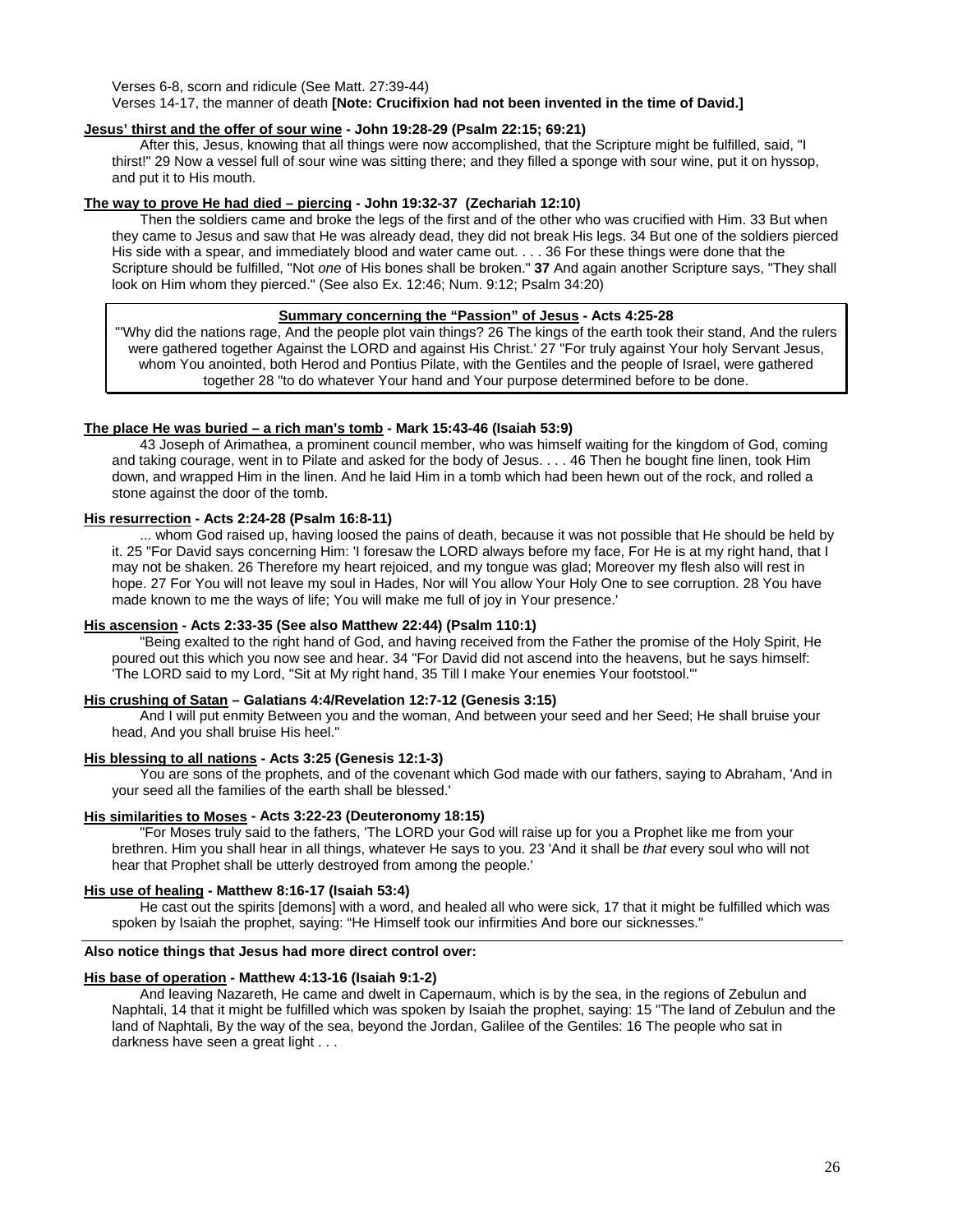#### **His meek temperament - Matthew 12:16-21 (Isaiah 42:1-4)**

 Yet He warned them not to make Him known, 17 that it might be fulfilled which was spoken by Isaiah the prophet, saying: 18 "Behold! My Servant whom I have chosen, My Beloved in whom My soul is well pleased! I will put My Spirit upon Him, And He will declare justice to the Gentiles. 19 He will not quarrel nor cry out, Nor will anyone hear His voice in the streets. 20 A bruised reed He will not break, And smoking flax He will not quench, Till He sends forth justice to victory; 21 And in His name Gentiles will trust."

#### **His zeal - John 2:13-17 (Psalm 69:9)**

 13 Now the Passover of the Jews was at hand, and Jesus went up to Jerusalem. 14 And He found in the temple those who sold oxen and sheep and doves, and the moneychangers doing business. 15 When He had made a whip of cords, He drove them all out of the temple, with the sheep and the oxen, and poured out the changers' money and overturned the tables. 16 And He said to those who sold doves, "Take these things away! Do not make My Father's house a house of merchandise!" 17 Then His disciples remembered that it was written, "Zeal for Your house has eaten Me up."

#### **His use of parables - Matthew 13:34-35 (Also verses 10-15) (Psalm 78:2)**

 34 All these things Jesus spoke to the multitude in parables; and without a parable He did not speak to them, 35 that it might be fulfilled which was spoken by the prophet, saying: "I will open My mouth in parables; I will utter things kept secret from the foundation of the world."

#### **His lowly, but triumphant entry into Jerusalem - Matthew 21:1-6 (Zechariah 9:9 )**

 1 Now when they drew near Jerusalem, and came to Bethphage, at the Mount of Olives, then Jesus sent two disciples, 2 saying to them, "Go into the village opposite you, and immediately you will find a donkey tied, and a colt with her. Loose them and bring them to Me. 3 "And if anyone says anything to you, you shall say, 'The Lord has need of them,' and immediately he will send them." 4 All this was done that it might be fulfilled which was spoken by the prophet, saying: 5 "Tell the daughter of Zion, 'Behold, your King is coming to you, Lowly, and sitting on a donkey, A colt, the foal of a donkey.'" 6 So the disciples went and did as Jesus commanded them.

#### **Lesson 9, Questions**

#### **List prophecies and references about Jesus from Isaiah 53, from the following verses:**

```
 3 
      4 (Notice Romans 15:3) 
      5 
      6 
      7 (Notice Acts 8:32-33) 
      8 
      9 
      10 
      11 
      12 
Now do the same for Psalm 22. Verses 
      1 
      6-8 
      14 
      15 
      16 
      17 
      18
```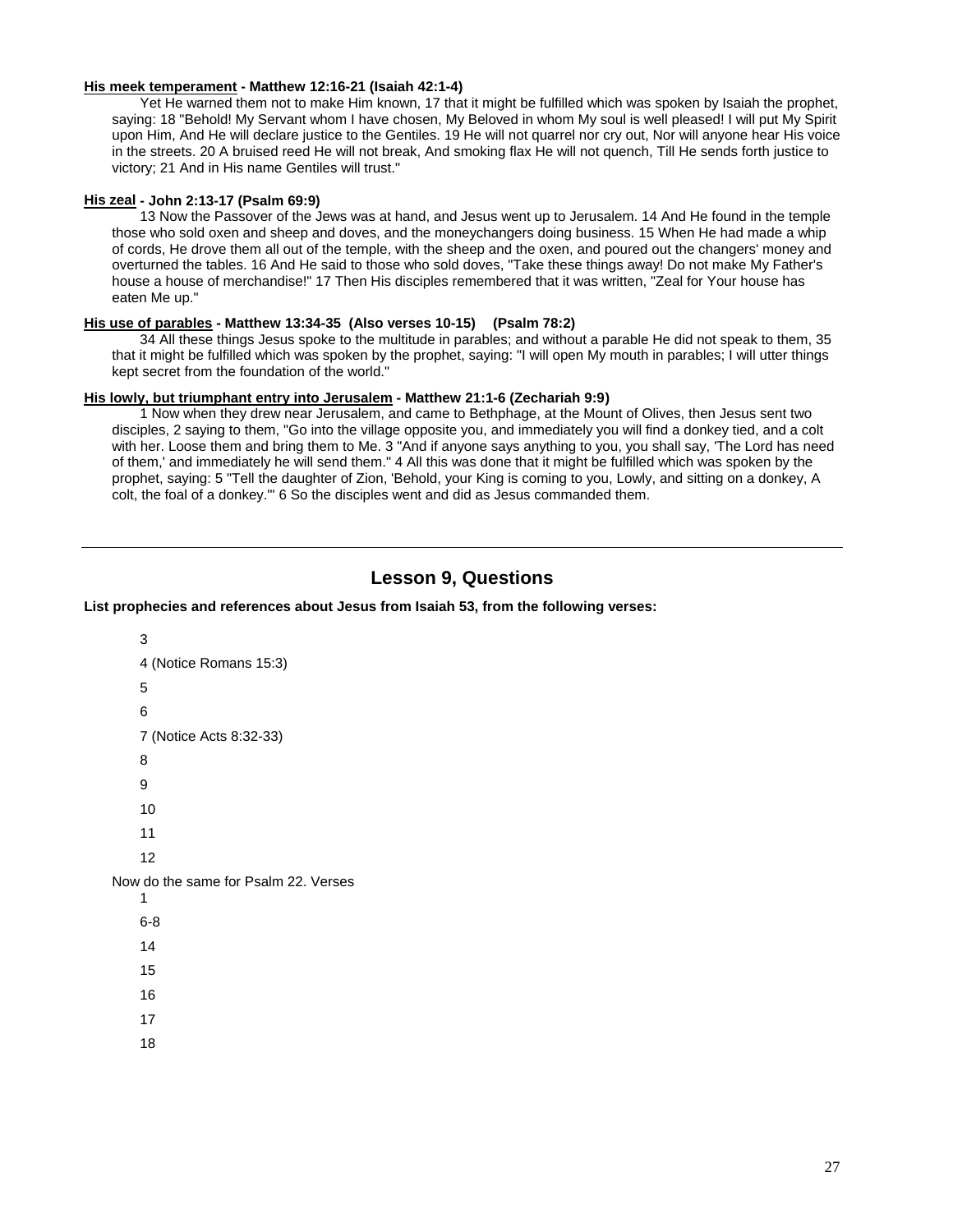# **Lesson 10: Jesus' Miracles**

<span id="page-28-0"></span>A List of Jesus' Miracles (In chronological order, taken from Nave's Topical Bible)

Water made wine, **John 2:1-11**. Heals the nobleman's son, **John 4:46-54**. Draught of fishes, **Luke 5:1-11**. Heals the demoniac, **Mark 1:23-26**; Luke 4:33-36. Heals Peter's mother-in-law, **Matt. 8:14-17**; Mark 1:29-31; Luke 4:38,39. Cleanses the leper, **Matt. 8:1-4**; Mark 1:40-45; Luke 5:12-16. Heals the paralytic, **Matt. 9:1-8**; Mark 2:1-12; Luke 5:17-26. Healing of the impotent man, **John 5:1-16**. Restoring the withered hand, **Matt. 12:9-13**; Mark 3:1-5; Luke 6:6-11. Restores the centurion's servant, **Matt. 8:5-13**; Luke 7:1-10. Raises the widow's son to life, **Luke 7:11-16**. Heals a demoniac, **Matt. 12:22-37**; Mark 3:11; Luke 11:14,15. Stills the tempest, **Matt. 8:23-27**; 14:32; Mark 4:35-41; Luke 8:22-25. Casts devils out of two men of Gadara, **Matt. 8:28-34**; Mark 5:1-20; Luke 8:26-39. Raises from the dead Jairus' daughter, **Matt. 9:18-26**; Mark 5:22-43; Luke 8:41-56. Cures the woman with the issue of blood, **Matt. 9:20-22**; Mark 5:25-34; Luke 8:43-48. Restores two blind men to sight, **Matt. 9:27-31**. Heals a demoniac, **Matt. 9:32-33**. Feeds five thousand people, **Matt. 14:15-21**; Mark 6:35-44; Luke 9:12-17; John 6:5-14. Walks on the sea, **Matt. 14:22-33**; Mark 6:45-52; John 6:16-21. Heals the daughter of the Syrophenician woman, **Matt. 15:21-28**; Mark 7:24-30. Feeds four thousand people, **Matt. 15:32-39**; Mark 8:1-9. Restores one deaf and dumb, **Mark 7:31-37**. Restores a blind man, **Mark 8:22-26**. Restores lunatic child, **Matt. 17:14-21**; Mark 9:14-29; Luke 9:37-43. Tribute money obtained from a fish's mouth, **Matt. 17:24-27**. Restores ten lepers, **Luke 17:11-19**. Opens the eyes of a man born blind, **John 9**. Raises Lazarus from the dead, **John 11:1-46**. Heals the woman with the spirit of infirmity, **Luke 13:10-17**. Cures a man with dropsy, **Luke 14:1-6**. Restores two blind men near Jericho, **Matt. 20:29-34**; Mark 10:46-52; Luke 18:35-43. Curses a fig tree, **Matt. 21:17-22**; Mark 11:12-14,20-24. Heals the ear of Malchus, **Luke 22:49-51**. Second draught of fishes, **John 21:6**.

 Jesus did far more miracles than anyone else . . . ever . . . period. But even this long list is only a part of the story.

**John 20:30** Truly Jesus did many other signs in the presence of His disciples, which are not written in this book. . . .

**John 21:25** There are also many other things that Jesus did, which if they were written one by one, I suppose that even the world itself could not contain the books that would be written.

#### Miracles Jesus Refused To Do

 Why did Jesus *not* turn stones into bread so He could eat after a 40 day fast? And why did He *not* jump off the temple's pinnacle to prove Himself to be the Christ? And why did He *not* call down 12 legions of angels to prevent His arrest? And why did He *not* simply come down from the cross when challenged to do so in order to prove that He was the Messiah?

 One important fact to remember is that Jesus *could* have performed the miracles, but *chose* not to. **(Matthew 26:53)** The reasons He refused to do some miracles surely lies at the very heart of the *purpose* of His miracles and always relates to His audience at the moment.

**Matthew 13:58** Now He did not do many mighty works there because of their unbelief.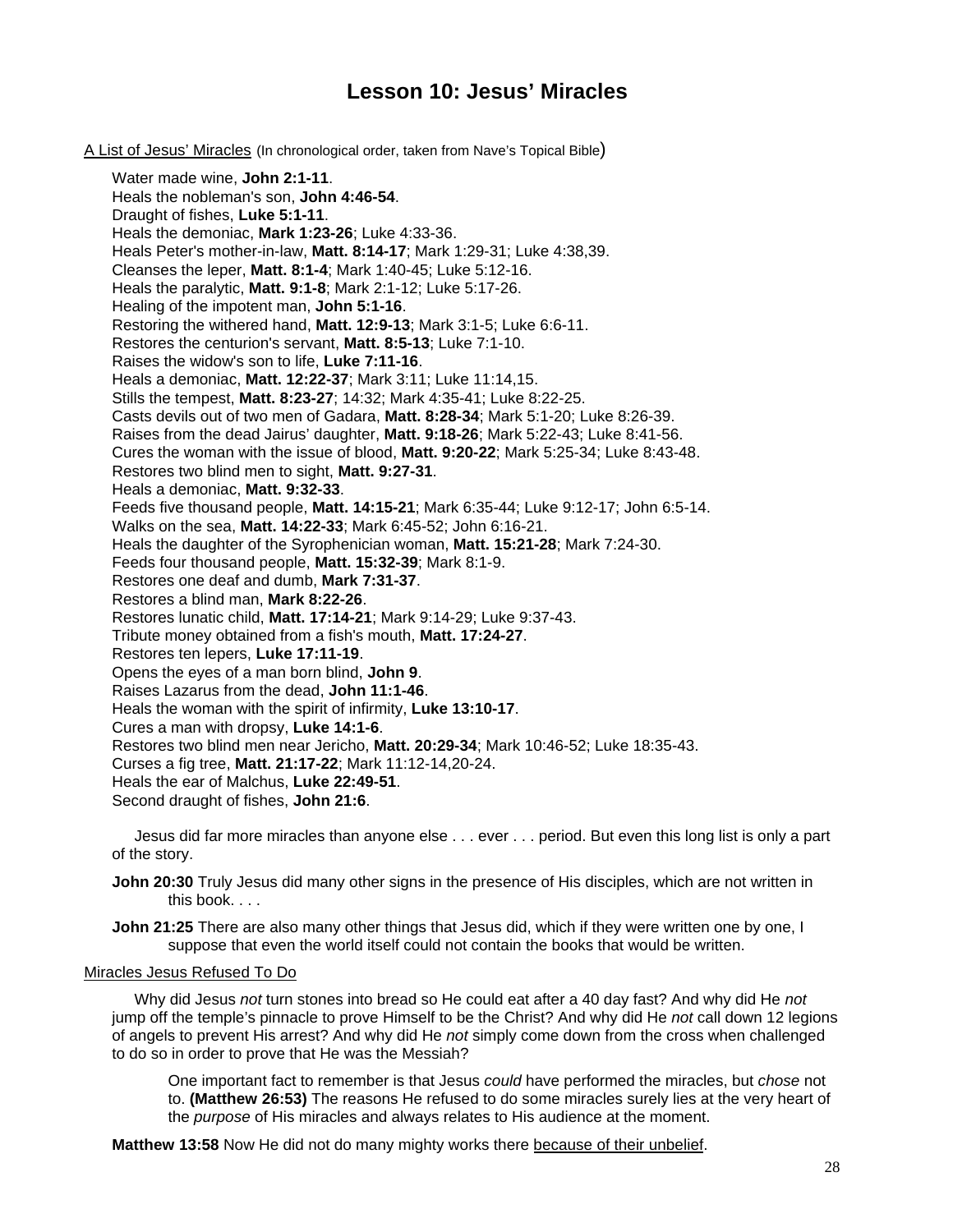- **Luke 23:8** Now when Herod saw Jesus, he was exceedingly glad; for he had desired for a long time to see Him, because he had heard many things about Him, and he hoped to see some miracle done by Him.
- **Matthew 16:1-4** Then the Pharisees and Sadducees came, and testing Him asked that He would show them a sign from heaven. He answered and said to them, "... Hypocrites! You know how to discern the face of the sky, but you cannot discern the signs of the times. "A wicked and adulterous generation seeks after a sign, and no sign shall be given to it except the sign of the prophet Jonah." And He left them and departed.

(A similar conversation is recorded in **Matt. 12:38-40**)

#### The Nature of Jesus' Miracles

Modern "miracles" simply do not live up to the standard set by God's miracle workers:

#### **Jesus' miracles were**

#### **Questions about modern "miracles":**

- on well known sick people Why doesn't someone heal Ray Charles or Christopher Reeves?
- public Where are the big TV networks when they happen? Why do they sometimes take weeks to supposedly work?
- instantaneous
- complete
- visible
- Why is there sometimes only a partial recovery? Why do some people only feel better, with no visible change?
- undoubtable Why have so many "faith healers" been exposed as frauds?

 Jesus had power over the weather, over natural processes, over injury, paralysis and all manner of illness involving vision, hearing, thinking and other body functions, over life and death, over unclean spirits, over matter (to multiply it or change it), and power over natural forces (such as gravity). He also knew what people were thinking. He was able to heal by a word or by a touch or by using other means (such as making clay from spittle and having someone wash in water) and He was able to heal at great distance (the centurion's servant). Power flowed from Jesus to the point that a sick woman once touched Him by surprise (He didn't see her or know she was about to do it) and was healed without Him directly willing it.

#### The Purposes for Jesus' Miracles

 When Jesus did miracles, many people obviously received a direct benefit from the power of God. But if He had set out simply to heal sickness and suffering, He did a very poor job because there were many sick people remaining in His day, the apostles' day and throughout time to this present day. The fact is that there was an underlying motive for Jesus to do miracles which went *beyond* the people's sicknesses.

**John 9:1** Now as Jesus passed by, He saw a man who was blind from birth. 2 And His disciples asked Him, saying, "Rabbi, who sinned, this man or his parents, that he was born blind?" 3 Jesus answered, "Neither this man nor his parents sinned, but that the works of God should be revealed in him. 4 "I must work the works of Him who sent Me while it is day; the night is coming when no one can work.

 Jesus performed miracles, in part, to bring glory to God. But there was a way in which Jesus would glorify God that went beyond healing physical suffering.

**Luke 5:17** As He was teaching, there were Pharisees and teachers of the law sitting by, who had come out of every town of Galilee, Judea, and Jerusalem. And the power of the Lord was *present* to heal them. 18 Then behold, men brought on a bed a man who was paralyzed, whom they sought to bring in and lay before Him. 19 And when they could not find how they might bring him in, because of the crowd, they went up on the housetop and let him down with *his* bed through the tiling into the midst before Jesus. 20 When He saw their faith, He said to him, "Man, your sins are forgiven you." 21 And the scribes and the Pharisees began to reason, saying, "Who is this who speaks blasphemies? Who can forgive sins but God alone?" 22 But when Jesus perceived their thoughts, He answered and said to them, "Why are you reasoning in your hearts? 23 "Which is easier, to say, 'Your sins are forgiven you,' or to say, 'Rise up and walk'? 24 "**But that you may know that the Son of Man has power on earth to forgive sins**" -- He said to the man who was paralyzed, "I say to you, arise, take up your bed, and go to your house." 25 Immediately he rose up before them, took up what he had been lying on, and departed to his own house, glorifying God. 26 And they were all amazed, and they glorified God and were filled with fear. . . .

 It was *easy* to say, "Your sins are forgiven" because nobody could tell if it really happened or not. It was *hard* to say, "Rise up and walk" because people would instantly be able to tell if you were a fraud or not. Jesus proved He could do the "easy" thing (forgive sins) by first doing the "hard" thing, the miracle.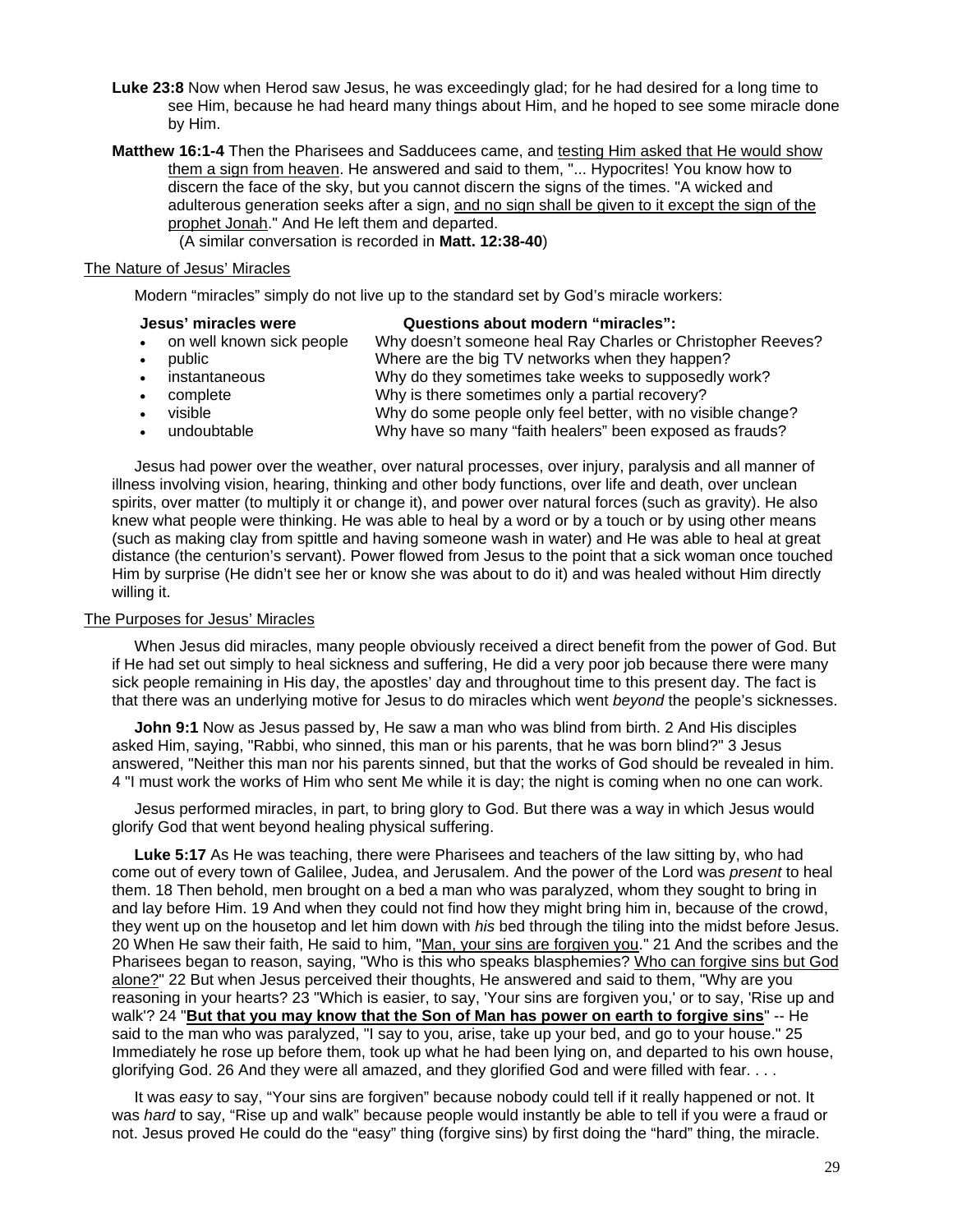Now look back at the list of miracles. All of Jesus' miracles, as wonderful as they are, are really no different from the types of miracles performed by Old Testament prophets (E.g., Moses parted the Red Sea, Elijah caused the widow's oil to replenish itself, Elisha caused an ax head to float, Elijah and Elisha raised the dead, etc.). In fact, they serve the very same purpose - - to confirm that the miracle worker *spoke* for God.

**John 3:2** [Nicodemus] said to Him, "Rabbi, we know that You are a teacher come from God; for no one can do these signs that You do unless God is with him."

#### The Authority Behind Jesus' Miracles

**Matthew 21:23** Now when He came into the temple, the chief priests and the elders of the people confronted Him as He was teaching, and said, "By what authority are You doing these things? And who gave You this authority?" 24 But Jesus answered and said to them, "I also will ask you one thing, which if you tell Me, I likewise will tell you by what authority I do these things: 25 "The baptism of John -- where was it from? From heaven or from men?"

John's baptism and Jesus' miracles both originated from the same heavenly source.

#### Reactions to Jesus' Miracles

 Jesus' mighty works did not always have the desired effect. Although many believed (**John 2:23**; also **John 2:11; 3:2; 6:2, 13-14**), but some were only interested in the physical blessing (**John 6:26**), and some did not believe at all. (**John 12:37**) But even the skeptics and unbelievers, and even Jesus' worst enemies could not deny that Jesus worked true miracles, and they realized the effect that Jesus' miracles were having.

**John 11:47** Then the chief priests and the Pharisees gathered a council and said, "What shall we do? For this Man works many signs. 48 "If we let Him alone like this, everyone will believe in Him. . . ." (Compare **Acts 4:16**)

But rather than admit the truth and believe, they resorted to blasphemy:

**Matthew 12:22** Then one was brought to Him who was demon-possessed, blind and mute; and He healed him. . . . 24 Now when the Pharisees heard it they said, "This fellow does not cast out demons except by Beelzebub, the ruler of the demons."

 And they finally resorted to killing Jesus. Contrary to the Jews' intentions, the crucifixion set Jesus up for *the greatest proof* of His divinity, the resurrection from the dead, and it didn't even stop Him from performing miracles! (He performed several after His resurrection!)

#### The Testimony to Jesus' Miracles

 The reason these events were *written down* for us is basically the same reason that Jesus did them in the first place.

 **John 20:31** These are written that you may believe that Jesus is the Christ, the Son of God, and that believing you may have life in His name.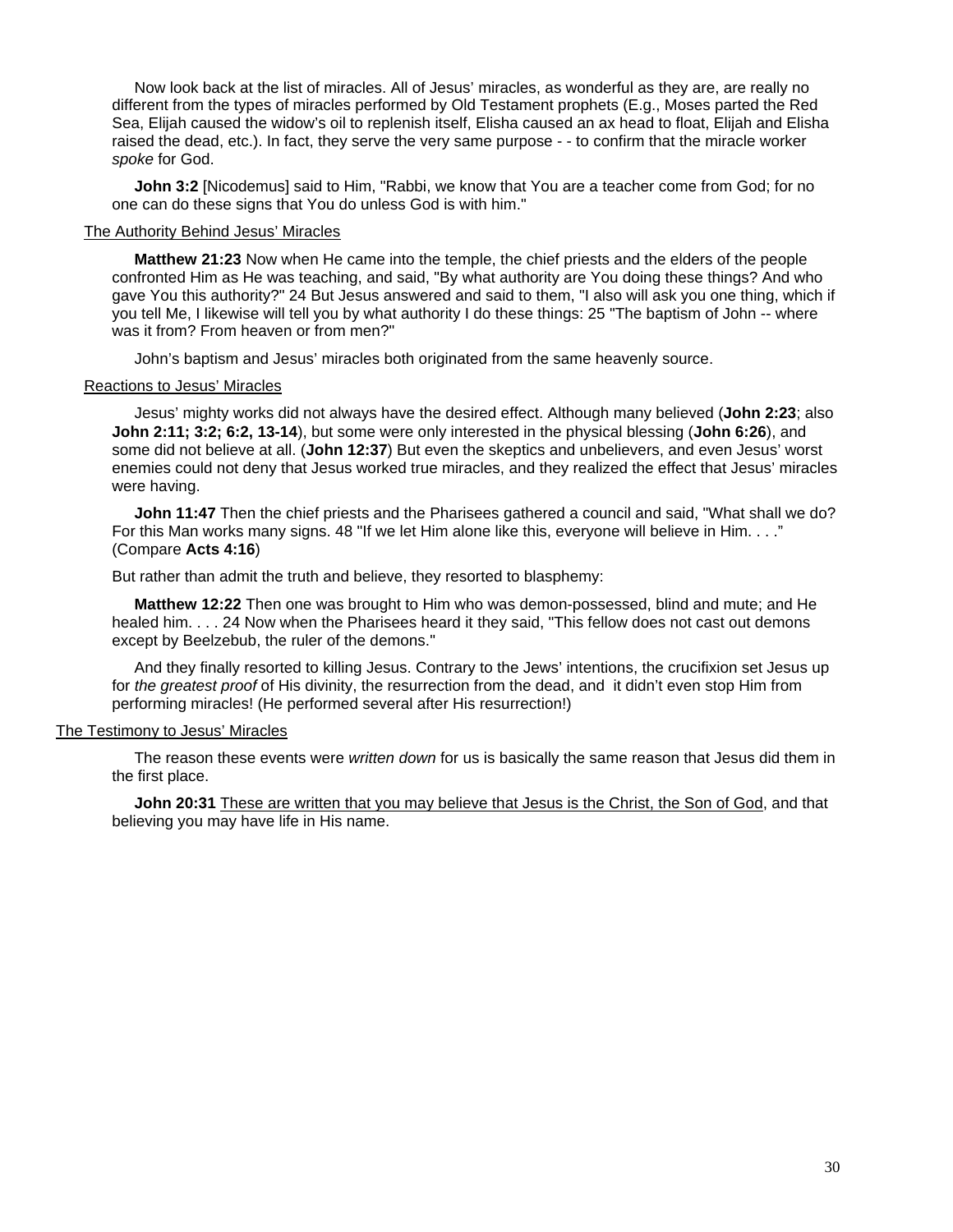# **Lesson 10, Questions: Jesus' Miracles**

Using the Scripture references given, write in a title for each miracle recorded by John. Then match its number to the realm in which it shows Jesus' mastery (on the right-hand column).



List at least one Scripture teaching that Jesus did *many* miracles which we don't read about.

From **Matt. 13:53-58**, why did Jesus not do many miracles in Nazareth?

List three miracles which someone challenged Jesus to do, but which He refused. Tell who His challenger was in each instance.

| a) Miracle: | Challenger: |
|-------------|-------------|
| b) Miracle: | Challenger: |
| c) Miracle: | Challenger: |

Try to use several miracles in your answers, and please do not use Jesus' resurrection for this next section. Tell one of Jesus' miracles which was . . .

a) done on a well known sick person

b) seen in public

- c) instantaneous
- d) completely effective
- e) visible
- f) undoubtable

Why are some of Jesus' miracles recorded in writing?

Is a personal miracle necessary for someone to have faith? Support your answer.

Be prepared to discuss your favorite miracle of Jesus' in the Bible.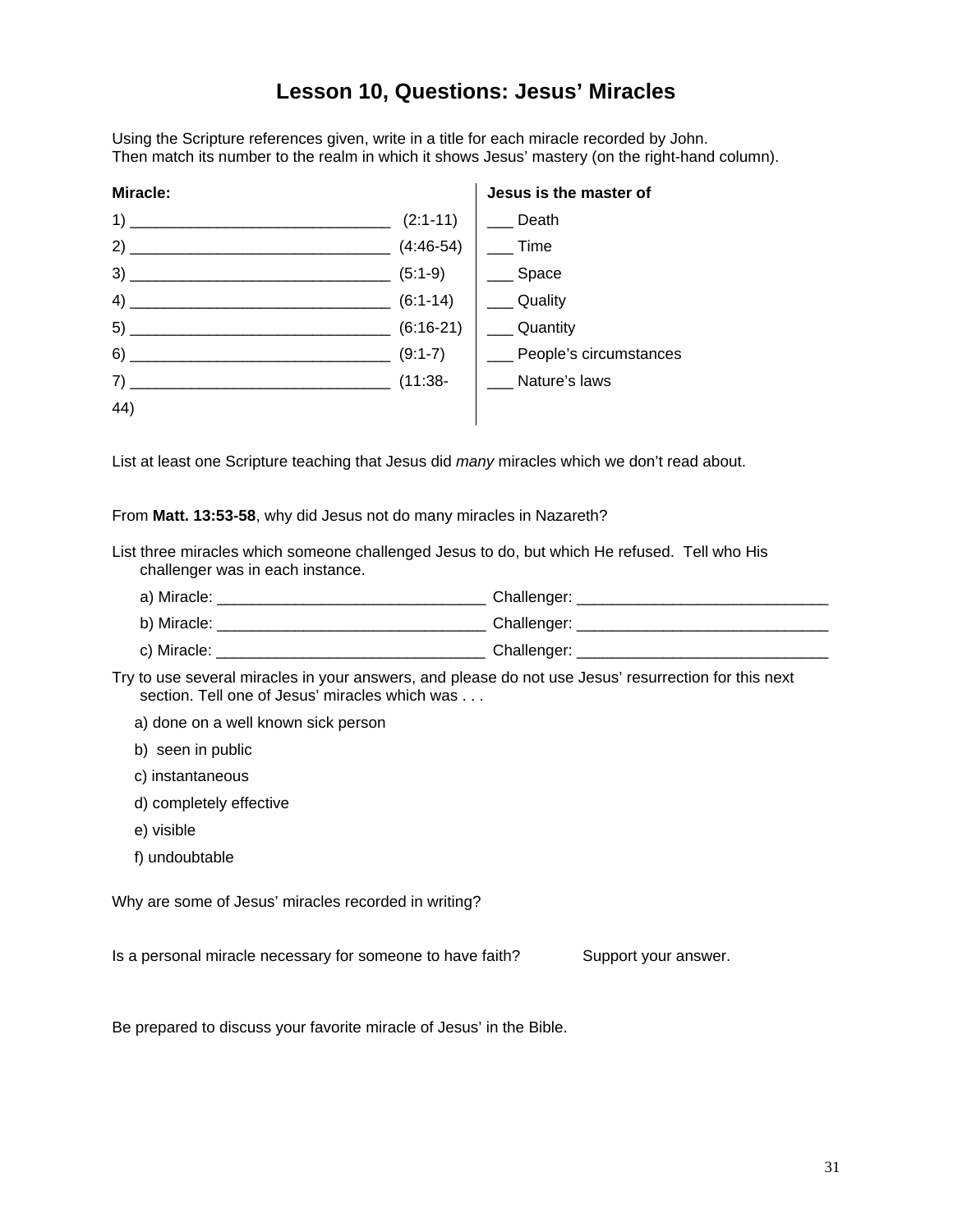# **Lesson 11: Jesus' Teachings**

<span id="page-32-0"></span>The Bible contains many significant claims *about* Jesus, but this lesson simply looks at the claims Jesus made *for Himself*.

Jesus was asked on many occasions to admit being the King of the Jews, or the Messiah, or the Son of God. Sometimes He did not give a direct answer.

**John 10:24** Then the Jews surrounded Him and said to Him, "How long do You keep us in doubt? If You are the Christ, tell us plainly." 25 Jesus answered them, "I told you, and you do not believe. The works that I do in My Father's name, they bear witness of Me.

But sometimes He answered very directly.

**John 4:25** The woman said to Him, "I know that Messiah is coming" (who is called Christ). "When He comes, He will tell us all things." 26 Jesus said to her, "I who speak to you am He."

**Mark 14:60** And the high priest stood up . . . and asked Jesus, saying, " What is it these men testify against You?" 61 But He kept silent and answered nothing. Again the high priest asked Him, saying to Him, "Are You the Christ, the Son of the Blessed?" 62 Jesus said, "I am. And you will see the Son of Man sitting at the right hand of the Power, and coming with the clouds of heaven." (See also **Luke 22:67-70**.)

 **Luke 23:2-3** And they began to accuse Him, saying, "We found this fellow perverting the nation, and forbidding to pay taxes to Caesar, saying that He Himself is Christ, a King." Then Pilate asked Him, saying, "Are You the King of the Jews?" He answered him and said, "It is as you say."

And Jesus made other very unique claims that no prophet before Him or since has ever dared to make:

**John 8:58** Most assuredly, I say to you, before Abraham was, I AM.

**John 6:51** I am the living bread which came down from heaven. If anyone eats of this bread, he will live forever; and the bread that I shall give is My flesh, which I shall give for the life of the world."

**John 8:12** I am the light of the world. He who follows Me shall not walk in darkness, but have the light of life.

**John 10:11** I am the good shepherd. The good shepherd gives His life for the sheep.

**John 11:25** I am the resurrection and the life. He who believes in Me, though he may die, he shall live.

**John 14:6** I am the way, the truth, and the life. No one comes to the Father except through Me.

 **John 15:1** I am the true vine, and My Father is the vinedresser. 2 Every branch in Me that does not bear fruit He takes away; and every branch that bears fruit He prunes, that it may bear more fruit.

**Matthew 11:29** Take My yoke upon you and learn from Me, for I am gentle and lowly in heart, and you will find rest for your souls.

And Jesus made unique predictions, even about His own death and resurrection!

**Matthew 20:18** Behold, we are going up to Jerusalem, and the Son of Man will be betrayed to the chief priests and to the scribes; and they will condemn Him to death, 19 and deliver Him to the Gentiles to mock and to scourge and to crucify. And the third day He will rise again.

When Jesus taught, He pointed out gaps and flaws in the teaching that the people had received from other religious leaders and set forth His own message as the standard for truth.

**Matthew 5:21** You have heard that it was said to those of old, 'You shall not murder, and whoever murders will be in danger of the judgment.' 22 But I say to you that whoever is angry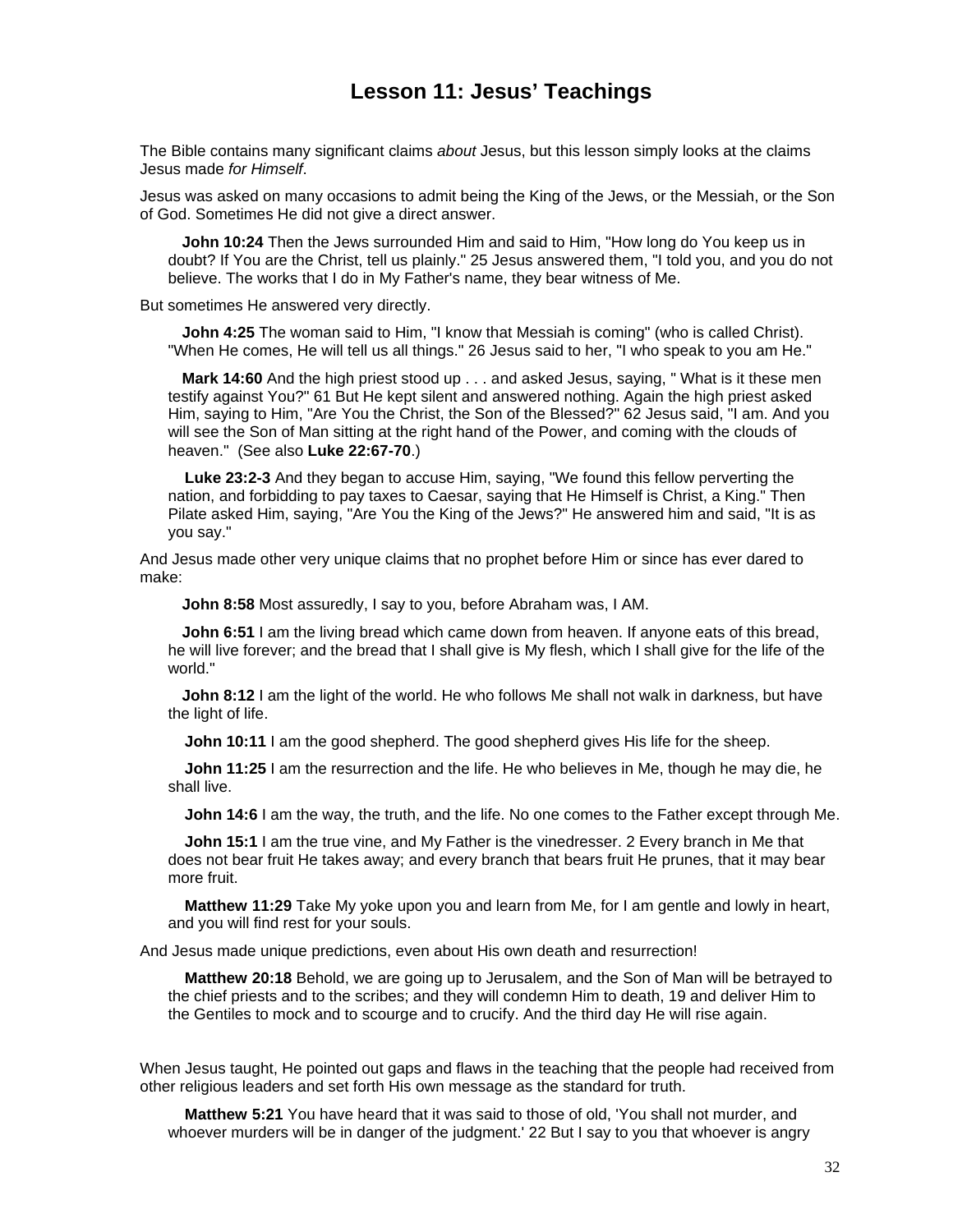with his brother without a cause shall be in danger of the judgment. And whoever says to his brother, 'Raca!' shall be in danger of the council. But whoever says, 'You fool!' shall be in danger of hell fire. (See also verses 27, 28, 31-34, 43, 44.)

This all left the clear, unmistakable awareness with His listeners that He had authority.

**Matthew 7:28** And so it was, when Jesus had ended these sayings [the "Sermon on the Mount" in Matt. 5 - 7], that the people were astonished at His teaching, 29 for He taught them as one having authority, and not as the scribes.

After the resurrection, Jesus did something else that no other prophet had done - He *claimed* all authority, and *used* that authority to call for followers.

**Matthew 28:18** All authority has been given to Me in heaven and on earth. 19 Go therefore and make disciples of all the nations, baptizing them in the name of the Father and of the Son and of the Holy Spirit, 20 teaching them to observe all things that I have commanded you; and lo, I am with you always, even to the end of the age.

Now, in all fairness, sometimes small parts of a message (such as the speaker's tone of voice) might be lost in translation when his words are written down. (And the New Testament was first written in Greek.) But if there's any doubt about what Jesus was claiming, the doubt can be completely and finally removed by seeing how Jesus' *listeners* understood His message.

**John 5:16** For this reason the Jews persecuted Jesus, and sought to kill Him, because He had done these things on the Sabbath. 17 But Jesus answered them, "My Father has been working until now, and I have been working." 18 Therefore the Jews sought all the more to kill Him, because He not only broke the Sabbath, but also said that God was His Father, making Himself equal with God.

Even if Jesus' statement in these verses is not very clear to us, the Jews understood very well that Jesus was "making Himself equal with God."

 **John 19:19** Now Pilate wrote a title and put it on the cross. And the writing was: JESUS OF NAZARETH, THE KING OF THE JEWS. 20 Then many of the Jews read this title, for the place where Jesus was crucified was near the city; and it was written in Hebrew, Greek, and Latin. 21 Therefore the chief priests of the Jews said to Pilate, "Do not write, 'The King of the Jews,' but, 'He said, "I am the King of the Jews." ' " 22 Pilate answered, "What I have written, I have written."

From this exchange, we see 1) that the Jews knew Jesus claimed to be God's anointed King of the Jews, and 2) that Pilate (who had already said, "I find no fault in this Man." **Luke 23:4**) even saw the truth of Jesus' claims.

If we are to face Jesus honestly, we must face up to the claims He made.

 If the statements He made are true, then He is the Christ, the anointed of God, the Son of the Living God, the Eternal One who fulfills all prophecy, the source of truth, the One with all authority, the only One who offers all spiritual blessings.

 If His claims were less than true to any degree at all, then He was indeed NOT the source of truth, NOT sinless - NOT *any* of the things that He claimed.

 The very nature of His claims make His identity an "all or none" proposition. No one can accept His teachings as good moral guidelines or as wise words while claiming that He was only a "good teacher" or "a wise Jewish Rabbi." After all, good teachers don't make themselves out to be God or claim to have all authority in heaven and on earth. He was either the Son of God or He was a blasphemer, liar and pretender. There is simply no middle ground.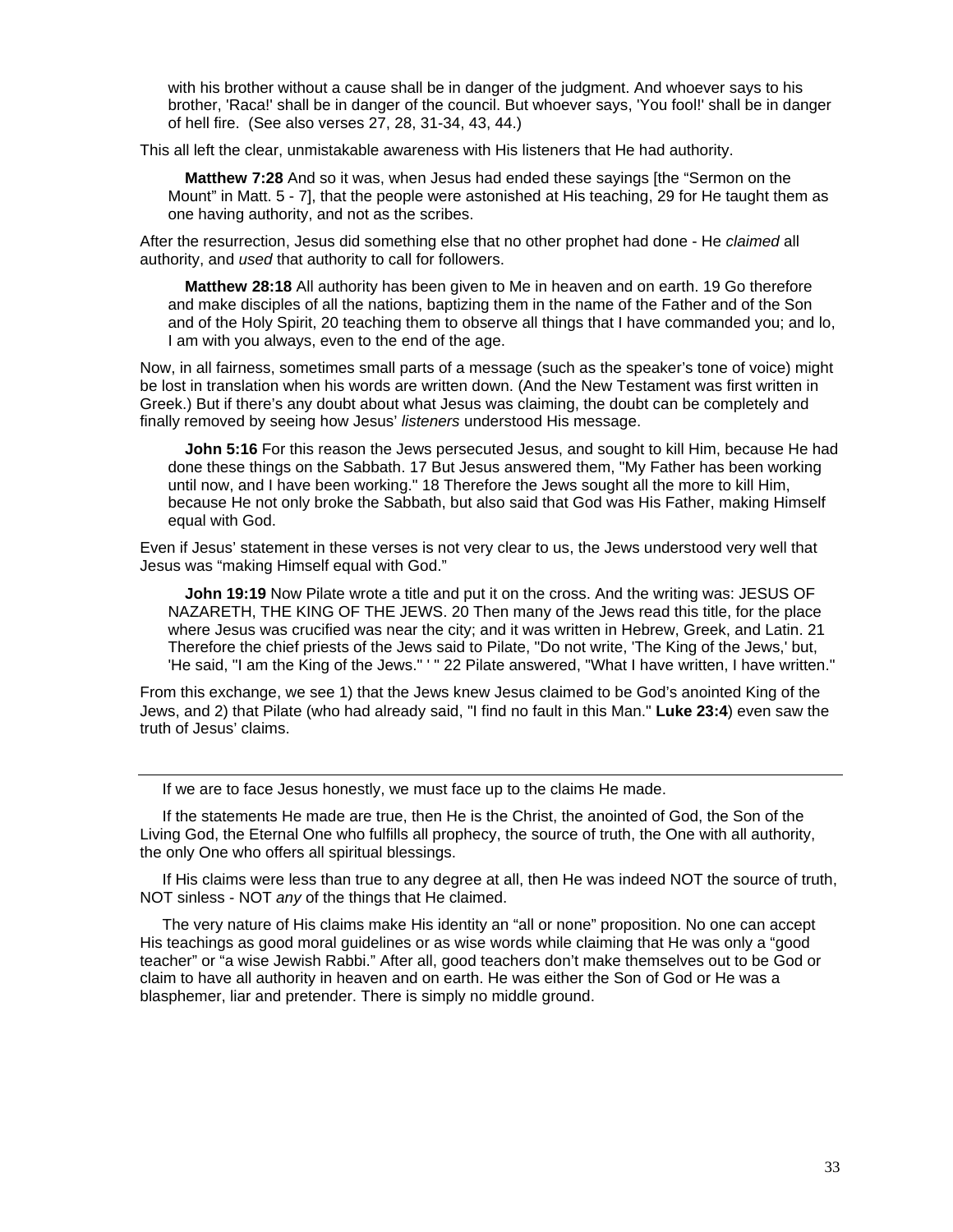# **Lesson 11, Questions: Jesus' Teachings**

1) Jesus said, "I am . . ." many things. Match the claims to the Scriptures.

| Light of the world        | a) John 14:6   |
|---------------------------|----------------|
| Good shepherd             | b) John 11:25  |
| Way, truth and life       | c) John 6:51   |
| Living bread              | d) John 10:11  |
| The true vine             | e) John 8:12   |
| Resurrection and the life | f) John $15:1$ |

2) Match others of Jesus' claims and teachings to the Scriptures.

| Gives living water                 | a) Matthew 5:27-28  |
|------------------------------------|---------------------|
| Offers rest for our souls          | b) John 8:58        |
| Eternal                            | c) Matthew 11:29    |
| Present with disciples anywhere    | d) Luke 22:27       |
| Has all authority                  | e) Matthew 20:18-19 |
| God's son                          | f) John 4:10        |
| A servant                          | g) Matthew $28:18$  |
| Makes "new" rules                  | h) Matthew 18:20    |
| Predicted details of His own death | l) John 8:14-18     |

3) For each passage, tell who Jesus was talking to ("audience") and who He claimed to be.<br>Passage **Audience** Claims Passage **Audience** Claims

| John 3:11-18                               |                                                                                       |         |               |
|--------------------------------------------|---------------------------------------------------------------------------------------|---------|---------------|
| John 4:26                                  |                                                                                       |         |               |
| John 5:16-18                               |                                                                                       |         |               |
| John 16:28                                 |                                                                                       |         |               |
| Matthew 27:11                              |                                                                                       |         |               |
| Mark 14:61-62                              |                                                                                       |         |               |
| 4) If Jesus is not the Christ, then He was | a) a liar and blasphemer b) simply a good teacher                                     |         | c) a wise man |
| a) knowledge                               | 5) According to Matthew 7:29, Jesus taught as one having<br>b) authority<br>c) wisdom | d) love |               |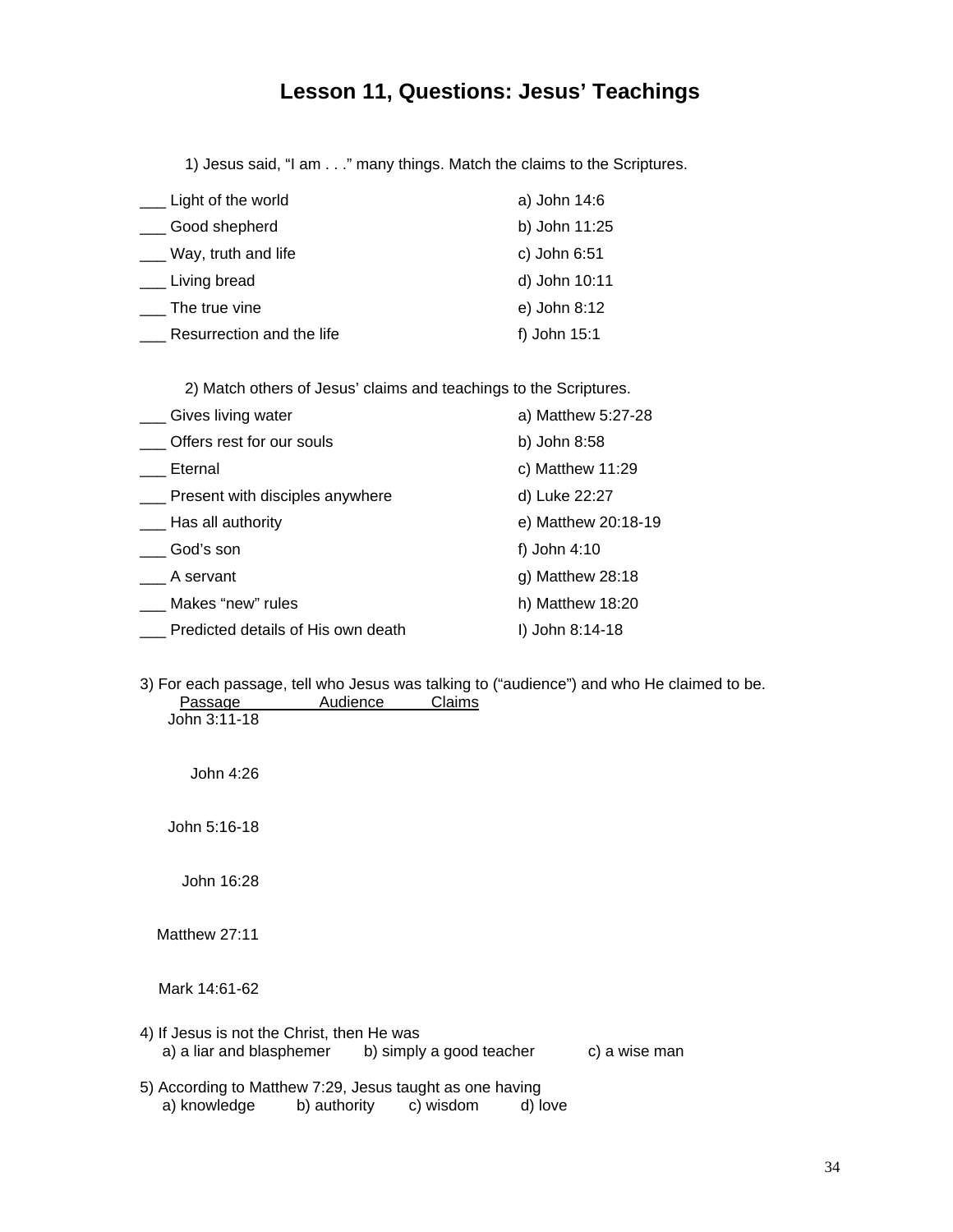# **Lesson 12: Jesus' Resurrection**

<span id="page-35-0"></span>As noted in an earlier lesson, Jesus predicted many details about His own death, including *where* (Jerusalem), *by whom* (chief priests, scribes and Gentiles) and exactly *how* (crucifixion).

**Matthew 20:18** We are going up to Jerusalem, and the Son of Man will be betrayed to the chief priests and to the scribes; and they will condemn Him to death, 19 and deliver Him to the Gentiles to mock and to scourge and to crucify. And the third day He will rise again.

**John 12: 32** "And I, if I am lifted up from the earth, will draw all peoples to Myself." 33 This He said, signifying by what death He would die.

Notice that Jesus also predicted His own resurrection on "the third day"! (See also **Luke 4:28-30; John 5:18; 7:1, 25; 8:59; 10:31; 11:8**) Jesus was at all times in complete control of the circumstances leading to His death and of the power leading to His resurrection.

**John 10:15** As the Father knows Me, even so I know the Father; and I lay down My life for the sheep. . . . 17 Therefore My Father loves Me, because I lay down My life that I may take it again. 18 No one takes it from Me, but I lay it down of Myself. I have power to lay it down, and I have power to take it again. This command I have received from My Father.

 Obviously, no ordinary man or even prophet could have gotten away with such a prediction. (Recall the lesson on the two tests of a prophet; for one thing, any predicted event must happen!) This prediction was so dramatic that all of His other claims stand or fall with the one of His resurrection. If Jesus had stayed in the grave He would have been shown to be a false prophet, and all His claims would have been wrong. On the other hand, all His claims could be confirmed and He could be

declared to be the Son of God with power according to the Spirit of holiness, by the resurrection from the dead. (**Romans 1:4**)

The Bible asserts countless times that Jesus in fact rose from the dead, just as He Himself had predicted. But in order to satisfy those who might have doubts about the Bible's record, notice the following details surrounding Jesus' death and resurrection.

**1. Jesus really died.** Some have suggested that maybe Jesus was just unconscious and walked out of the tomb later (the "Swoon Theory"). But in **John 19:32-35**, notice that

 a) the Roman soldiers treated Him differently from the other two because they saw that Jesus was already dead,

 b) when they pierced His side with a spear (to be absolutely sure He was dead), blood and water flowed out, conclusively indicating death, and

 c) this was all recorded by an eyewitness. Besides this, the "Swoon Theory" does not explain Jesus' escape past the guards at the tomb.

 d) And notice from **John 19:38-42** that Joseph and Nicodemus wrapped Jesus' body in cloth strips in about 100 pounds of spices.

- **2. The tomb was empty.** The Roman guards saw it (**Matthew 28:1-8**), and Mary, Peter and John saw it. (**John 20:1-18**). Notice that not all of the guards were obedient to the angel, but ran and told Jesus' Jewish enemies what they had seen. (**Matthew 28:11**) This proves that not all the guards were sympathetic to the Christian cause. The fact that the tomb was empty is further proved by the following points:
- **3. Non-Christians were powerless to show the dead body of Jesus.** If the Jews or Romans had simply presented Jesus' dead body, they would have completely countered any stories about Jesus resurrection, and Christianity would have died out before it started. Then the Jews or Romans could have written any decrees they wanted and could have circulated them throughout the Roman empire to prevent anyone from believing a lie. Rather than persecute Christians, they simply could've displayed Jesus' dead body and disgraced and ridiculed the Christians, dismissing and denying all the Christians' claims and beliefs.

 But the Jews obviously didn't *have* Jesus' body. They were unable to show it to anyone because they had been powerless to keep it in the tomb. So they tried to make it look as if the Christians had somehow faked the resurrection.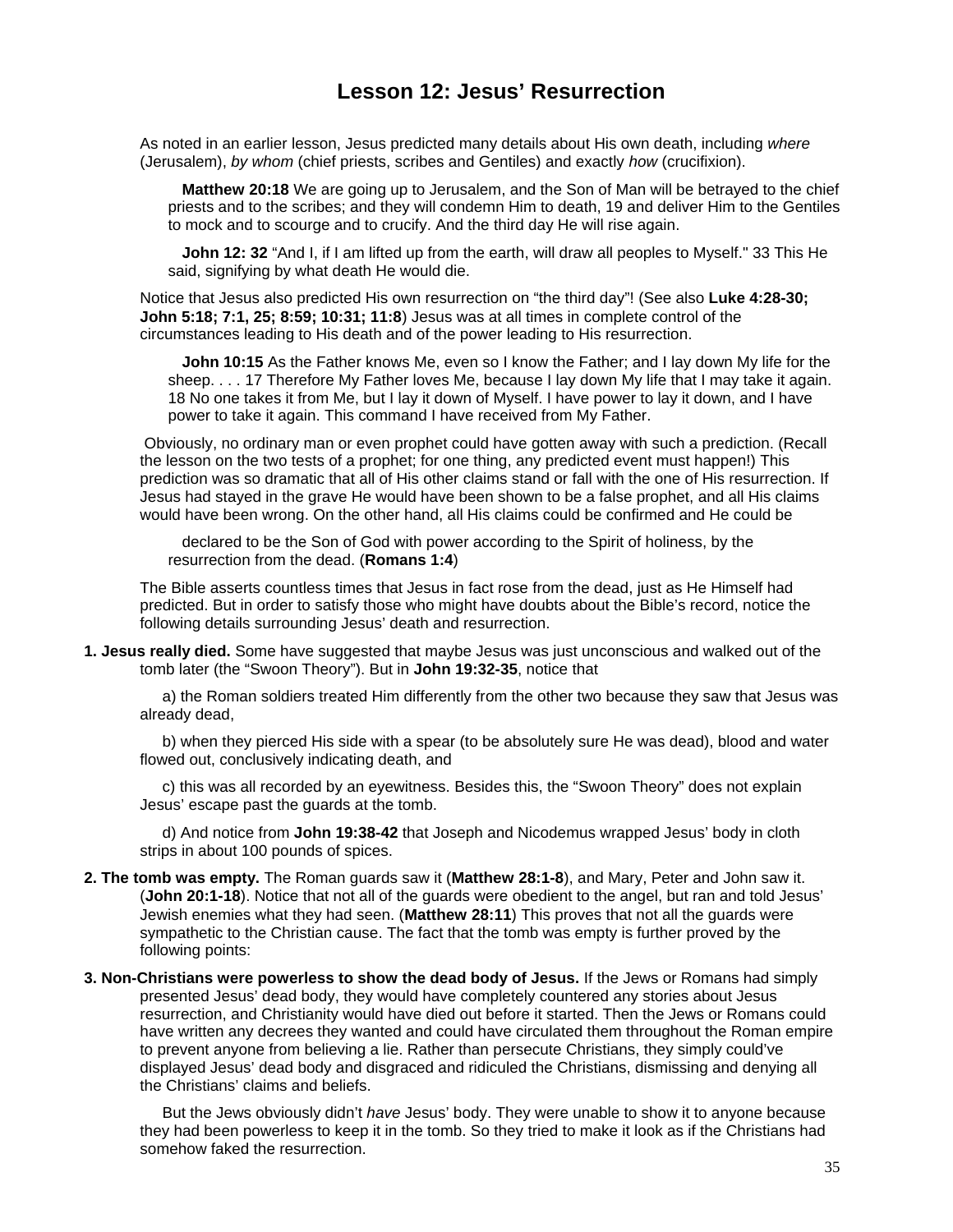**Matthew 28:11** Behold, some of the guard came into the city and reported to the chief priests . . . . 12 When they had assembled with the elders and taken counsel, they gave a large sum of money to the soldiers, 13 saying, "Tell them, 'His disciples came at night and stole Him away while we slept.' 14 "And if this comes to the governor's ears, we will appease him and make you secure."

Notice that "this saying is commonly reported among the Jews until this day". (**Matt. 28:15**) But why didn't that lie spread through the Roman empire? Because it had no basis in fact. And the Roman guards suffered no consequences (in spite of the fact that the lie made them look incompetent) because the situation was "fixed" politically.

And consider the lie itself that the Roman soldiers were instructed to tell:

 If the soldiers were asleep, how could they know what was happening around them? OR . . . If the soldiers were awake, why didn't they try to stop the disciples?

**4. Christians were powerless to steal the body of Jesus.** Out of their fear that the Christians might try to steal Jesus' body (thereby faking the resurrection), the Jews 1) obtained a squad of Roman guards, 2) placed them at the tomb with someone always watching and 3) sealed the tomb. Any plan for faking the resurrection would have had to bypass the Roman guards (and no one was killed). And even if certain of the guards had been sympathetic with Jesus' followers, why would they have put their lives on the line for a hoax?

The idea that the disciples could possibly steal Jesus' body out from under the noses of the Roman guard is ludicrous. Anyone who believes it doesn't know much about Roman (or *any*) soldiers, and they don't understand the mind-set of the disciples immediately after the crucifixion. They were not plotting and scheming or trying to battle the Jewish leaders for followers and political power. In fact, they were 1) scared of the Jews (**John 20:19**), 2) saddened and discouraged and generally lacking direction (**Luke 24:13-35**), and 3) lacking in understanding of the Scriptures concerning the resurrection. (**John 20:9**)

- **5. Only Christians wanted Him to rise again.** Everyone besides Jesus' followers (especially Jews and Romans) had a vested interest in Jesus staying dead and His body staying in the tomb. If He arose, the Jews would lose both "face" and followers. And if He arose, the Roman guards would be seen as incompetent and Pilate would have to confront an angry group of Jews.
- **6. Not even Christians would benefit from a faked resurrection.** The multitudes who believed in Jesus and His resurrection (See **Acts 2:41; 4:4; 5:14**.) were added as His followers in spite of immediate and ongoing persecution from both Jews (**Acts 4, 5, 6, 7, 8,** etc.) and Romans. (**Acts 12, 21, 22, 23, 24, 25, 26,** etc.)
- **7. Jesus was seen by many people after the resurrection.** This explains why so many people were willing to suffer such persecution for Jesus' cause - there were so many eyewitnesses!

**1 Corinthians 15:5** [Christ] was seen by Cephas, then by the twelve. 6 After that He was seen by over five hundred brethren at once, of whom the greater part remain to the present, but some have fallen asleep. 7 After that He was seen by James, then by all the apostles. 8 Then last of all He was seen by me [Paul] . . .

For the record, there is no such thing as mass hallucination. And where could you find 500 people to conspire to lie, especially when (at the risk of wearing out this point) it resulted in such persecution? Jesus was also seen later in visions by Stephen (**Acts 7**), Paul (**Acts 9**) and John (**Revelation 1**).

- **8. None of the apostles ever abandoned the faith.** Christians were some of the most persecuted people in the first several centuries A.D., and all the apostles (except John) died violent deaths (according to tradition) for their preaching. Why would they tolerate such treatment for the sake of a hoax?!
- **9. No published account disputes** *any* **detail recorded in the Bible.** It is possible for an unbeliever to argue that *any*thing *actually* happened, and that the writers of the New Testament concocted elaborate lies only to make it *look in print* like Jesus really arose from the dead. But then where are the books by Jesus' enemies documenting anything about the Bible record being faked? After all, Jesus' enemies had all the political and religious power for most of a hundred years, but no account from *any* source - political, religious, historical or private - contradicts the Bible record at all, about either the Jews' influence over the Romans, the details of guarding the tomb, the empty tomb, or the resurrection itself.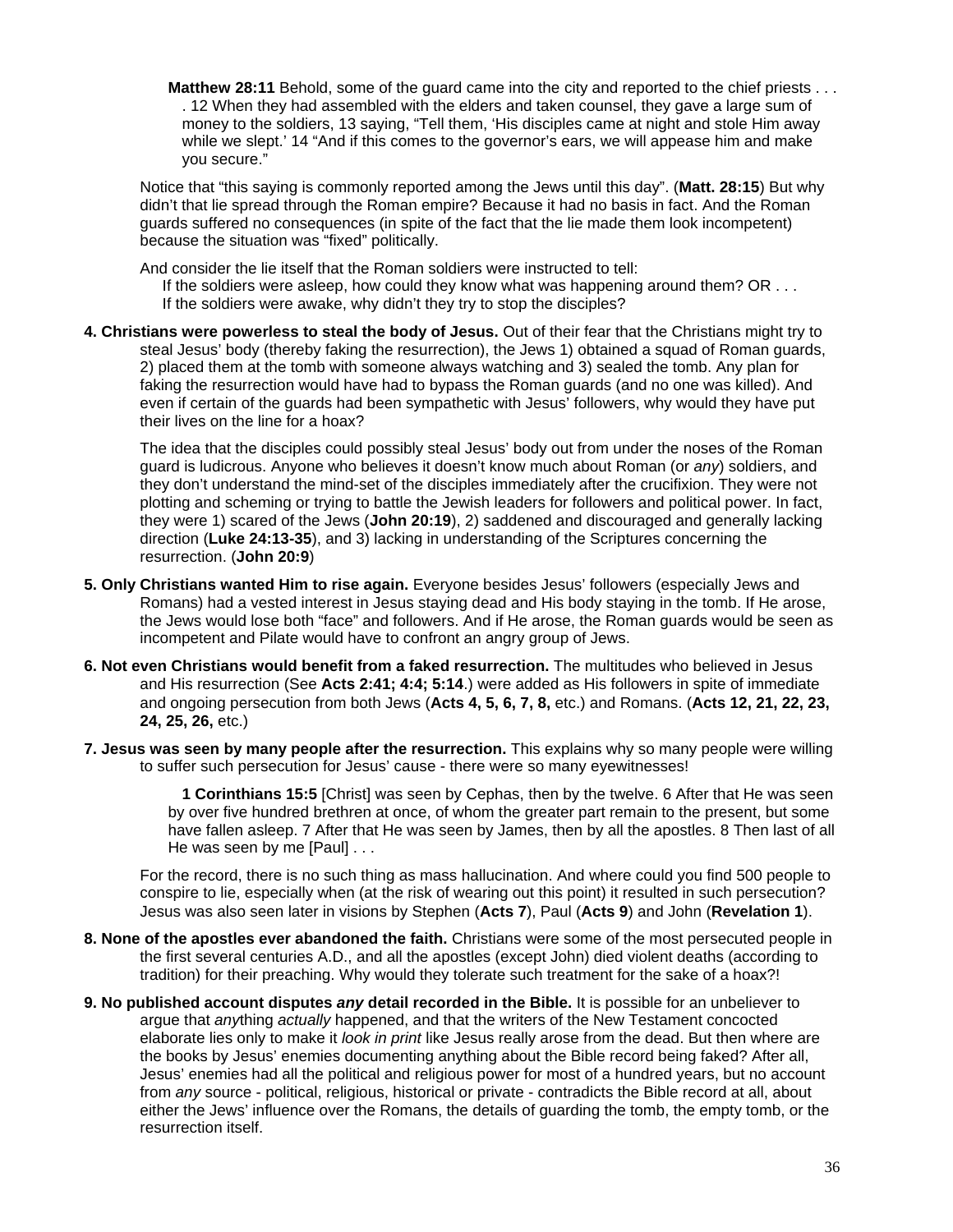And we always seem to get back to two basic problems: Christians didn't have the social, military, political or religious power to fake the resurrection, let alone fake the Bible record, and they wouldn't have tolerated extreme persecution for the sake of a hoax, anyway.

Jesus' resurrection is the basis for faith and hope. Without it, Christianity would crumble.

**1 Corinthians 15:14** If Christ is not risen, then our preaching is empty and your faith is also empty. 15 Yes, and we are found false witnesses of God, because we have testified of God that He raised up Christ, whom He did not raise up -- if in fact the dead do not rise. . . . 17 And if Christ is not risen, your faith is futile; you are still in your sins! 18 Then also those who have fallen asleep in Christ have perished. 19 If in this life only we have hope in Christ, we are of all men the most pitiable.

Paul here states the point we have been repeatedly making in this lesson. Although the Bible accounts are detailed, reliable and from eyewitnesses, the proof of Jesus' resurrection goes far beyond the simple accounts of the events. The *lives of the eyewitnesses* themselves prove that Jesus rose from the dead! About the only thing that belief in the resurrection gained for believers *in this life* was persecution. So if Jesus was *not* raised (if it were faked or a hoax), then His disciples would receive basically nothing in this life *or the next*! They would truly be pitiful and pitiable. But remember that Paul had seen Jesus and had spoken with Him after His resurrection (and ascension - **Acts 9:3-5)**, and so speaks as an *eyewitness* when he says:

**1 Corinthians 15:20** But now Christ is risen from the dead, and has become the firstfruits of those who have fallen asleep.

Jesus' resurrection gives us hope that our loved ones will be raised to live again.

**1 Thessalonians 4:14** If we believe that Jesus died and rose again, even so God will bring with Him those who sleep in Jesus.

But primarily, His resurrection gives us hope that *we ourselves* will be raised to live with Him.

**Romans 6:4** We were buried with Him through baptism into death, that just as Christ was raised from the dead by the glory of the Father, even so we also should walk in newness of life. . . 8 Now if we died with Christ, we believe that we shall also live with Him, 9 knowing that Christ, having been raised from the dead, dies no more. Death no longer has dominion over Him.

This passage shows us the special nature of Jesus' resurrection - He dies no more. We can assume that everyone else who was raised from the dead in the Bible eventually died again. The permanent resurrection of Jesus is powerful and is a worthy goal for all our souls' efforts.

**Philippians 3:8** Yet indeed I also count all things loss for the excellence of the knowledge of Christ Jesus my Lord, for whom I have suffered the loss of all things, and count them as rubbish, that I may gain Christ 9 and be found in Him . . . 10 that I may know Him and the power of His resurrection, and the fellowship of His sufferings, being conformed to His death, 11 if, by any means, I may attain to the resurrection from the dead.

**John 11:25** Jesus said to [Martha], "I am the resurrection and the life. He who believes in Me, though he may die, he shall live. 26 "And whoever lives and believes in Me shall never die. Do you believe this?"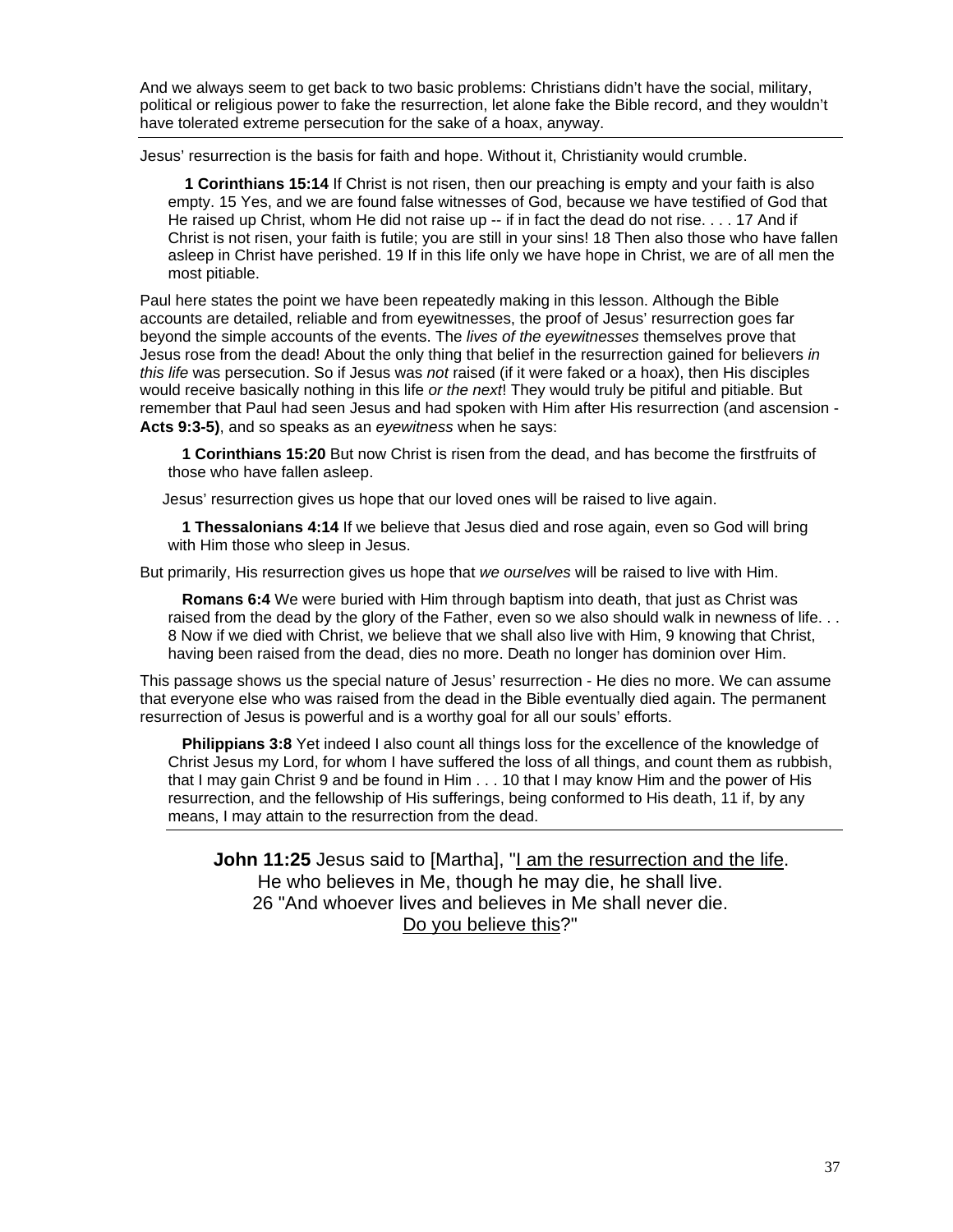# **Lesson 12, Questions: Jesus' Resurrection**

- 1) **Read John 19:32-35.** Tell three ways that we know Jesus was really dead (and not just unconscious) when he was laid in the tomb.
	- a.
	- b.
	- c.
- 2) **Read Matthew 27:62-66.** What had Jesus predicted would happen three days after His death?
- 3) Who would have benefited the most from Jesus rising from the dead? a. The Jews b. The Romans c. The Christians
- 4) What did the Jews fear that the disciples might do?
- 5) What precautions did the Romans take to prevent such a thing? a. b.
- 6) What would the disciples have gained from *faking* the resurrection?
- 7) If the resurrection had been faked what would the disciples have most likely done when persecution began?
- 8) **Read Matthew 28:1-8.** Tell who the Roman guards spoke to . . .
- 9) . . . what they were told to come see . . .
- 10) . . . what they were commanded to tell Jesus' disciples . . . a. b. 11) . . . and how they felt.
- a. b.
- 12) **Read Matthew 28:11-15.** Tell who some of the guard spoke to . . .
- 13) . . . what they were given . . .
- 14) . . . and what they were told to say.
- 15) If the soldiers were asleep, how could they know what was happening around them? (Don't answer - - it's a rhetorical question.) OR . . . If the soldiers were awake, why didn't they try to stop the disciples? (Don't answer. It's another rhetorical question.)
- 16) **Read John 20:1-13.** Who else saw the empty tomb? a.  $\qquad \qquad b.$  c.
- 17) What did they see?
- 18) **Read John 20:14-18.** Who saw Jesus after His resurrection?
- 19) **Read 1 Corinthians 15:3-9.** Who else saw Jesus after His resurrection? a. c. e. b. d. f.
- 20) **From John 21:1-14.** Tell a miracle Jesus performed after His resurrection.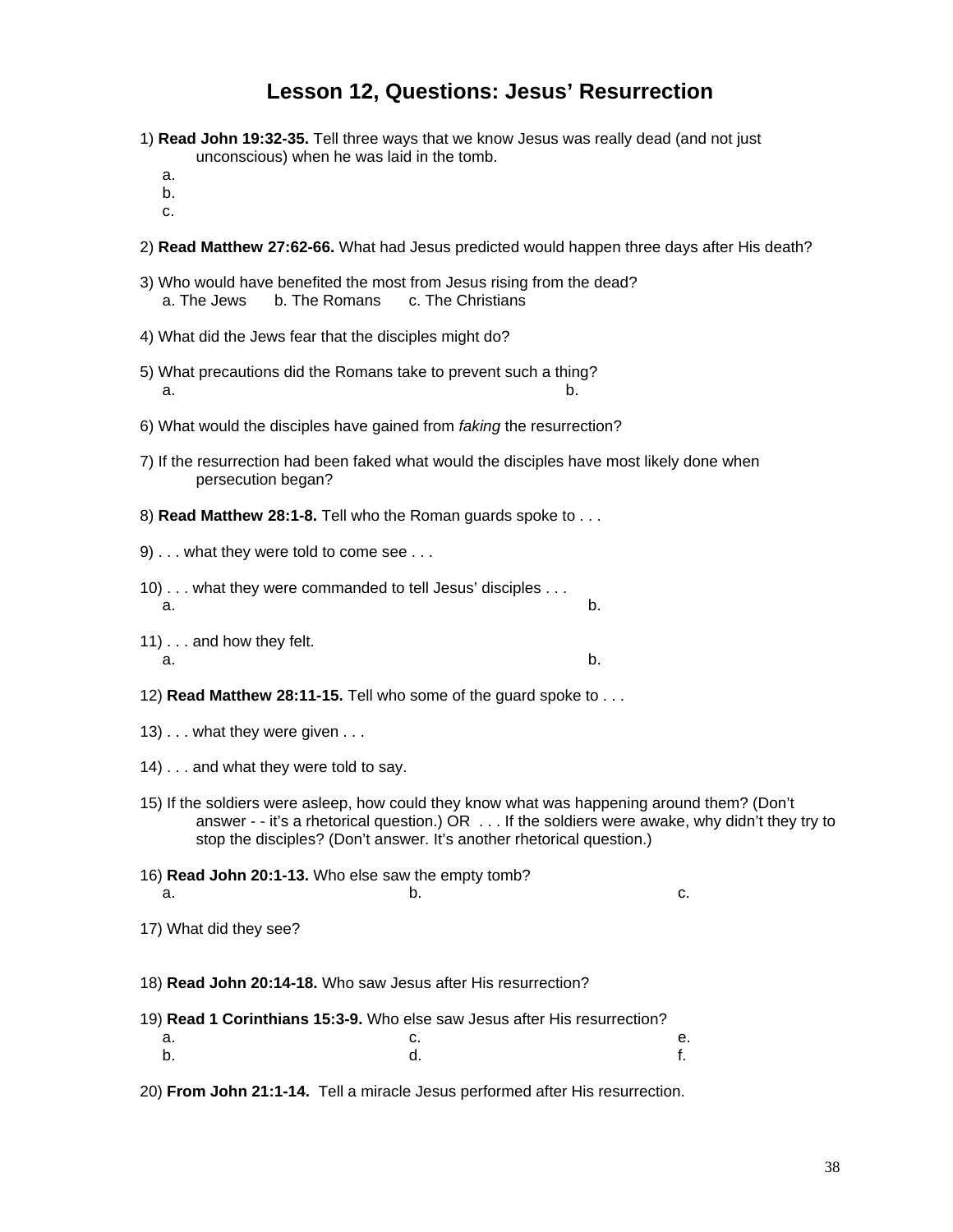### **Lesson 13: "Do We Look For Another?"**

<span id="page-39-0"></span> Jesus lived in a time when the Jews, based on the Old Testament, were expecting a leader to arise and save them from political oppression. Whoever was coming, the Jews could understand Daniel's prophecies well enough to know that it would happen during the reign of the Roman Empire. They were pretty much on the edge of their seats in anticipation. Impostors and pretenders can find gullible followers in such an atmosphere. So Jesus warned people against following false christs:

**Matthew 24:23** "Then if anyone says to you, 'Look, here is the Christ!' or 'There!' do not believe it. 24 "For false christs and false prophets will rise and show great signs and wonders to deceive, if possible, even the elect."

 The Jews understood that the Old Testament predicted the coming of a special servant of God whom God would anoint (thus, the "Messiah"). But did *all* the passages with their various figures and symbols refer to only *one* person, or did the Old Testament point to *several* different men? When John the baptizer started preaching, people were generally confused on this point.

**John 1:19** Now this is the testimony of John, when the Jews sent priests and Levites from Jerusalem to ask him, "Who are you?" 20 He confessed, and did not deny, but confessed, "I am not the Christ." 21 And they asked him, "What then? Are you Elijah?" He said, "I am not." "Are you the Prophet?" And he answered, "No."

And this same confusion existed about Jesus when He was preaching.

**Matthew 16:13** When Jesus came into the region of Caesarea Philippi, He asked His disciples, saying, "Who do men say that I, the Son of Man, am?" 14 So they said, "Some say John the Baptist, some Elijah, and others Jeremiah or one of the prophets."

 In this series of lessons, we have studied true prophets of God, all of whom spoke of Jesus. Jesus was the truest and purest of all, and stands as God's ultimate prophet. We have studied the lives and teachings of the apostles, those special eyewitnesses to all that Jesus taught and did. They sacrificed their lives, even suffering violent deaths, because of their unwavering faith:

**Acts 2:36** "Let all the house of Israel know assuredly that God has made this Jesus, whom you crucified, both Lord and Christ."

We have seen that Jesus fulfilled numerous prophecies, including many which were out of His control to fulfill (unless He was indeed God). We have looked at the miracles He did which showed Him to be of God. (**John 7:31** "When the Christ comes, will He do more signs than these which this Man has done?") We have looked briefly at the extreme claims that He made and have seen that He, Himself, left no middle ground. (**Matthew 12:30** "He who is not with Me is against Me, and he who does not gather with Me scatters abroad.) May our conviction and faith be as strong as these people's:

**John 4:42** Then [the Samaritans] said to the woman, "Now we believe, not because of what you said, for we ourselves have heard Him and we know that this is indeed the Christ, the Savior of the world."

**Matthew 16:16** Simon Peter answered and said, "You are the Christ, the Son of the living God." 17 Jesus answered and said to him, "Blessed are you, Simon Bar-Jonah, for flesh and blood has not revealed this to you, but My Father who is in heaven.

**John 1:41** [Andrew] first found his own brother Simon, and said to him, "We have found the Messiah" (which is translated, the Christ).

**John 1:45** Philip found Nathanael and said to him, "We have found Him of whom Moses in the law, and also the prophets, wrote -- Jesus of Nazareth, the son of Joseph."

**John 1:49** Nathanael: "Rabbi, You are the Son of God! You are the King of Israel!"

**John 11:27** [Martha] said to Him, "Yes, Lord, I believe that You are the Christ, the Son of God, who is to come into the world."

**Matthew 27:54** So when the centurion and those with him, who were guarding Jesus, saw the earthquake and the things that had happened, they feared greatly, saying, "Truly this was the Son of God!"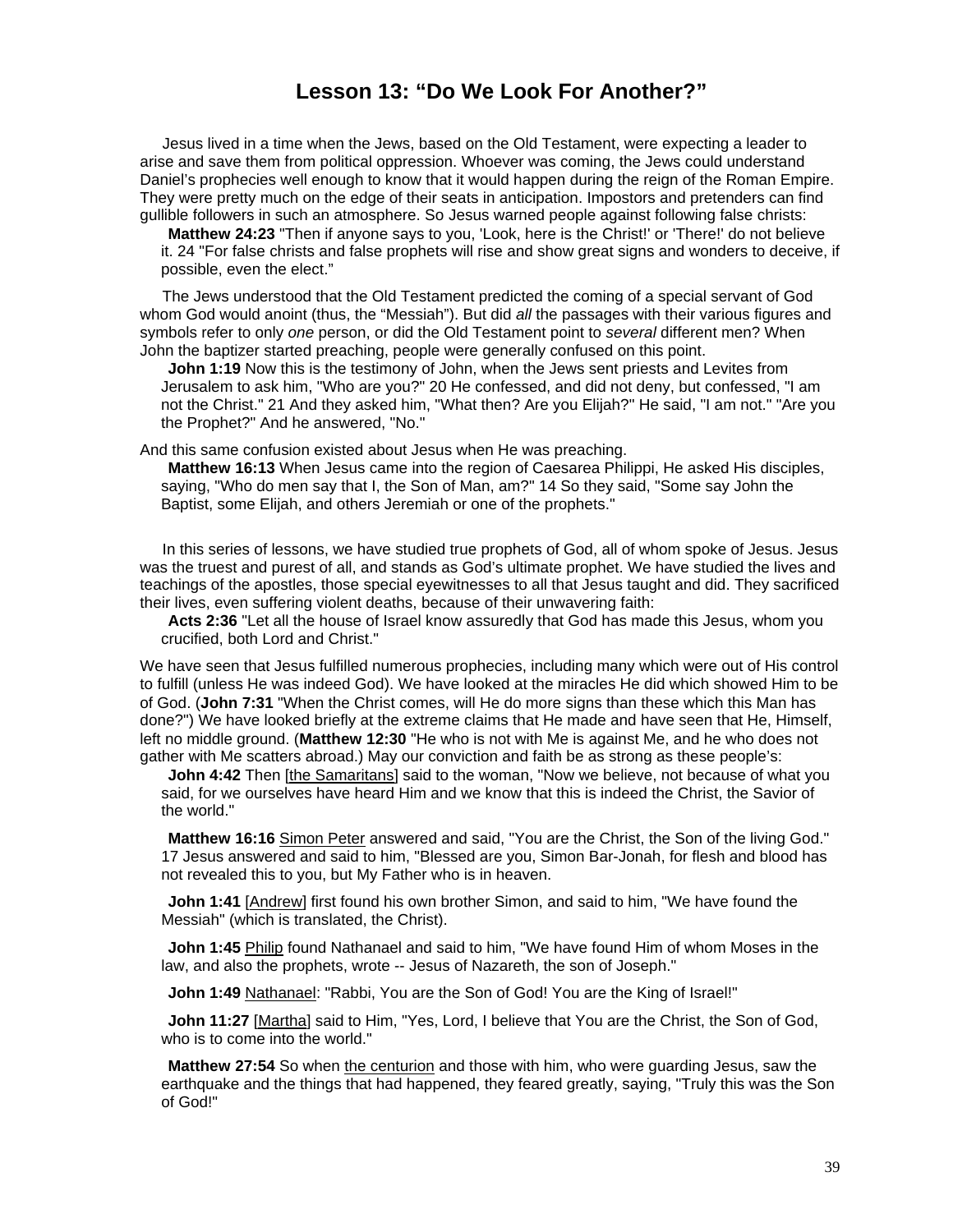**John 20:27** [Jesus] said to Thomas, "Reach your finger here, and look at My hands; and reach your hand here, and put it into My side. Do not be unbelieving, but believing." 28 And Thomas answered and said to Him, "My Lord and my God!"

 We may not get to see Jesus in the flesh, but the written word is intended to produce faith in us. (**John 20:31; Romans 10:17**) Even though we live long after Jesus' earthly ministry, we can still walk by faith, not sight. (**2 Corinthians 5:7**)

**1 Peter 1:8** whom having not seen you love. Though now you do not see Him, yet believing, you rejoice with joy inexpressible and full of glory, 9 receiving the end of your faith -- the salvation of your souls.

**John 20:29** Jesus said to him, "Thomas, because you have seen Me, you have believed. Blessed are those who have not seen and yet have believed."

 If you decide that Jesus is *not* who He claimed to be, then you still have to face the numerous Old Testament prophecies. You either have to find a way to explain them away, or you have to say (like the Jews do) that the Messiah is still coming, it just wasn't Jesus. You'll be left in the very awkward position of trying to deny the entire New Testament (with all its connections to the Old) while looking for another Messiah who will fulfill Old Testament prophecies better than Jesus (including rising from the dead), do miracles like Jesus did, teach better than Jesus did, and . . . well, you get the point. And you're left out of step with Daniel's prediction that the kingdom of God would be established during the time of the Roman empire which has passed away some 1,500 years ago.

 But Jesus fills every qualification a hundred times over and proved Himself time and again to be the Christ, the Son of God. Peter saw the truth clearly, and also realized how pointless it would be to look for another:

**John 6:68** Simon Peter answered Him, "Lord, to whom shall we go? You have the words of eternal life. 69 "Also we have come to believe and know that You are the Christ, the Son of the living God."

We must all decide who Jesus is.

#### **What will You Do with Jesus?**

- 1. Jesus is standing in Pilate's hall, friendless, forsaken, betrayed by all. Hearken! What meaneth the sudden call, "What will you do with Jesus?"
- 2. Jesus is standing on trial still. You can be false to Him if you will. You can be faithful thru good or ill. What will you do with Jesus?
- 3. Will you evade Him as Pilate tried? Or will you choose Him, whate'er betide? Vainly you struggle from Him to hide. What will you do with Jesus?
- 4. Will you like Peter your Lord deny? Or will you scorn from His foes to fly, daring for Jesus to live or die? What will you do with Jesus?
- 5. "Jesus, I give Thee my heart today! Jesus, I'll follow Thee all the way, gladly obeying Thee!" Will you say, "This will I do with Jesus"?
- CHORUS: What will you do with Jesus, my friend? Neutral you cannot be: Some day your heart will be asking, oh, friend, "What will He do with me?"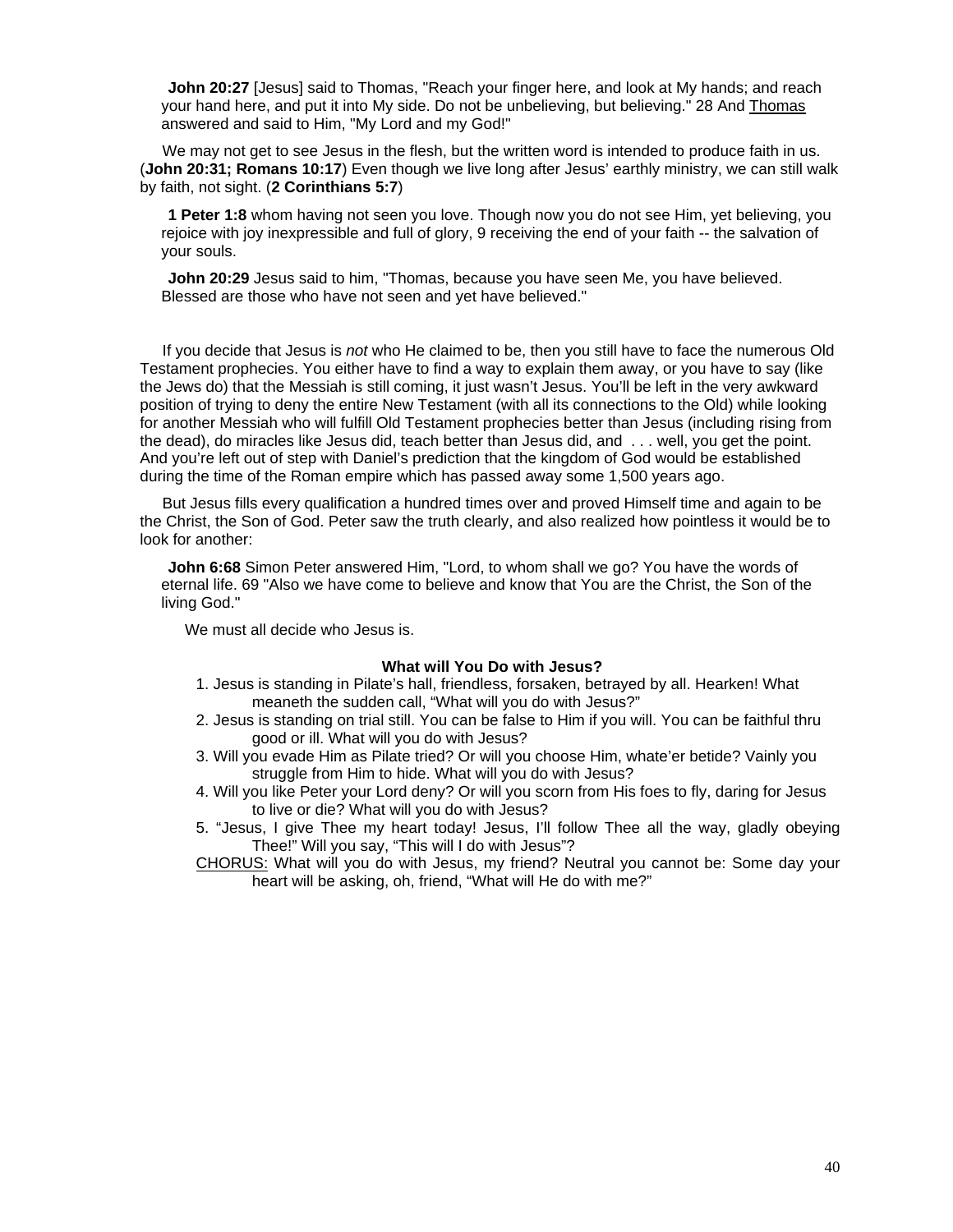# **Lesson 13, Questions: "Do We Look For Another?"**

- 1) In Matthew 11:3, who asked Jesus, "Are You the Coming One, or do we look for another?"
- 2) Many people were faced with Jesus, either personally, or through the preaching of the gospel. Match the people to their responses.
- \_\_\_ Pilate **(Matthew 27:22-24)**  \_\_\_ Thomas **(John 20:24-25)**  \_\_\_ Thousands of Jews **(Acts 2:41-42)** \_\_\_ The Jewish leaders **(Acts 4:17-18)**  \_\_\_ The Jewish crowd **(Acts 7:51-60)**  \_\_\_ Saul **(Acts 9:1-2)**  \_\_\_ Cornelius **(Acts 10:30-33)**  \_\_\_ Elymas **(Acts 13:8)**  \_\_\_ Prison keeper **(Acts 16:32-33)** \_\_\_ Felix **(Acts 24:24-26)** \_\_\_ Festus **(Acts 26:24)**  \_\_\_ Agrippa **(Acts 26:28)** A) Believed and obeyed B) Threatened the preachers C) Delayed out of fear D) Killed the preacher E) "Almost" submitted F) Tried to stay neutral G) Washed the preachers' wounds H) Sent for a preacher I) Mocked the preacher J) Persecuted the believers K) Simply wanted proof L) Hindered the preaching

From **Matthew 27:22**, ask yourself, "What then shall **I** do with Jesus who is called Christ?"

Now consider the historical fact that the Jewish temple was destroyed along with all their genealogical records by the Romans in A.D. 70.

- 3) If they are looking for someone else to be Messiah, who is from the tribe of Levi, and therefore qualified to be priest, in the meantime?
- 4) And where can they sacrifice their offerings to make atonement for sin?

|                                                                                 |           | 5) Out of the many religious leaders in the world, who best fulfills the Old Testament prophecies? |                       |
|---------------------------------------------------------------------------------|-----------|----------------------------------------------------------------------------------------------------|-----------------------|
| a. Mohammed                                                                     | b. Buddha | c. Sun Yung Moon d. Jesus                                                                          | e. (other) __________ |
| $\bigcap$ MIL is the set that the set of the set of set of the set of $\bigcap$ |           |                                                                                                    |                       |

| 6) Who has the best-documented miracles? |                                                                   |           |                                                     |          |                       |  |  |  |  |  |
|------------------------------------------|-------------------------------------------------------------------|-----------|-----------------------------------------------------|----------|-----------------------|--|--|--|--|--|
|                                          |                                                                   |           | a. Mormon apostles b. Catholics c. New age psychics | d. Jesus | e. (other) __________ |  |  |  |  |  |
|                                          | 7) Who claimed to be the only begotten Son of God?<br>a. Mohammed | b. Buddha | c. Sun Yung Moon d. Jesus                           |          | e. (other) __________ |  |  |  |  |  |
| 8) Who led a sinless life?               |                                                                   |           |                                                     |          |                       |  |  |  |  |  |
|                                          | a. Mohammed b. Any pope                                           |           | c. Sun Yung Moon d. Jesus                           |          | e. (other) __________ |  |  |  |  |  |

9) If Jesus was not the Messiah, what does that say about the New Testament?

and then what does *that,* in turn, say about the Old Testament?

- 10) Who alone is qualified to be the cornerstone in the foundation of faith? What Bible passage(s) call(s) Him that?
- 11) From **Matthew 16:13-14**, list four others (besides "Christ") that men said Jesus was. a. c. b. d.

12) Now Jesus is asking *you*, "But who do *you* say that I am?"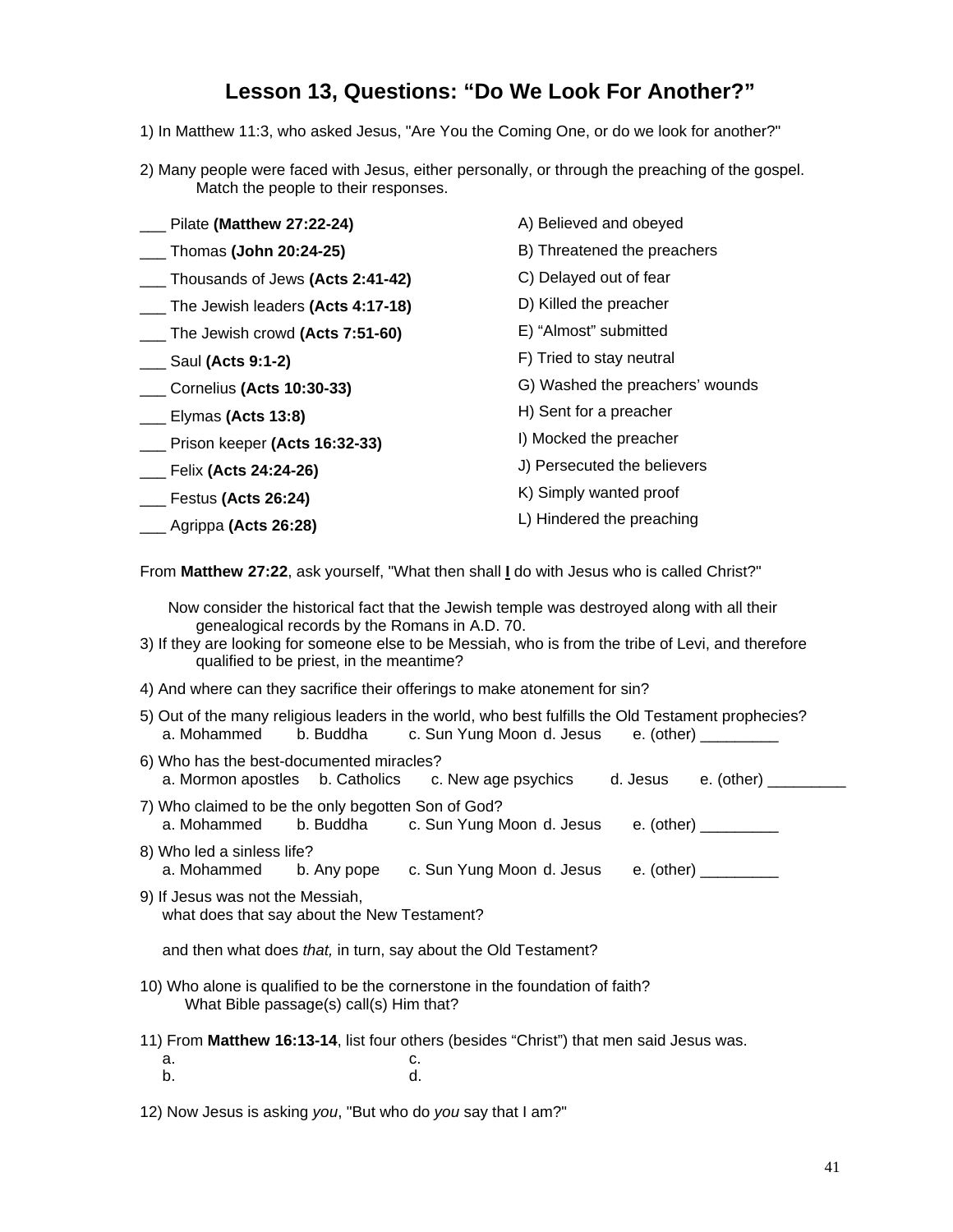# **Extra: Titles and Roles of Jesus**

*2 Tim. 2:19 "Let everyone who names the name of Christ depart from iniquity."*

<span id="page-42-0"></span>**God:** Mighty God; Lord God Almighty; Son of God; Immanuel.

**Eternal**: I AM; Alpha and Omega; Root and Offspring of David.

**Human**: Son of Man. We are His brethren

**Chosen by God:** Christ: Anointed; Holy One. We are the worshipers. Apostle of our confession. We are His prospects.

**Savior**: Jesus, Savior, Horn of Salvation. We are the saved, who were formerly lost.

**Sacrifice**: Lamb of God; Propitiation for our sins. We are the sinners who are sanctified and spared from God's wrath.

**Conqueror**: Lion of the Tribe of Judah.

**Seat of Authority:** King of kings; Governor; Lord of All; Prince of peace. We are the subjects. **Ruler of the Church:** Head of the church; Bridegroom. We are called out of the world into His body.

**Light:** Light of the world; Dayspring (dawn); Morning star; Sun of righteousness. We as "candles," draw energy from Him and reflect His glory.

**God's message:** The Word; The Truth; Word of Life; Author and Finisher of our faith

**Guide**: Wonderful Counselor; The Way; The Door of the Sheep; Chief Shepherd; Bishop of our souls. We are sheep, prone to go astray and needing guidance.

**Source of Life:** Resurrection and the Life; Prince of Life; The Life; Bread of Life; The True Vine. We live spiritually only by Him.

**Foundation of God's Temple:** Chief cornerstone. We are the living stones.

**Helper:** Advocate; Mediator; High Priest of our confession. We are on trial, pleading to God.

**Judge:** Righteous Judge

Remember that there are two appointments we must all keep, and one is with Jesus the Judge. **Hebrews 9:27** It is appointed for men to die once, but after this the judgment.

**2 Cor. 5:10** We must all appear before the judgment seat of Christ, that each one may receive the things done in the body, according to what he has done, whether good or bad.

**Acts 10:42** [Jesus] commanded us to preach to the people, and to testify that it is He who was ordained by God to be Judge of the living and the dead.

Jesus as the chief cornerstone, with the prophets who went before Him and the apostles who followed after, serves as a solid foundation for our faith.

**John 12:48** "He who rejects Me, and does not receive My words, has that which judges him - the word that I have spoken will judge him in the last day."

You have been living your entire life in front of other people, and your words betray what you think of Jesus. So remember Jesus' promise and His warning:

**Matthew 10:32** "Therefore whoever confesses Me before men, him I will also confess before My Father who is in heaven. 33 "But whoever denies Me before men, him I will also deny before My Father who is in heaven.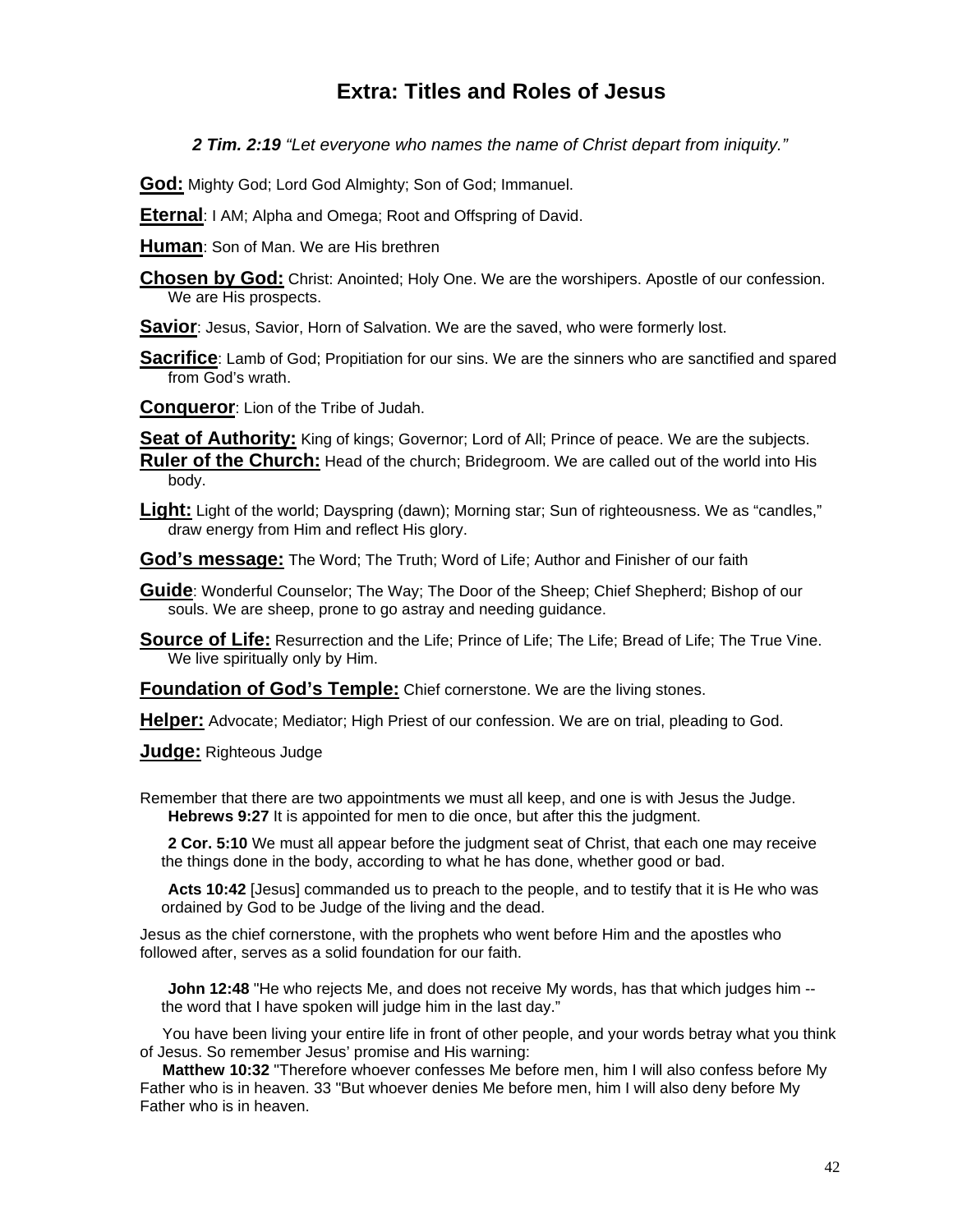# **Names, Appellations and Titles of Jesus**

Son of God (John 1:34) Lord God Almighty (Rev. 15:3) Immanuel (Matthew 1:23) Mighty God, (Isaiah 9:6) **I AM** (John 8:58) The Alpha and Omega (Revelation 1:8) Root and Offspring of David (Revelation 22:16; Isaiah 11:1, 10) Son of Man (Matthew 12:40) Holy One (Mark 1:24) Messiah (John 1:41) Christ (Acts 2:36) Apostle of our confession (Hebrews 3:1) Jesus (Matthew 1:21) Savior (2 Peter 2:20) Horn of Salvation (Luke 1:69) Lamb of God (John 1:29) Propitiation for our sins (1 John 2:2) Lion of the Tribe of Judah (Revelation 5:5) King of Kings (Rev. 19:16) Governor (Matthew 2:6) Lord of All (Acts 10:36) Prince of Peace, (Isaiah 9:6) Head of the Church (Ephesians 1:22) Bridegroom (Matthew 9:15)

High Priest of our confession (Hebrews 3:1) Dayspring (Luke 1:78) Morning Star (Revelation 22:16) Sun of Righteousness (Malachi 4:2) Light of the World (John 8:12) Shepherd and Bishop of Your Souls (1 Peter 2:25) Chief Shepherd (1 Peter 5:4) Good Shepherd (John 10:10) Wonderful Counselor (Isaiah 9:6) The Way (John 14:6) The Door of the sheep (John 10:7, 9) Resurrection and Life (John 11:25) Prince of Life (Acts 3:15) The Life (John 14:6) Word of Life (1 John 1:1) Bread of Life (John 6:48) The True Vine (John 15:1) The Truth (John 14:6) The Word (John 1:1) Author and Finisher of Our Faith (Hebrews 12:2) Chief Cornerstone (Ephesians 2:20) Advocate (1 John 2:1) Mediator (1 Timothy 2:5) Righteous Judge (2 Timothy 4:8)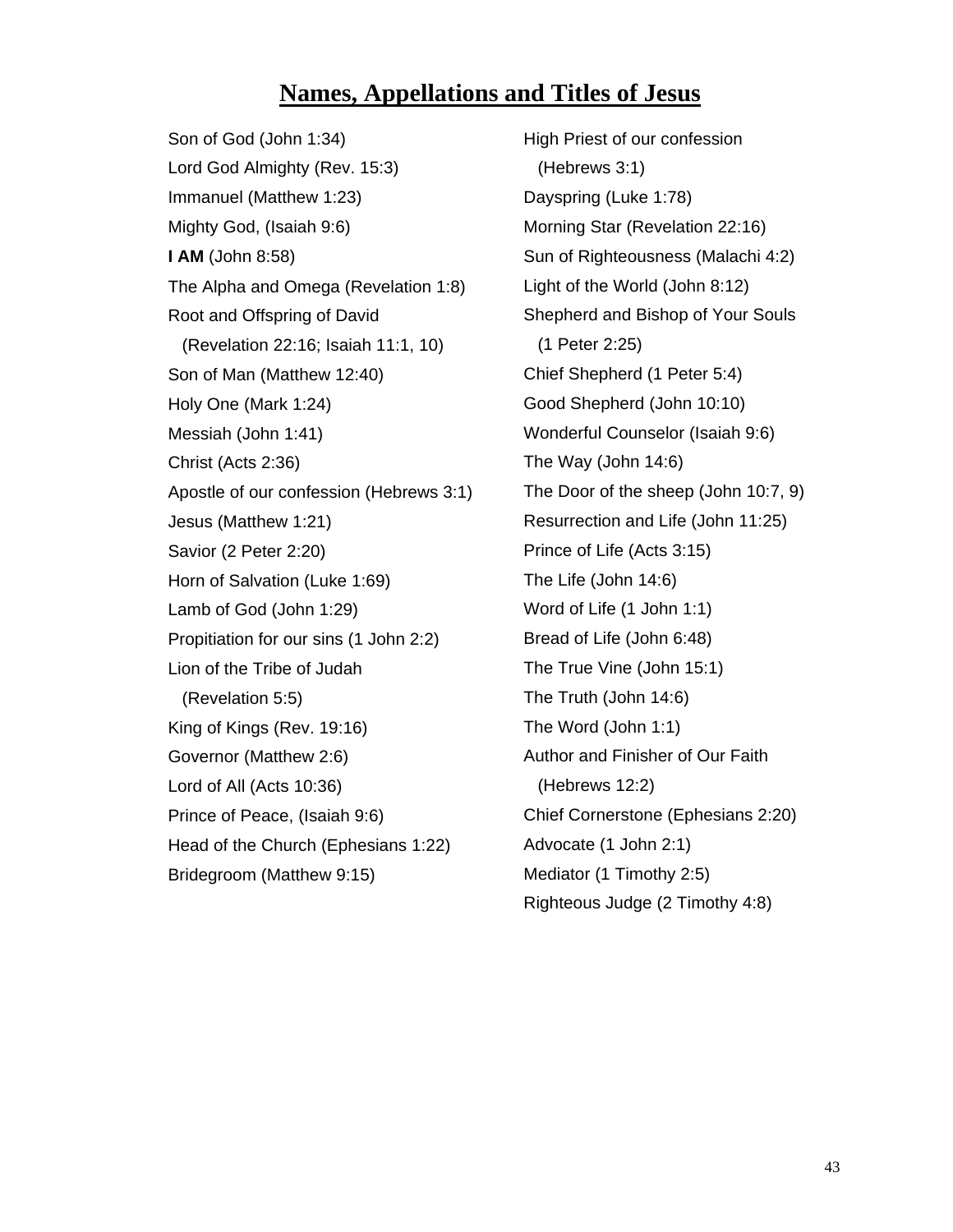Adam, 1 Cor. 15:45. Advocate, 1 John 2:1. Almighty, Rev. 1:8. Alpha and Omega, Rev. 1:8. Amen, Rev. 3:14. Angel, Gen. 48:16; Ex. 23:20,21. Angel of his presence, Isa. 63:9. Anointed, Psa. 2:2. Apostle, Heb. 3:1. Arm of the Lord, Isa. 51:9,10. Author and perfecter of our faith, Heb. 12:2.Beginning and end of the creation of God, Rev. 3:14; 22:13. Beloved, Eph. 1:6. Bishop, 1 Pet. 2:25. Blessed and only Potentate, 1 Tim. 6:15. Branch, Jer. 23:5; Zech. 3:8. Bread of life, John 6:48. Bridegroom, Matt. 9:15. Bright and morning star, Rev. 22:16. Brightness of the Father's glory, Heb. 1:3.Captain of the Lord's army, Josh. 5:14. Captain of salvation, Heb. 2:10. Carpenter, Mark 6:3. Carpenter's son, Matt. 13:55. Chief Shepherd, 1 Pet. 5:4. Chief corner stone, 1 Pet. 2:6. Outstanding among ten thousand, Song 5:10. Child, Isa. 9:6; Luke 2:27,43. Chosen of God, 1 Pet. 2:4. Christ, Matt. 1:16; Luke 9:20. The Christ, Matt. 16:20; Mark 14:61. Christ, a King, Luke 23:2. Christ Jesus, Acts 19:4; Rom. 3:24; 8:1; 1 Cor. 1:2; 1 Cor. 1:30; Heb. 3:1; 1 Pet. 5:10,14. Christ Jesus our Lord, 1 Tim. 1:12; Rom. 8:39. Christ of God, Luke 9:20. Christ, the chosen of God, Luke 23:35. Christ the Lord, Luke 2:11; Christ the power of God, 1 Cor. 1:24. Christ the wisdom of God, 1 Cor. 1:24. Christ, the Son of God, Acts 9:20. Christ, Son of the Blessed, Mark 14:61. Commander, Isa. 55:4. Consolation of Israel, Luke 2:25. Corner stone, Eph. 2:20. Counselor, Isa. 9:6. Covenant of the people, Isa. 42:6.David, Jer. 30:9. Daysman, Job 9:33. Dayspring, Luke 1:78. Day star, 2 Pet. 1:19. Deliverer, Rom. 11:26. Desire of all nations, Hag. 2:7. Door, John 10:7.Elect, Isa. 42:1. Emmanuel, Isa. 7:14. Ensign, Isa. 11:10. Eternal life, 1 John 5:20. Everlasting Father, Isa. 9:6.Faithful and True, Rev. 19:11. Faithful witness, Rev. 1:5. Faithful and true witness, Rev. 3:14. Finisher of faith, Heb. 12:2. First and last, Rev. 1:17; 2:8; 22:13. First begotten, Heb. 1:6. First begotten of the dead, Rev. 1:5. Firstborn, Psa. 89:27. Foundation, Isa. 28:16. Fountain, Zech. 13:1. Forerunner, Heb. 6:20. Friend of sinners, Matt. 11:19.Gift of God, John 4:10. Glory of Israel, Luke 2:32. God, John 1:1. God blessed for ever, Rom. 9:5. God manifest in the flesh, 1 Tim. 3:16. God of Israel, the Savior, Isa. 45:15. God of the whole earth, Isa. 54:5. God our Savior, 1 Tim. 2:3. God's dear Son, Col. 1:13. God with us, Matt. 1:23. Good Master, Matt. 19:16. Governor, Matt. 2:6. Great shepherd of the sheep, Heb. 13:20.Head of the church, Eph. 5:23. Heir of all things, Heb. 1:2. High priest, Heb. 4:14. Head of every man, 1 Cor. 11:3. Head of the church, Col. 1:18. Head of the corner, Matt. 21:42. Holy child Jesus, Acts 4:30. Holy one, Psa. 16:10; Acts 3:14. Holy one of God, Mark 1:24. Holy one of Israel, Isa. 41:14; 54:5. Holy thing, Luke 1:35. Hope [our], 1 Tim. 1:1. Horn of salvation, Luke 1:69.I Am, John 8:58. Image of God, Heb. 1:3. Israel, Isa. 49:3.Jehovah, Isa. 40:3. Jehovah's fellow, Zech. 13:7. Jesus, Matt. 1:21. Jesus Christ, Matt. 1:1; John 1:17; 17:3; Acts 2:38; 4:10; 9:34; 10:36; 16:18; Rom. 1:1,3,6; 2:16; 5:15,17; 6:3; 1 Cor. 1:1,4; 1 Cor. 2:2; 2 Cor. 1:19; 4:6; 13:5; Gal. 2:16; Phil. 1:8; 2:11; 1 Tim. 1:15; Heb. 13:8; 1 John 1:7; 2:1. Jesus Christ our Lord, Rom. 1:3; 6:11,23; 1 Cor. 1:9; 7:25. Jesus Christ our Savior, Tit. 3:6. Jesus of Nazareth, Mark 1:24; Luke 24:19. Jesus of Nazareth, King of the Jews, John 19:19. Jesus, the King of the Jews, Matt. 27:37. Jesus, the Son of God, Heb. 4:14. Jesus, the Son of Joseph, John 6:42. Judge, Acts 10:42. Just man, Matt. 27:19. Just one, Acts 3:14; 7:52; 22:14. Just person, Matt. 27:24.King, Matt. 21:5. King of Israel, John 1:49. King of the Jews, Matt. 2:2. King of saints, Rev. 15:3. King of kings, 1 Tim. 6:15; Rev. 17:14. King of glory, Psa. 24:7-10. King of Zion, Matt. 21:5. King over all the earth, Zech. 14:9.Lamb, Rev. 5:6,8; 6:16; 7:9,10,17; 12:11; 13:8,11; 14:1,4; 15:3; 17:14; 19:7,9; 21:9,14,22,23,27. Lamb of God, John 1:29. Lawgiver, Isa. 33:22. Leader, Isa. 55:4. Life, John 14:6. Light, John 8:12. Light, everlasting, Isa. 60:20. Light of the world, John 8:12. Light to the Gentiles, Isa. 42:6. Light, true, John 1:9. Living bread, John 6:51. Living stone, 1 Pet. 2:4. Lion of the tribe of Judah, Rev. 5:5. Lord, Rom. 1:3. Lord of lords, Rev.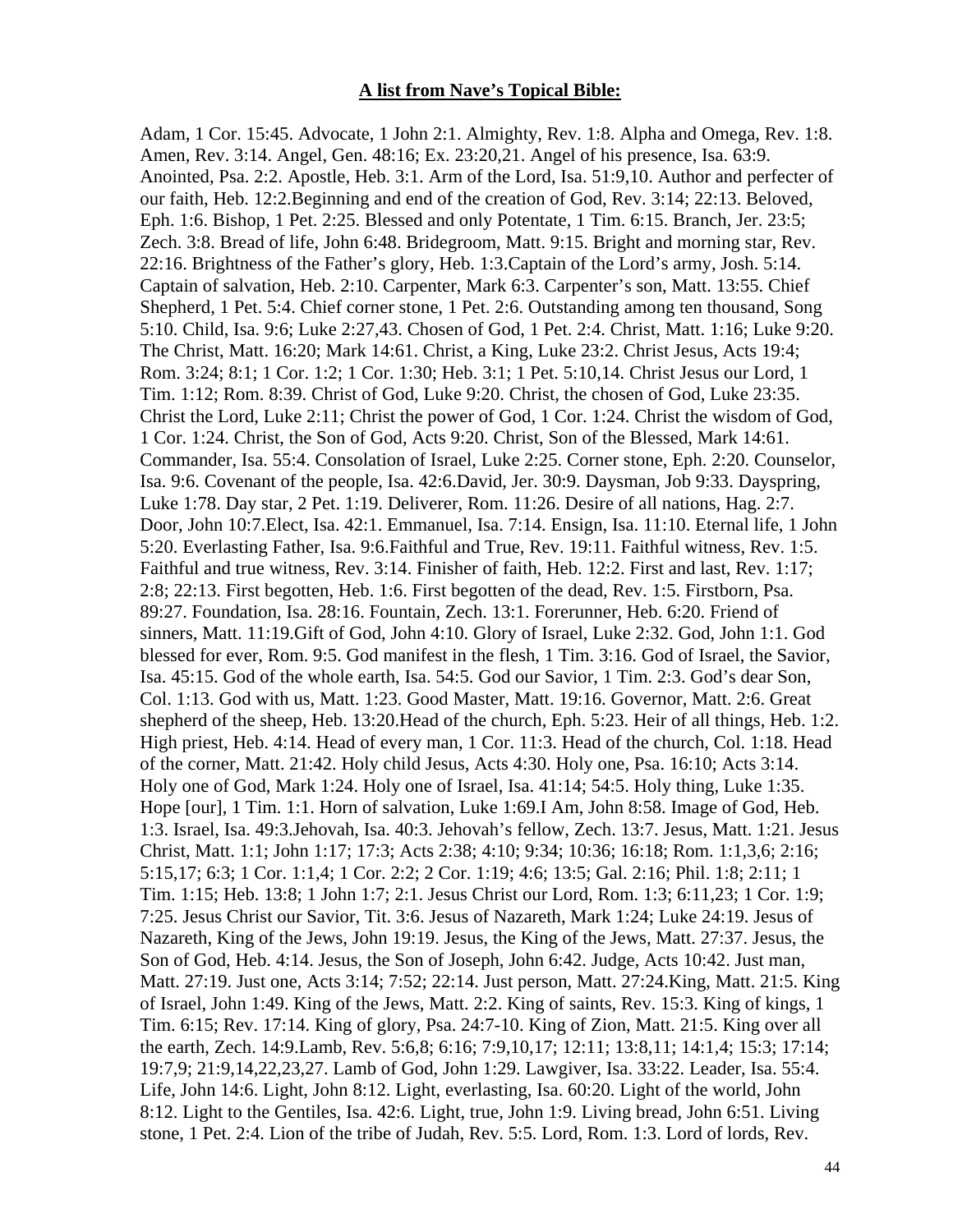17:14; 19:16. Lord of all, Acts 10:36. Lord our righteousness, Jer. 23:6. Lord God Almighty, Rev. 15:3. Lord from heaven, 1 Cor. 15:47. Lord and Savior Jesus Christ, 2 Pet. 1:11; 3:18. Lord Christ, Col. 3:24. Lord Jesus, Acts 7:59; Col. 3:17; 1 Thess. 4:2. Lord Jesus Christ, Acts 11:17; 16:31; 20:21; Rom. 5:1,11; 13:14. Lord Jesus Christ our Savior, Tit. 1:4. Lord of glory, Jas. 2:1. Lord of Armies, Isa. 44:6. Lord, mighty in battle, Psa. 24:8. Lord of the dead and living, Rom. 14:9. Lord of the sabbath, Mark 2:28. Lord over all, Rom. 10:12. Lord's Christ, Luke 2:26. Lord, strong and mighty, Psa. 24:8. Lord, the, our righteousness, Jer. 23:6. Lord, your holy one, Isa. 43:15. Lord, your redeemer, Isa. 43:14.Man Christ Jesus, 1 Tim. 2:5. One of sorrows, Isa. 53:3. Master, Matt. 23:8. Mediator, 1 Tim. 2:5. Messenger of the covenant, Mal. 3:1. Messiah, John 1:41. Messiah the Prince, Dan. 9:25. Mighty God, Isa. 9:6. Mighty one of Israel, Isa. 30:29. Mighty one of Jacob, Isa. 49:26. Mighty to save, Isa. 63:1. Minister of the sanctuary, Heb. 8:2. Morning star, Rev. 22:16. Most holy, Dan. 9:24. Most mighty, Psa. 45:3.Nazarene, Matt. 2:23.Offspring of David, Rev. 22:16. Only begotten, John 1:14. Only begotten of the Father, John 1:14. Only begotten son, John 1:18. Only wise God, our Savior, Jude 25.Passover, 1 Cor. 5:7. Plant of renown, Ezek. 34:29. Potentate, 1 Tim. 6:15. Power of God, 1 Cor. 1:24. Physician, Matt. 9:12. Precious corner stone, Isa. 28:16. Priest, Heb. 7:17. Prince, Acts 5:31. Prince of life, Acts 3:15. Prince of peace, Isa. 9:6. Prince of the kings of the earth, Rev. 1:5. Prophet, Deut. 18:15,18; Matt. 21:11; Luke 24:19. Propitiation, 1 John 2:2.Rabbi, John 1:49. Rabboni, John 20:16. Ransom, 1 Tim. 2:6. Redeemer, Isa. 59:20. Resurrection and life, John 11:25. Redemption, 1 Cor. 1:30. Righteous branch, Jer. 23:5. Righteous judge, 2 Tim. 4:8. Righteous servant, Isa. 53:11. Righteousness, 1 Cor. 1:30. Rock, 1 Cor. 10:4. Rock of offence, 1 Pet. 2:8. Root of David, Rev. 5:5; 22:16. Root of Jesse, Isa. 11:10. Rose of Sharon, Song 2:1. Ruler in Israel, Mic. 5:2.Salvation, Luke 2:30. Sanctification, 1 Cor. 1:30. Sanctuary, Isa. 8:14. Savior, Luke 2:11. Savior, Jesus Christ, 2 Tim. 1:10; Tit. 2:13; 2 Pet. 1:1. Savior of the body, Eph. 5:23. Savior of the world, 1 John 4:14. Scepter, Num. 24:17. Second Adam, 1 Cor. 15:47. Seed of David, 2 Tim. 2:8. Seed of the woman, Gen. 3:15. Servant, Isa. 42:1. Servant of rulers, Isa. 49:7. Shepherd, Mark 14:27. Shepherd and bishop of souls, 1 Pet. 2:25. Shepherd, chief, 1 Pet. 5:4. Shepherd, good, John 10:11. Shepherd, great, Heb. 13:20. Shepherd of Israel, Psa. 80:1. Shiloh, Gen. 49:10. Son of the Father, 2 John 3. Son of God, see SON OF GOD. Son of Man, see SON OF MAN. Son of the blessed, Mark 14:61. Son of the highest, Luke 1:32. Son of David, Matt. 9:27. Star, Num. 24:17. Sun of righteousness, Mal. 4:2. Surety, Heb. 7:22. Stone, Matt. 21:42. Stone of stumbling, 1 Pet. 2:8. Sure foundation, Isa. 28:16.Teacher, John 3:2. True God, 1 John 5:20. True vine, John 15:1. Truth, John 14:6.Unspeakable gift, 2 Cor. 9:15.Very Christ, Acts 9:22. Vine, John 15:1.Way, John 14:6. Which is, which was, which is to come, Rev. 1:4. Wisdom, Prov. 8:12. Wisdom of God, 1 Cor. 1:24. Witness, Isa. 55:4; Rev. 1:5. Wonderful, Isa. 9:6. Word, John 1:1. Word of God, Rev. 19:13. Word of life, 1 John 1:1[.1](#page-45-0)

<span id="page-45-0"></span><sup>|&</sup>lt;br>|<br>| Swanson, James, Editor, *New Nave's Topical Bible*, (Oak Harbor, Washington: Logos Research Systems, Inc.) 1994.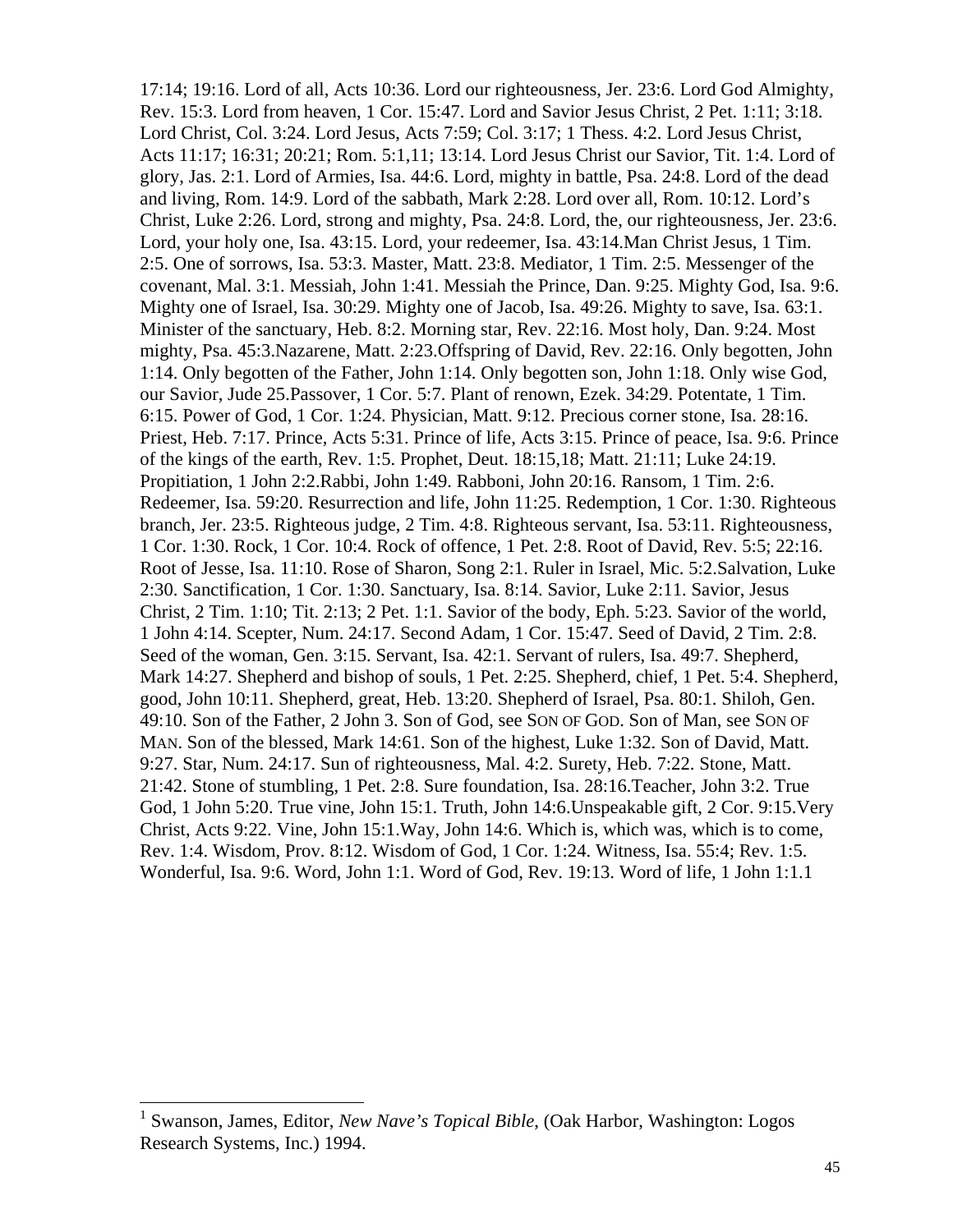And thou shalt call His name Jesus (Matthew 1:21), Prince of Peace, Mighty God, Wonderful Counselor (Isaiah 9:6), Holy One (Mark 1:24), Lamb of God (John 1:29), Prince of Life (Acts 3:15), Lord God Almighty (Rev. 15:3), Lion of the Tribe of Judah (Rev. 5:5), Root of David (Rev. 22:16), Word of Life (1 John 1:1), Author and Finisher of Our Faith (Heb. 12:2), Advocate (1 John 2:1), Son of Man (Matthew 12:40), The Way, the Truth and the Life (John 14:6), Dayspring (Luke 1:78), Lord of All (Acts 10:36), **I AM** (John 8:58), Son of God (John 1:34), Shepherd and Bishop of

Your Souls (1 Peter 2:25), Chief Shepherd (1 Peter 5:4), Messiah (John 1:41), Savior (2 Peter 2:20), Chief Cornerstone  $_{(Eph. 2:20)}$ , King of Kings  $_{(Rev. 19:16)}$ , Righteous Judge  $_{(2)$  Tim. 4:8), Light of the World (John 8:12), Head of the Church (Eph. 1:22), Immanuel (Matthew 1:23), Morning Star (Rev. 22:16), Sun of Righteousness (Malachi 4:2), Resurrection and Life (John 11:25), Horn of Salvation (Luke 1:69), Governor (Matthew 2:6), The Alpha and Omega (Rev. 1:8), The Lord Jesus Christ (Acts 15:11).